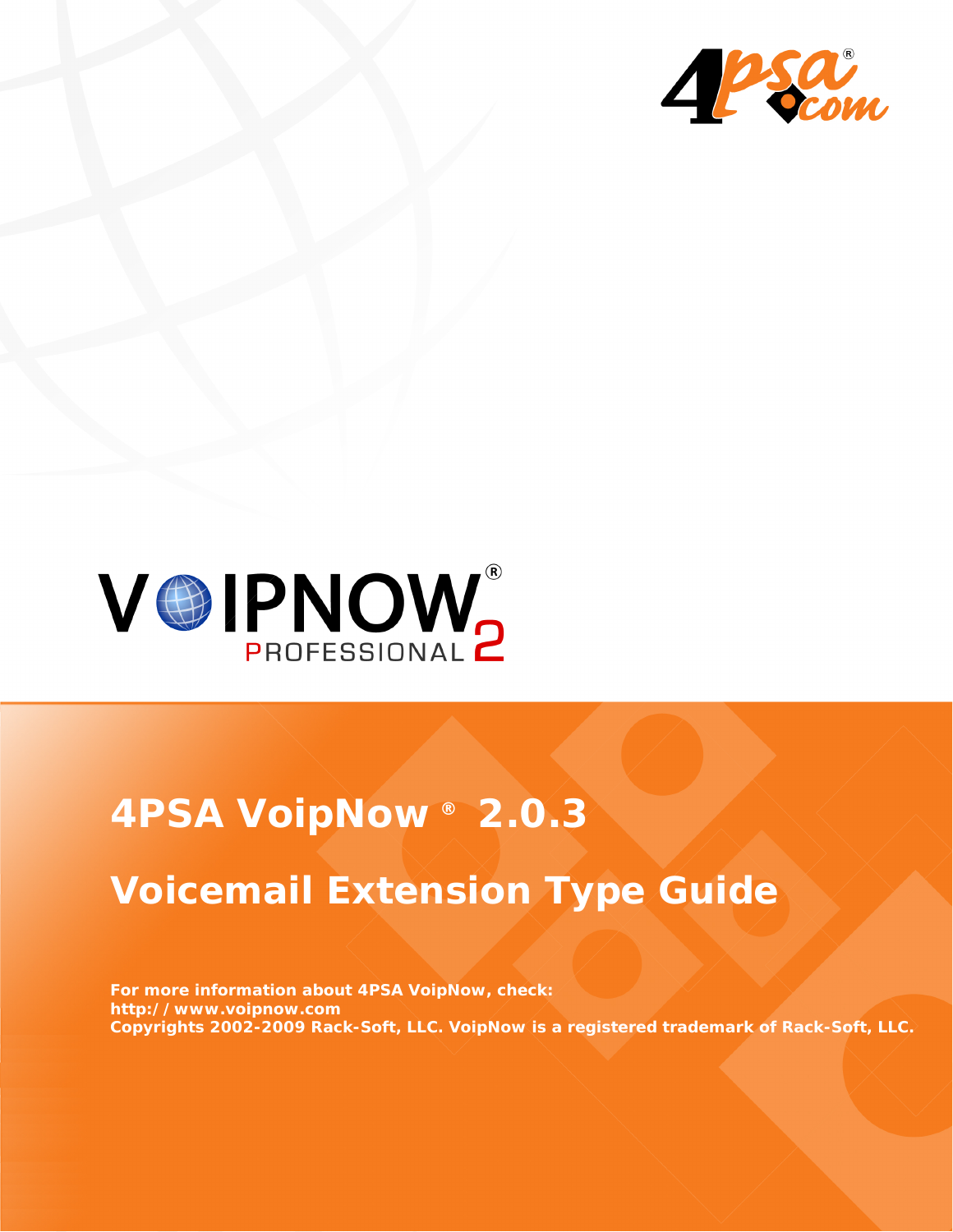### **Voicemail Extension Type Guide**

Manual Version 57077.16 at 2009/09/18 18:28:30 For suggestions regarding this manual contact: docs@4psa.com

#### All rights reserved

Distribution of this work or derivative of this work is prohibited unless prior written permission is obtained from the copyright holder.

VoipNow is a Registered Trademark of Rack-Soft, LLC.

4PSA is a Registered Trademark of Rack-Soft, LLC.

Asterisk is a Trademark of Digium, Inc.

Linux is a Registered Trademark of Linus Torvalds.

All other trademarks and copyrights are property of their respective owners.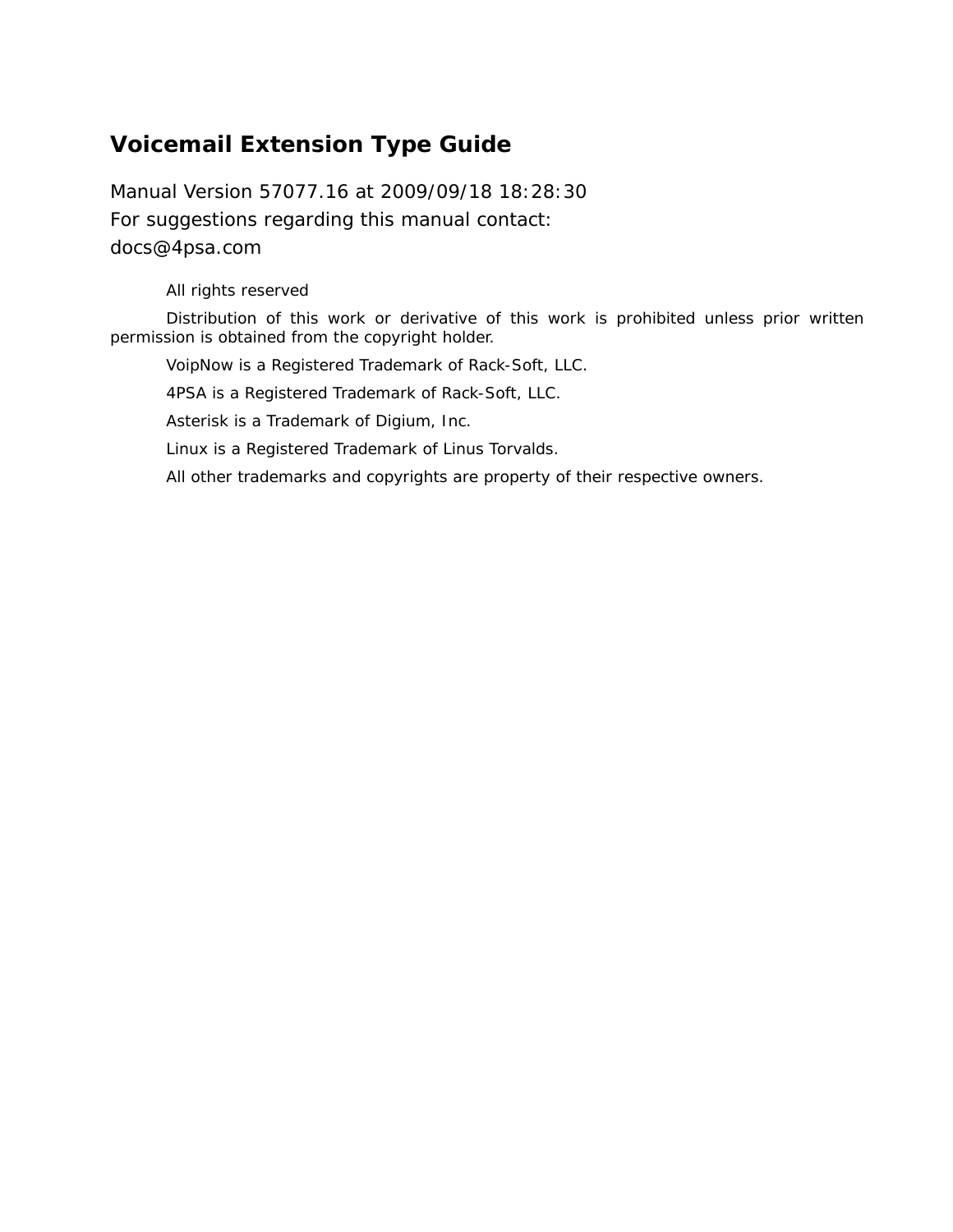### **Table of Contents**

|                                                                                  | 7                          |
|----------------------------------------------------------------------------------|----------------------------|
|                                                                                  | -9                         |
|                                                                                  | 9<br>10                    |
|                                                                                  | 11<br>11<br>12<br>12<br>13 |
|                                                                                  | 14                         |
| Chapter 4. Manage Unified Communications Features                                | 16                         |
|                                                                                  | 16<br>16<br>18<br>18<br>20 |
|                                                                                  | 22                         |
| <b>Chapter 6. Edit Your Extension's Permissions and Phone Numbers Merroughly</b> | 24                         |
|                                                                                  | 26                         |
|                                                                                  | 30                         |
| Chapter 9. View Extension's Charging Credits History                             | 32                         |
|                                                                                  | 33                         |
|                                                                                  | 33<br>34                   |
|                                                                                  | 35                         |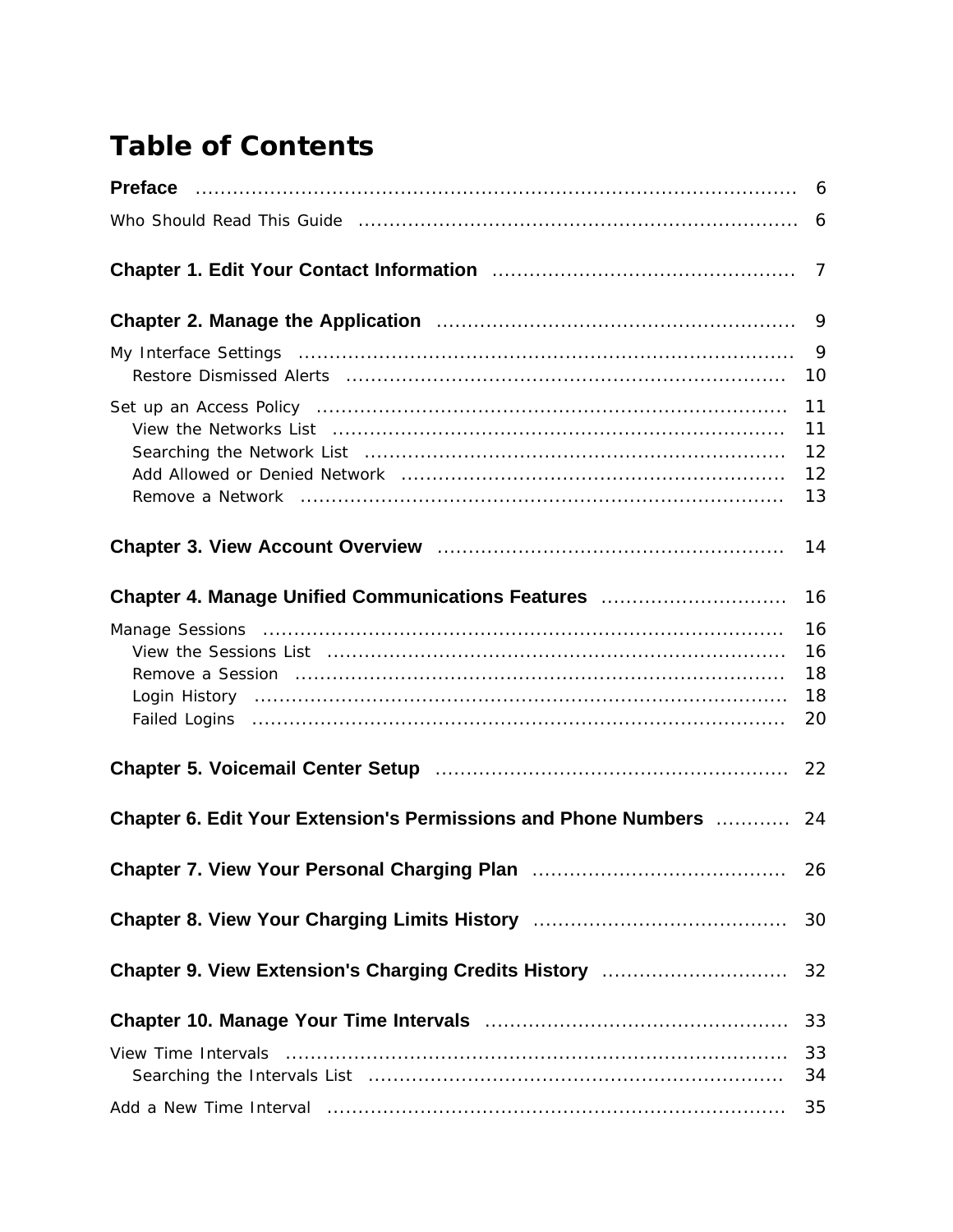|                                                                                                                                                                                                                                                                                | 39                         |
|--------------------------------------------------------------------------------------------------------------------------------------------------------------------------------------------------------------------------------------------------------------------------------|----------------------------|
|                                                                                                                                                                                                                                                                                | 40                         |
| Chapter 11. Manage Your Extension's Call Rules                                                                                                                                                                                                                                 | 41                         |
|                                                                                                                                                                                                                                                                                | 41<br>41<br>44<br>47<br>48 |
|                                                                                                                                                                                                                                                                                | 48<br>48<br>49<br>50       |
| Chapter 12. Manage Your Phone Numbers Collections                                                                                                                                                                                                                              | 51                         |
|                                                                                                                                                                                                                                                                                | 51<br>52                   |
|                                                                                                                                                                                                                                                                                | 52<br>53                   |
|                                                                                                                                                                                                                                                                                | 54                         |
|                                                                                                                                                                                                                                                                                | 54<br>54<br>55<br>56       |
|                                                                                                                                                                                                                                                                                | 56                         |
|                                                                                                                                                                                                                                                                                | 57                         |
|                                                                                                                                                                                                                                                                                | 58<br>59                   |
| Add a New Sound                                                                                                                                                                                                                                                                | 60<br>62                   |
| Remove a Sound                                                                                                                                                                                                                                                                 | 63                         |
| Manage Sound Folders<br>View the Folder List<br>Remove a Sound Folder (a) contained a substitution of Remove a Sound Folder (a) and the contained a set of Remove and Remove and Remove and Remove and Remove and Remove and Remove and Remove and Remove and Remove and Remov | 64<br>64<br>65<br>66       |
| Manage Sound Languages                                                                                                                                                                                                                                                         | 66<br>66                   |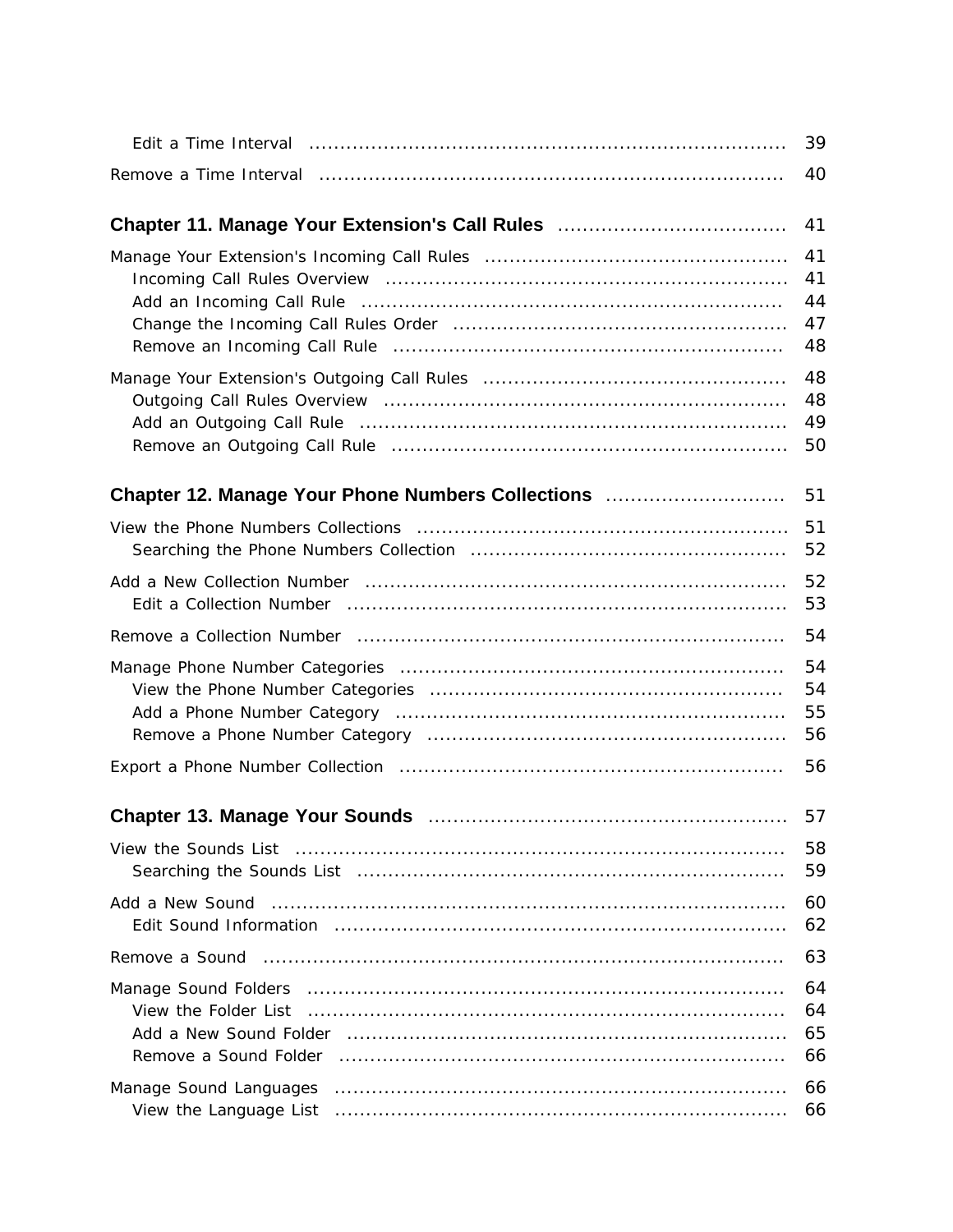| 68<br>69                               |
|----------------------------------------|
| 70                                     |
| 70<br>72<br>74                         |
| 77                                     |
| 77                                     |
| 80                                     |
| 80                                     |
| 82                                     |
| 82<br>82<br>82<br>83<br>84<br>84<br>85 |
|                                        |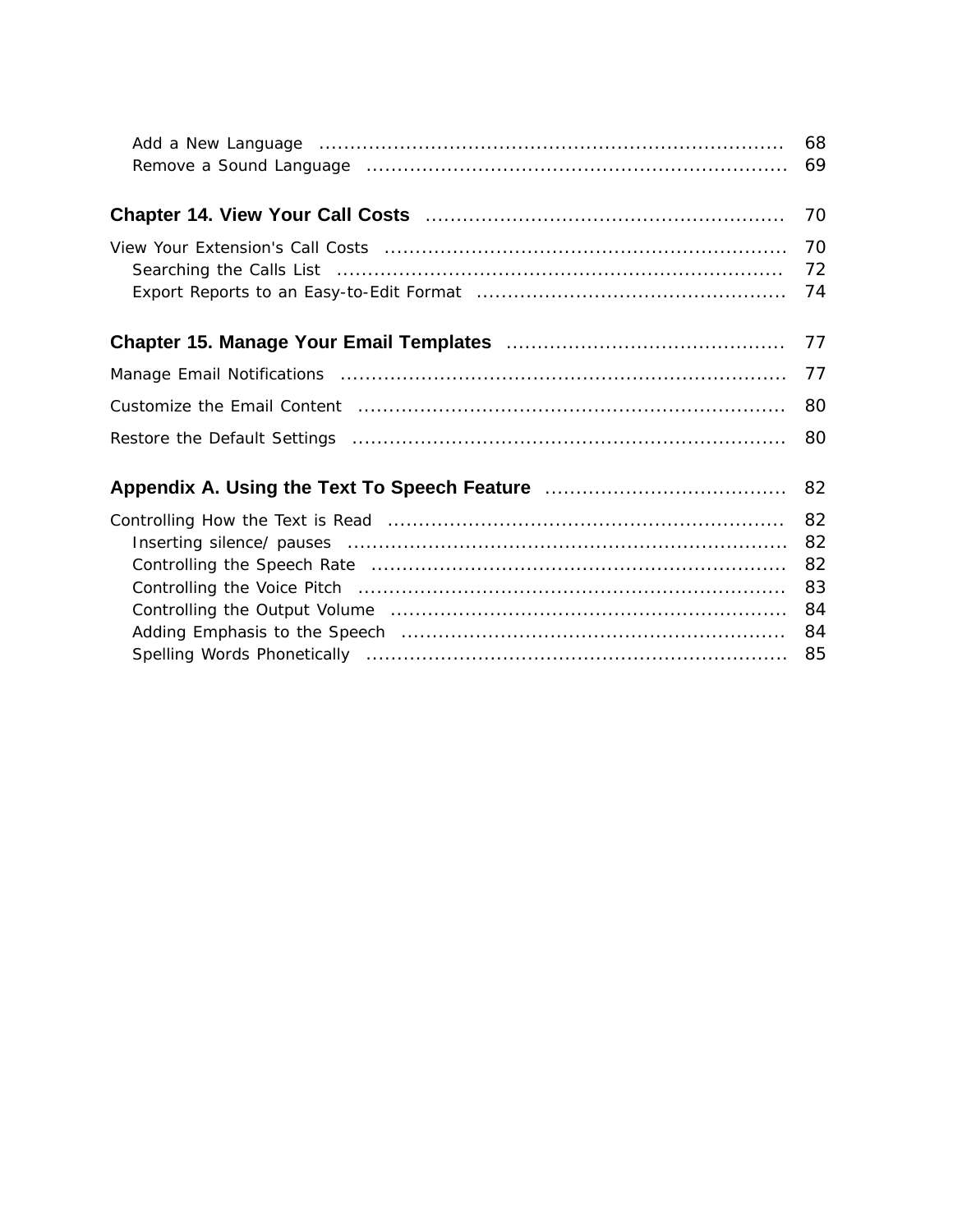# <span id="page-5-1"></span><span id="page-5-0"></span>**Preface**

### **Who Should Read This Guide**

This Extension's Guide must be read by the 4PSA VoipNow extension owners.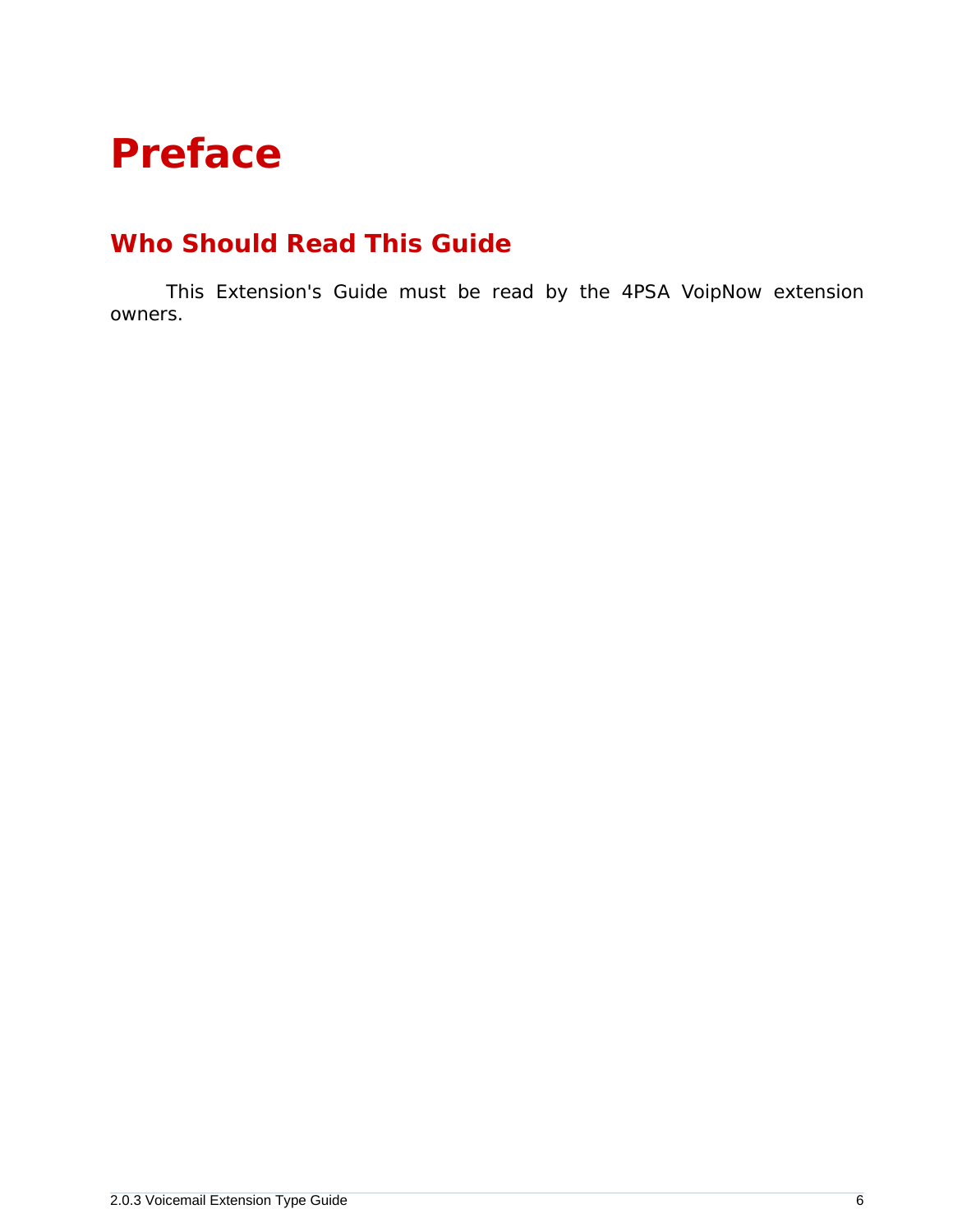### <span id="page-6-0"></span>**Chapter 1 Edit Your Contact Information**

#### **A** Caution

After the first install, you will be required to fill in your contact information from the **Extension's Account Details** page. You will not be able to access and manage the application until all the required details are set up in the system.

In order to update your contact information, click the **Edit extension** 



icon available in the  $\blacksquare$  Home section, which can be accessed from the left navigation panel.

4PSA VoipNow allows you to update your account information:

- Update your contact information
- Change your login password

You can modify the following contact details: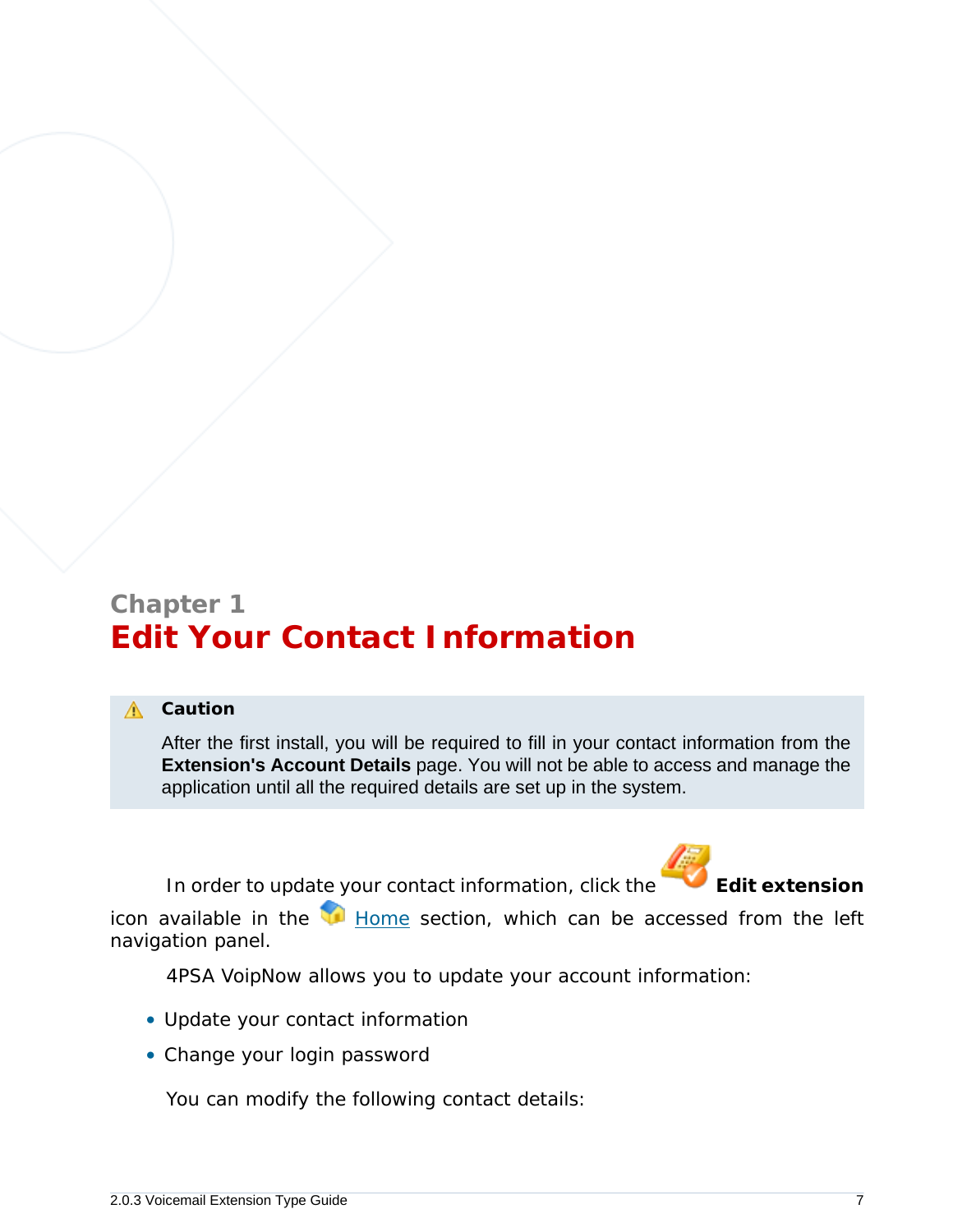- **Company name**
- **Contact name**
- **Password** Use this text box to change the password for the reseller account.
	- **A** Caution

Based on the chosen password strength set up by the system administrator, you are not allowed to fill in dictionary words or passwords containing only digits or sequences of more than three identical characters.

All security levels ask for a minimum five characters long password.

- **Confirm Password**
- **Phone**
- **Fax**
- **Email** The email address where 4PSA VoipNow can send you notifications about events that occur in the system.

#### **A** Caution

The system can send automatic notifications when predefined events occur. In

order to change your notification preferences, click the **Email templates** icon located in the Tools area.

- **Address**
- **City**
- **State/Province**
- **Postal/ZIP code**
- **Country**
- **Region** The regions of a country are listed in alphabetical order. The one selected by default is the first one on the list.
- **Timezone** The time zone selected by default is one you have previously set up from **Unified Communications >>** Interface Preferences page.

Click the **OK** button to submit the data. When all the required information has been filled in and you choose not to change it, the **Cancel** button will return you to the previous page without any modification.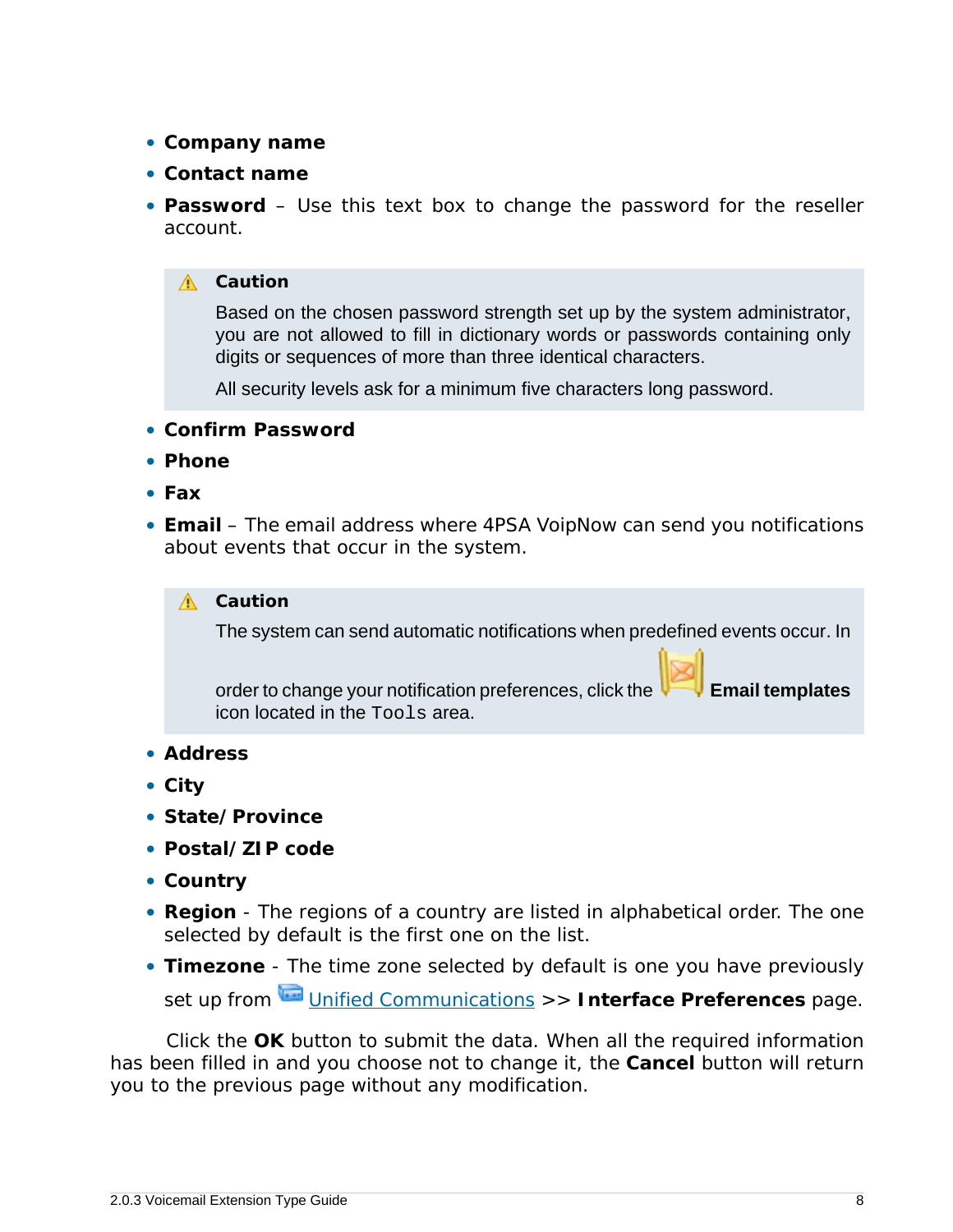### <span id="page-8-0"></span>**Chapter 2 Manage the Application**

### <span id="page-8-1"></span>**My Interface Settings**

4PSA VoipNow allows you to customize the application's default look and settings in the **My Interface Settings** page. Here you can define the interface language, the application's skin, the number of rows in the records list for the logged in user (reseller in your case) and several other options.

To access this page, you can either click the  $M_{\text{My}}$  interface link from the

right corner of the top frame, either the My interface button located in

the Unified Communications settings area of the Unified Communications page.

You can adjust the following preferences based on your needs:

• **Rows in table** – Use this text box to set the number of rows that will be displayed in your interface. It can be any number between 1 and 9999, the default value being 50.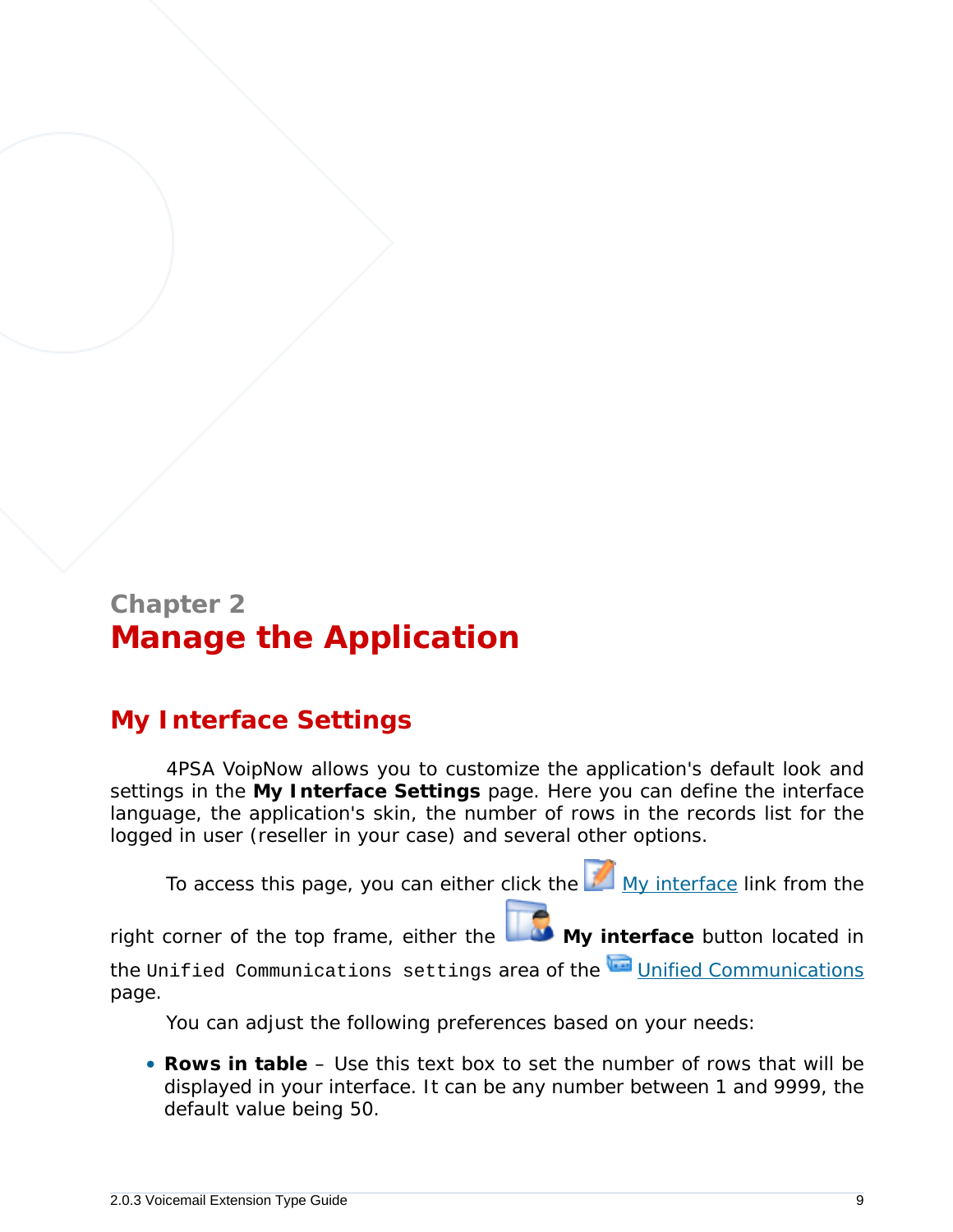- **Expanded alerts** Use this text box to set the number of alerts displayed in the user context. It can be any number between 1 and 10, the default value being 3.
- **Interface skin** Use this drop-down list to choose the skin used by the logged in user interface.
- **System language** Use this drop-down list to choose the language used by the logged in user interface.

**A** Caution

4PSA VoipNow does not allow you to use language packs that were created for earlier versions of the interface. The following warning message is displayed:

Impossible to switch to preferred interface language {outdated language}, because an outdated language pack is installed on the system. Please contact your provider to correct this situation.

Only the system administrator can fix this problem.

- **Display tool tip** Select this check box to enable/ disable application tool tips displayed on mouse over images/ icons.
- **Display context help** Select this check box to enable/ disable context help, displayed in the top area of the page, under the title.
- **Program logo** Choose the logo that will be displayed at the top of the user's interfaces. Fill in the text box with the location of the file on your

computer or use the  $\Box$  button to locate the file.

#### **A** Caution

It is recommended to use an image file in a GIF, JPEG, or PNG format with a height of 50 pixels.

• **Logo URL** – The logo file has a hyperlink attached to it. Use this text box to fill in the destination of this hyperlink. It can be your business website for example.

Click **OK** to save your changes. Click **Cancel** to go back to the previous page without updating the preferences. The **Default** button overwrites your own account settings with the default settings.

#### <span id="page-9-0"></span>**Restore Dismissed Alerts**

Alerts present on any page in the application can be hidden by pressing the Dismiss alert link. These settings are only available for the logged in user.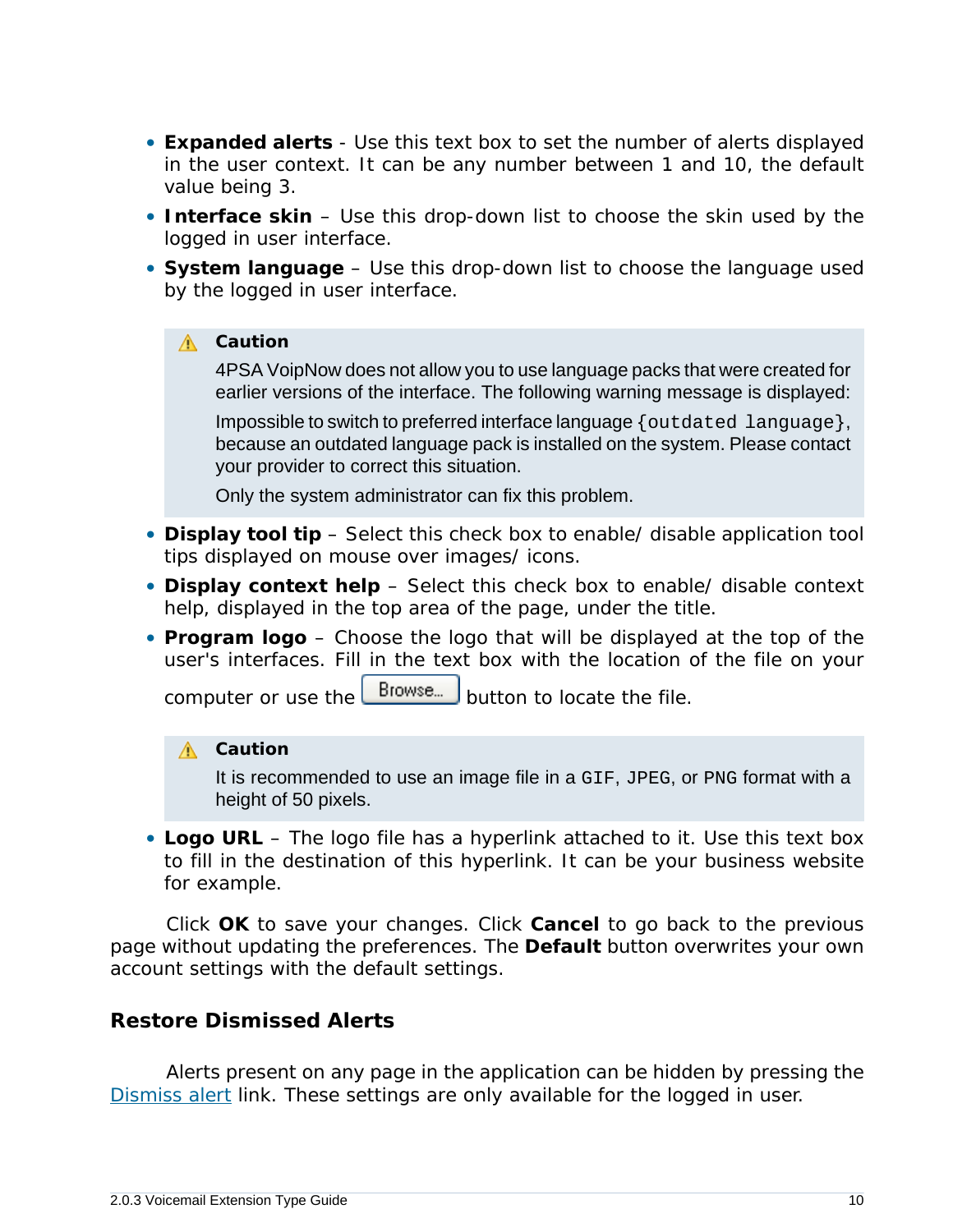To restore all the dismissed alerts, click the **Restore dismissed alerts** button available in the Tools area.

### <span id="page-10-0"></span>**Set up an Access Policy**

4PSA VoipNow allows you to set up an access policy for the extension

account. To enter the Access policy page, click the **Access** icon available in

the Unified Communications settings area of the Unified Communications page.

There are two types of access policies:

- **Deny** When this policy is configured, the extension is not allowed to log in to the 4PSA VoipNow interface if his computer's IP is listed on the deny list. All the other IPs that are not included in the deny list *can* access the interface with the extension account.
- **Allow** When this policy is configured, the extension can login to the 4PSA VoipNow interface only if his computer's IP address is listed in the allow list. All the other IPs that are not included in the allow list *cannot* access the interface with the extension account.

**Note** You cannot set up both types of policies at the same time.

<span id="page-10-1"></span>**View the Networks List**

In the **Network Access Policy** page you can see a list with all the allowed and denied networks available in the system. The following information is available:

- **N** The network's order number.
- **A** The network's permission:
	- $\frac{1}{2}$  Allowed
	- $\frac{1}{2}$  - Denied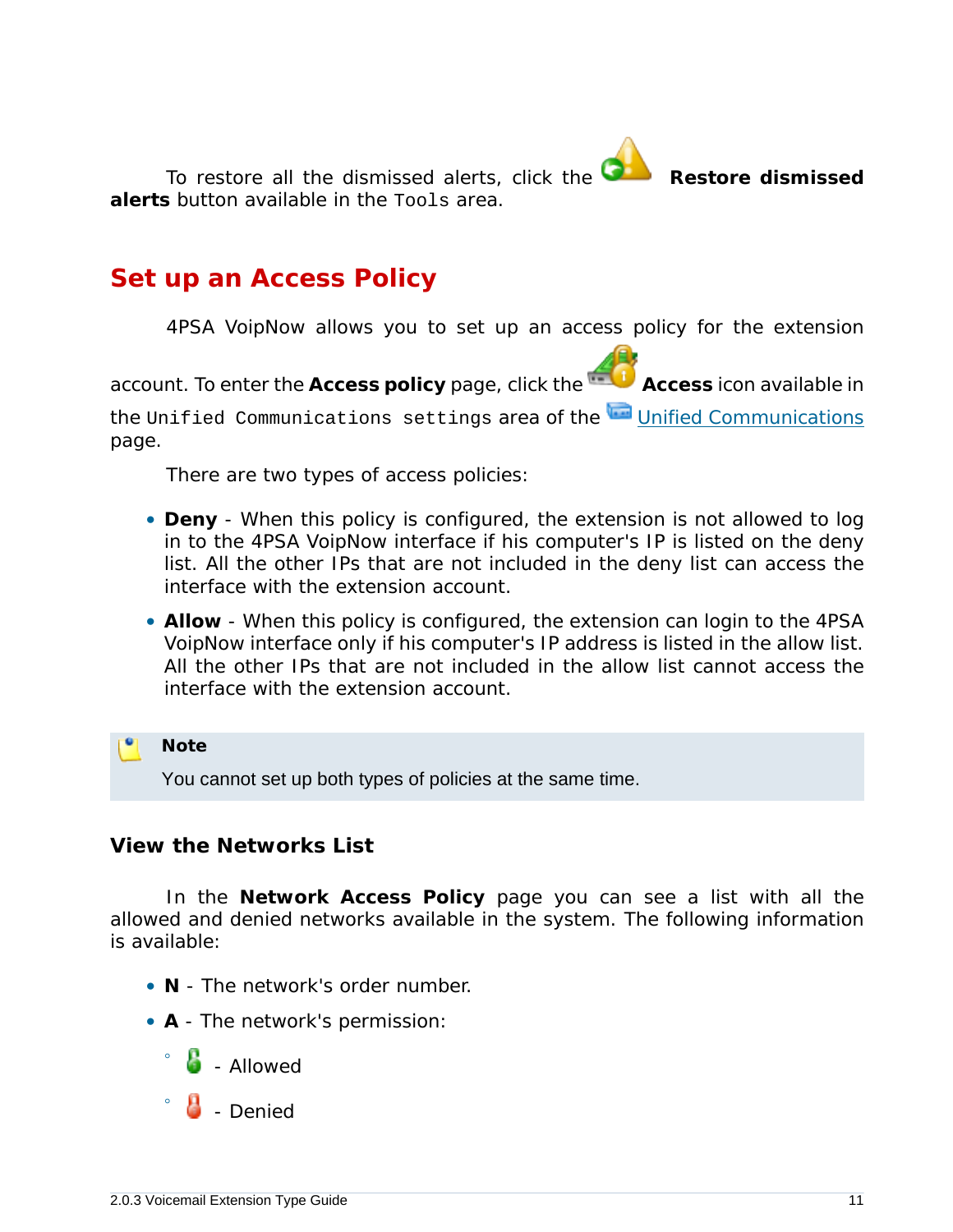- **P** Use these icons to change the position of a certain network inside the list:
	- ° ▲ Up

◦

**Down** 

**Note**

When you change the order, 4PSA VoipNow displays the number of changes you have performed to remind you to save them before navigating away from the page. In the top left corner of the network list 4PSA VoipNow displays  $\{x\}$ changes pending in the rules order.

Click the  $\blacktriangledown$  Apply changes link to save the changes you have performed in the network list.

- **IP** The network's IP address.
- **Mask** The network's subnet mask.

<span id="page-11-0"></span>**Searching the Network List**

When the network list is too long and you are searching for a specific one, you can use the following features:

- Search – Fill in the text you are looking for in the text box. Click the button or the Search label to display only the desired networks.
- Show all Click this  $\equiv$  button or the Show all label to display the entire list.

The search criteria will be retained even if you navigate to other pages until a new search is performed.

You can change the number of entries per page by clicking the 10, 25 and 100 links available in the right side of the table. The total number of records is shown in the left side.

<span id="page-11-1"></span>**Add Allowed or Denied Network**

In order to add allowed or denied networks, follow these steps: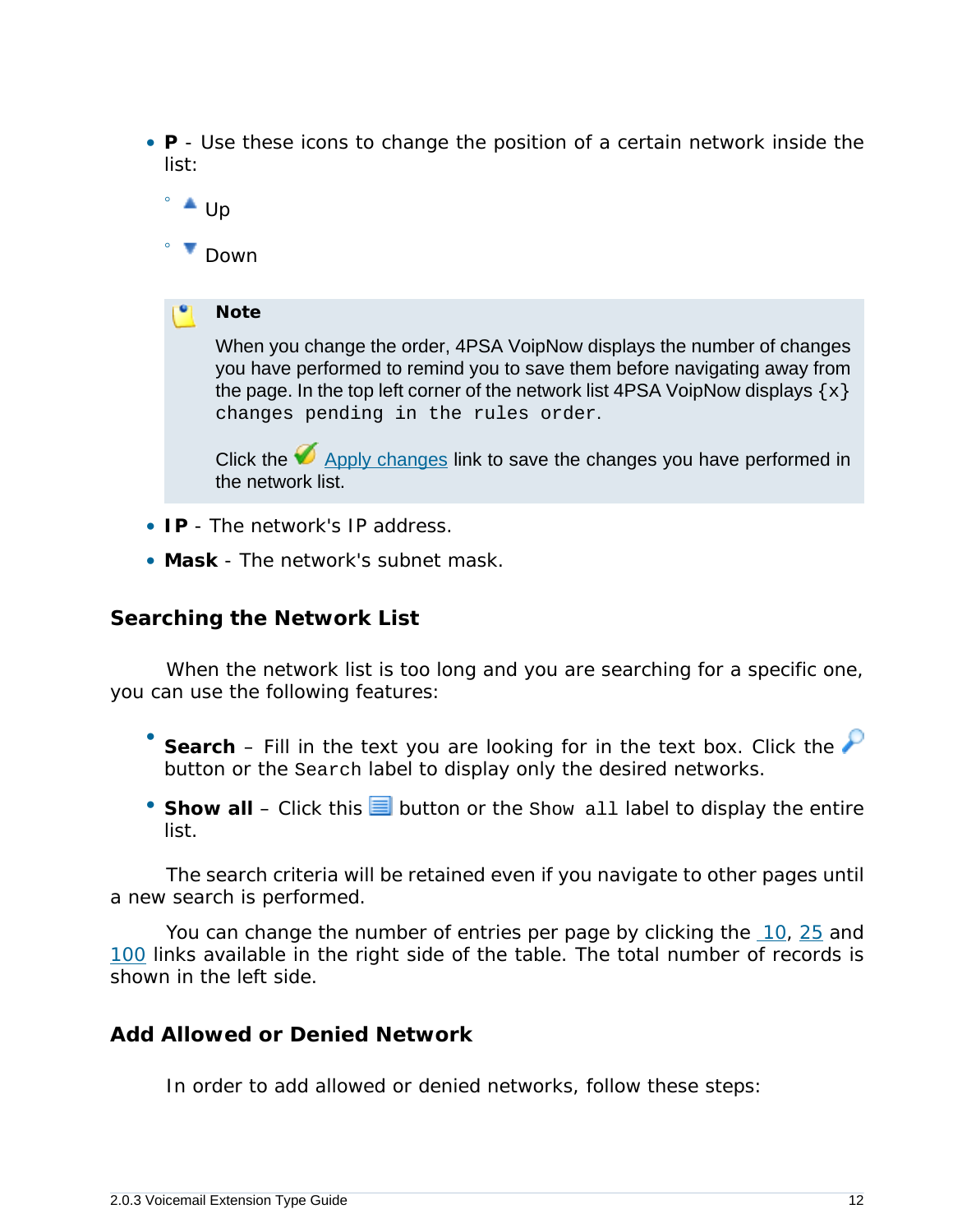Click the **Access** icon. A new page where you can enter the subnet or IP addresses to which you want to allow/ deny access opens.

- **Subnet or IP address** Use the drop-down list to specify if you want to allow or to deny access for the subnet or IP address filled in the first text box. Use the second text box to specify the position of the address inside the networks list.
- Use the  $\Box$  buttons to add several subnet or IP addresses at the same time.
- Click **Ok** to add the IP(s) to the allow/ deny list. Click **Cancel** to go back to the previous page.

<span id="page-12-0"></span>**Remove a Network**

•

To remove a network, select its corresponding check box and then click the **K** Remove selected link. You will be asked to confirm the removal.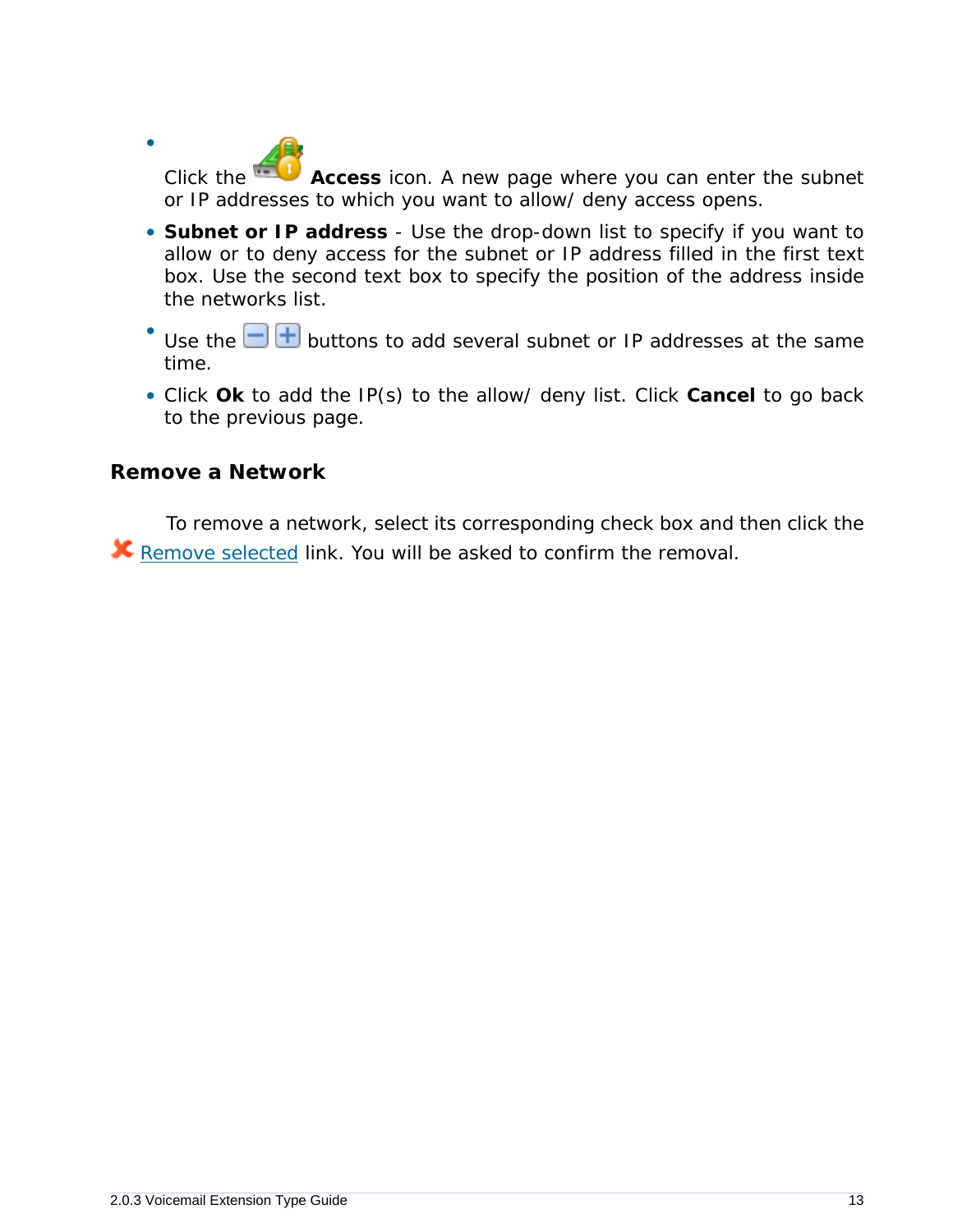### <span id="page-13-0"></span>**Chapter 3 View Account Overview**

You can view the details of your account in the  $\blacksquare$  Home section, which can be accessed from the left navigation panel. There, in the **Account overview** section, 4PSA VoipNow displays the following information:

- **Extension type** The extension type, in this case Voicemail center.
- **Public phone number(s)** If one or more public phone numbers are assigned to the extension, they will be displayed here with their corresponding monthly costs (e.g. 49932040495 (10.1 USD)). Otherwise, 4PSA VoipNow displays '-'.
- **Extension internal number** The phone number assigned when the extension was added to the system.
- **Calls cost for {month}** The the calls' cost in the current month, showing both the total costs for incoming external calls and for outgoing external calls.
- **Outgoing time spent on {month}** The outgoing calls' total duration of the total number of calls in the current month.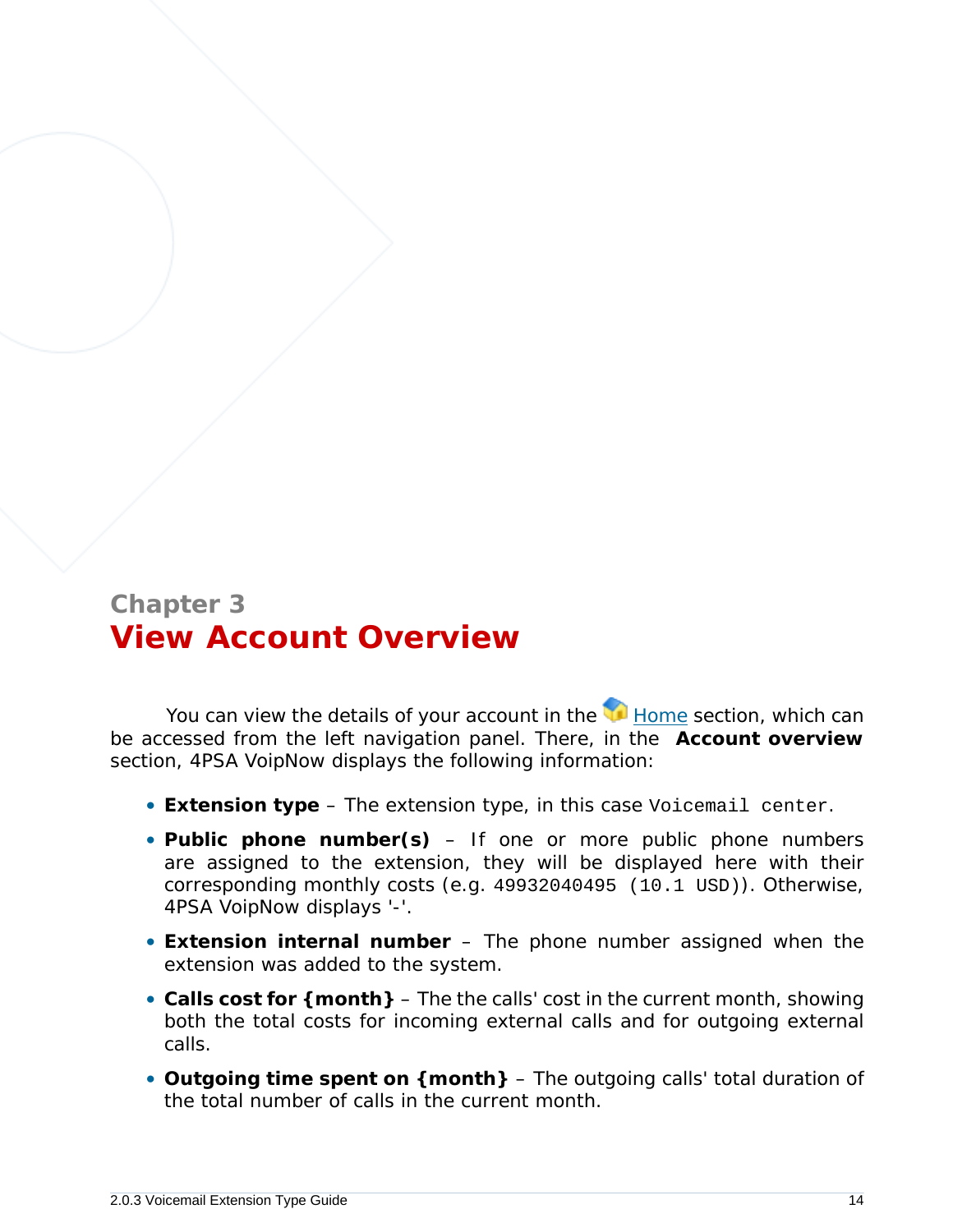- **Incoming time spent on {month}** The incoming calls' total duration of the total number of calls in the current month.
- **Number of sound files** The total number of sound files, the disk space used and the percent of available disk space.
- **Number of music on hold files** The total number of music on hold files, the disk space used and the percent of available disk space.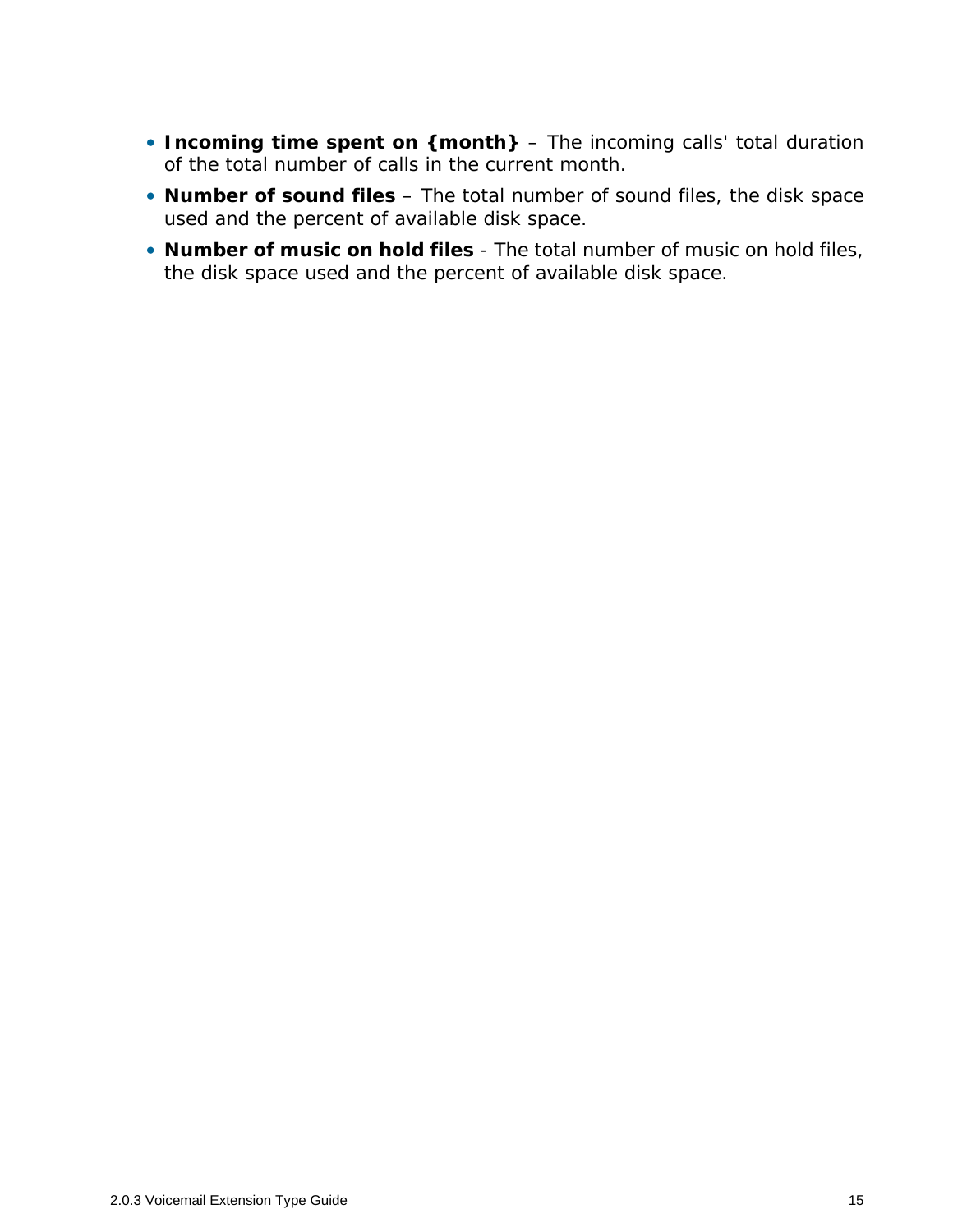### <span id="page-15-0"></span>**Chapter 4 Manage Unified Communications Features**

From this page you can manage your sessions and your access policies or you can customize your interface.

<span id="page-15-1"></span>To access this page, click the Unified Communications link from the left navigation panel.

### <span id="page-15-2"></span>**Manage Sessions**

**View the Sessions List**

In order to view the sessions list, click the Unified Communications link

available in the left navigation panel. Then click the **Sessions button. This** link will open the **Manage Sessions** page, where you can view a list of all the sessions. Multiple operations can be performed on the sessions: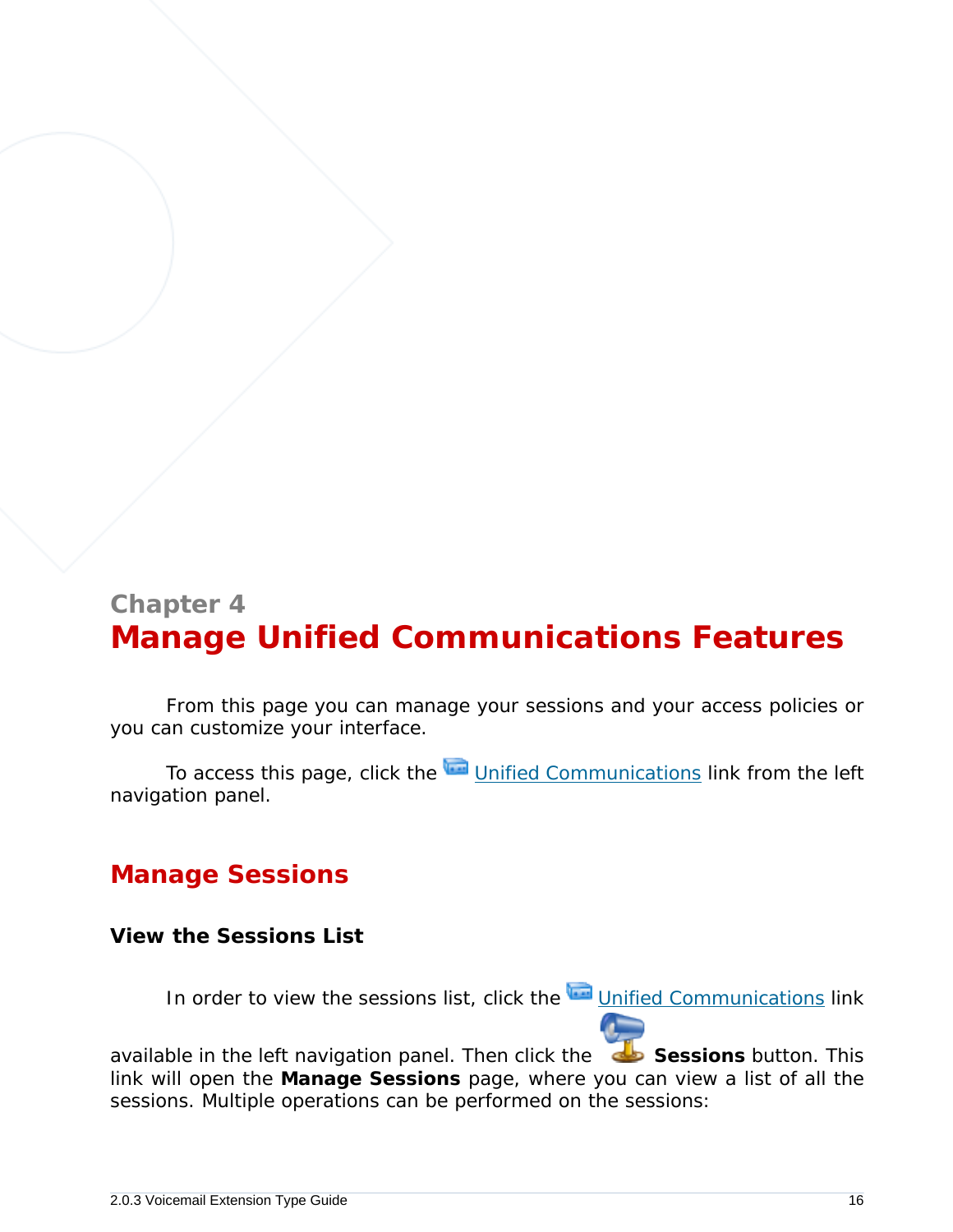- Search the existing sessions
- Delete sessions

4PSA VoipNow displays the following information about each session:

- **T** The type of the user that logged in the system displayed using an icon:
	- **Admin** ◦ **Reseller**
	- **D** Client
	- Extension
- **Login** The user name of the person who logged in to the system.
- **IP** The IP of the machine after which the user logged in the system.

#### **Note**

If the user logged in from the VoipNow4Plesk module, the IP of the respective Plesk server will be displayed here.

• **Logon time** - The time when the user logged in to the system.

**Searching the Sessions List**

When the sessions list is too long and you are searching for specific sessions, you can use the following features:

- **Search** Use the text box to specify the words you are looking for. Click the  $\mathcal P$  button or the Search label to display only the sessions that match your search criteria.
- Show all Click this  $\equiv$  button or the Show all label to display the entire list.

The search criteria will be retained even if you navigate to other pages until a new search is performed.

You can change the number of entries per page by clicking the 10, 25 and 100 links available in the right side of the table. The total number of records is shown in the left side.

The sessions list can be filtered by login name, IP and log in time. To do so, click on a table header link. The order criteria is marked by the highlighted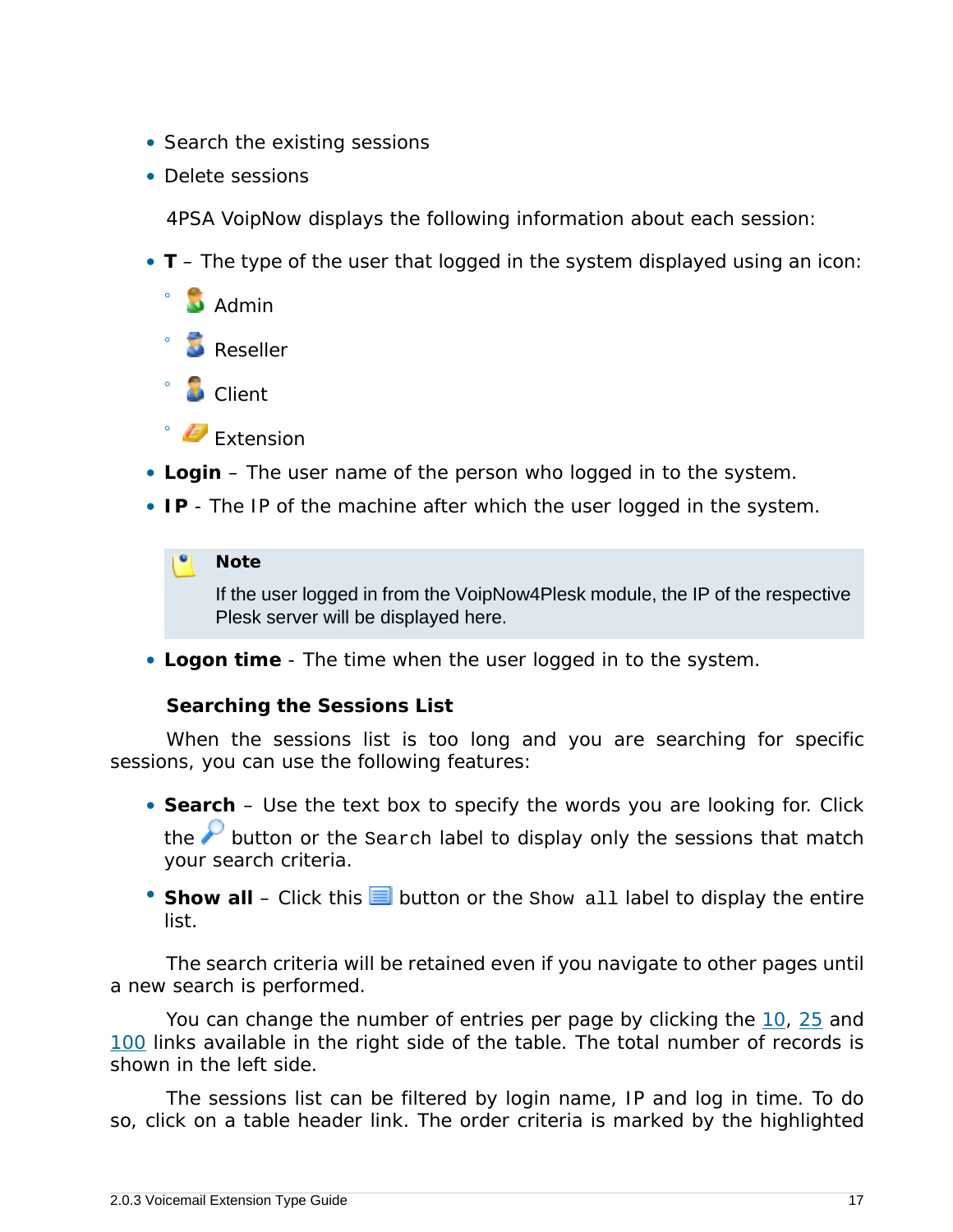table header and the arrow indicates how the sessions list was sorted. The sort direction can be changed by another click on that header.

<span id="page-17-0"></span>**Remove a Session**

To remove registered sessions, follow these steps:

- **1.**Choose the sessions you want to remove by selecting their corresponding check boxes in the **Manage Sessions** page.
- <sup>2</sup> Click the **X** Remove selected link.
- **3.**You will be asked to confirm the removal. If you want to proceed with the removal, click **OK**, otherwise click **Cancel**.

<span id="page-17-1"></span>**Login History**

You are able to see a detailed history of the login sessions by clicking

the **Login history** button located in the Tools section of the **Session Management** page.

The following information is available:

- **T** The user's level is shown using an icon:
	- $\Box$  Admin
	- **Reseller**
	- **D** Client

◦

- Extension
- Unknown level
- **O** The icon in this column shows if the respective user is logged in or not. The icon can be:

 $\bullet$ **User is online** 

- **User is offline**
- **Username** The user name of the persons who logged in to the system.
- **Number of logins** The number of login sessions establish by the respective user.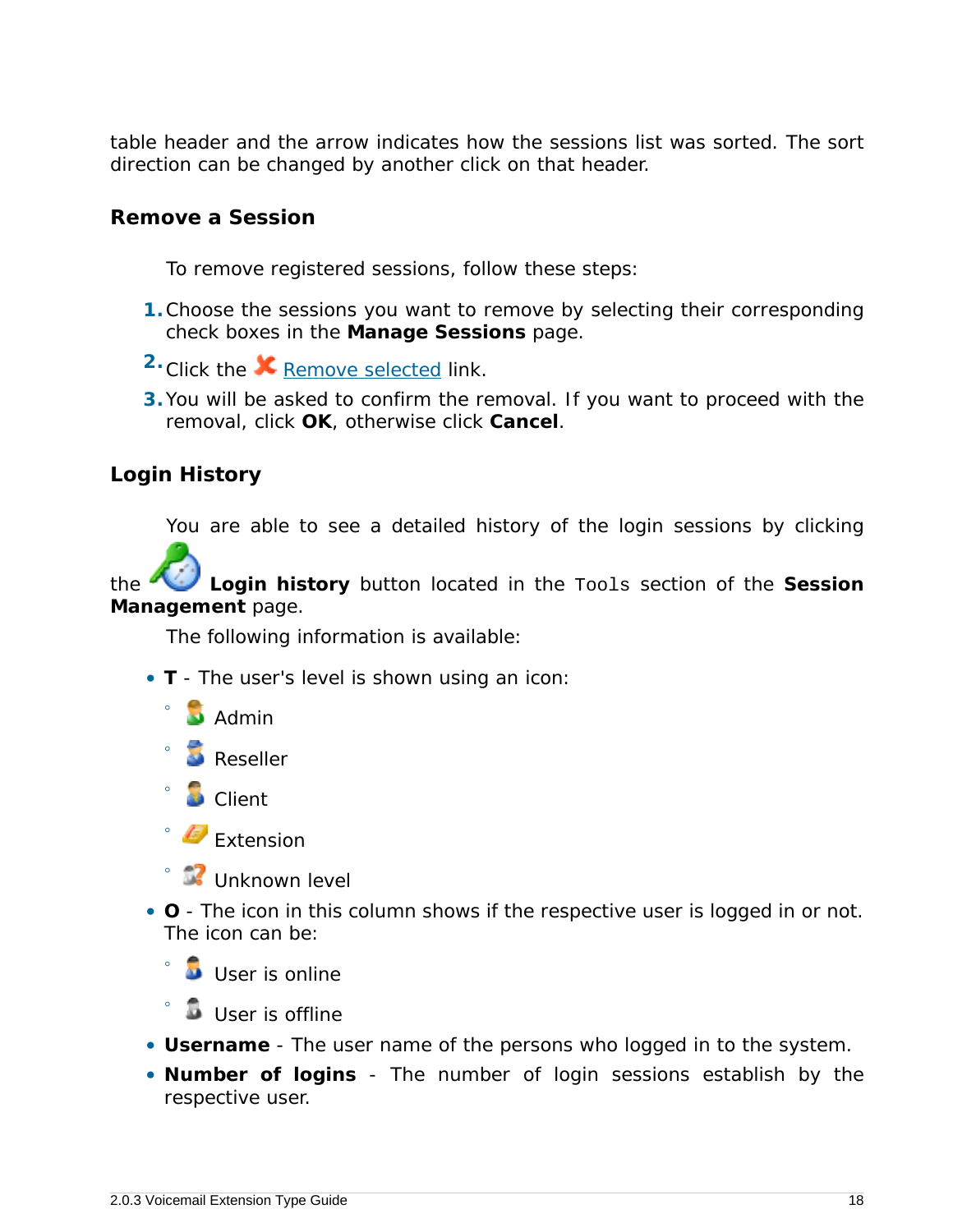- **First login** The date and time when the user logged in for the first time.
- **Last login** The date and time when the user last logged in.

**Searching the Login History List**

When the login history list is too long and you are searching for specific sessions, you can use the following features:

- **Search** Use the text box to specify the words you are looking for. Then click the  $\mathcal P$  button or the Search label to display only the records that match your search criteria.
- Show all Click the  $\equiv$  button or the Show all label to display the entire list.

The search criteria will be retained even if you navigate to other pages until a new search is performed.

You can change the number of entries per page by clicking the 10, 25 and 100 links available in the right side of the table. The total number of records is shown in the left side.

The login history list can be filtered by user name, number of logins, first login date and last login time. To do so, click on a table header link. The order criteria is marked by the highlighted table header and the arrow indicates how the login history list was sorted. The sort direction can be changed by another click on that header.

<span id="page-18-0"></span>**Clear Logs**

You are able to clear logs according to two criteria:

• **Clear logs starting from {date} to {date}** - You can choose to clear the

logs for a distinct period of time. Click the **EX** Calendar icon to specify the start and end date of the time interval.

• **Clear logs older than** - You can choose to clear logs older than a specified number of days / weeks / years. Select the time unit from the drop-down list and specify the number of time units in the text box.

**Login History of a Specific Account**

You are able to see the login history of a specific account by clicking the respective user name in the login history list. The page containing the login history of a specific account displays the following information:

- **Login time** The date and time when the user logged in
- **IP address** The IP address the user logged in from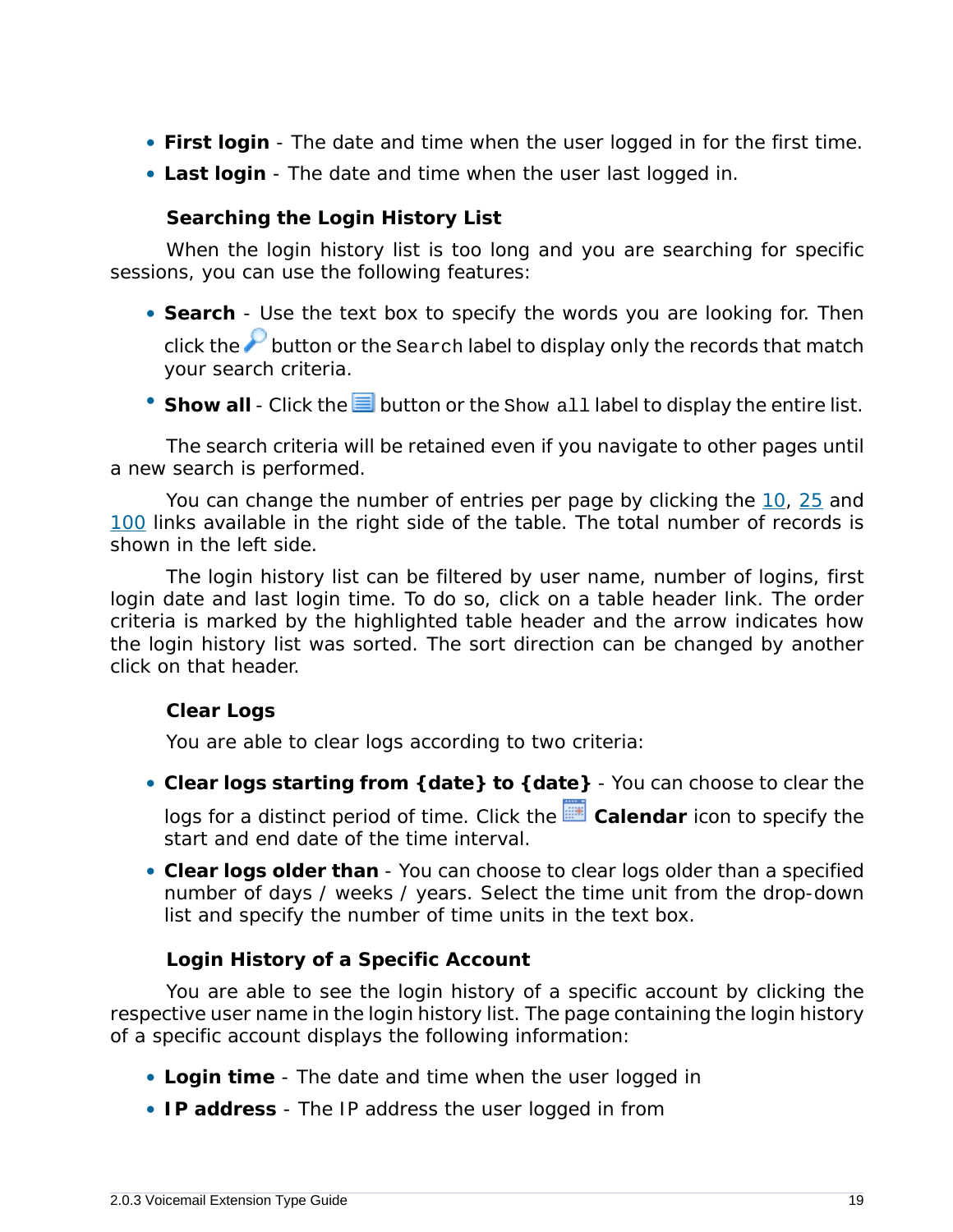**Note**

If the user logged in from the VoipNow4Plesk module, the IP of the respective Plesk server will be displayed here.

- **Hostname** The hostname where the user logged in from
- **L** This column shows whether the user logged in from the interface or by using API:

◦ Control panel log in

° E CallAPI log in

### **Searching the Account's Login History List**

When the account's login history list is too long and you are searching for a specific record in the list, you can use the following features:

- **Search** Use the text box to specify the words you are looking for. Then click the  $\mathcal P$  button or the Search label to display only the records that match your search criteria.
- Show all Click the  $\equiv$  button or the show all label to display the entire list.

The search criteria will be retained even if you navigate to other pages until a new search is performed.

You can change the number of entries per page by clicking the 10, 25 and 100 links available in the right side of the table. The total number of records is shown in the left side.

The account's login history list can be filtered by login time, IP address, host name and login type. To do so, click on a table header link. The order criteria is marked by the highlighted table header and the arrow indicates how the account's login history list was sorted. The sort direction can be changed by another click on that header.

#### **Clear Logs for an Account**

The procedure is identical to the one described in the [Clear Logs](#page-18-0) section.

<span id="page-19-0"></span>**Failed Logins**

You can see a list of the failed login attempts by pressing the **Failed logins** button in the Tools section of the **Sessions Management** page.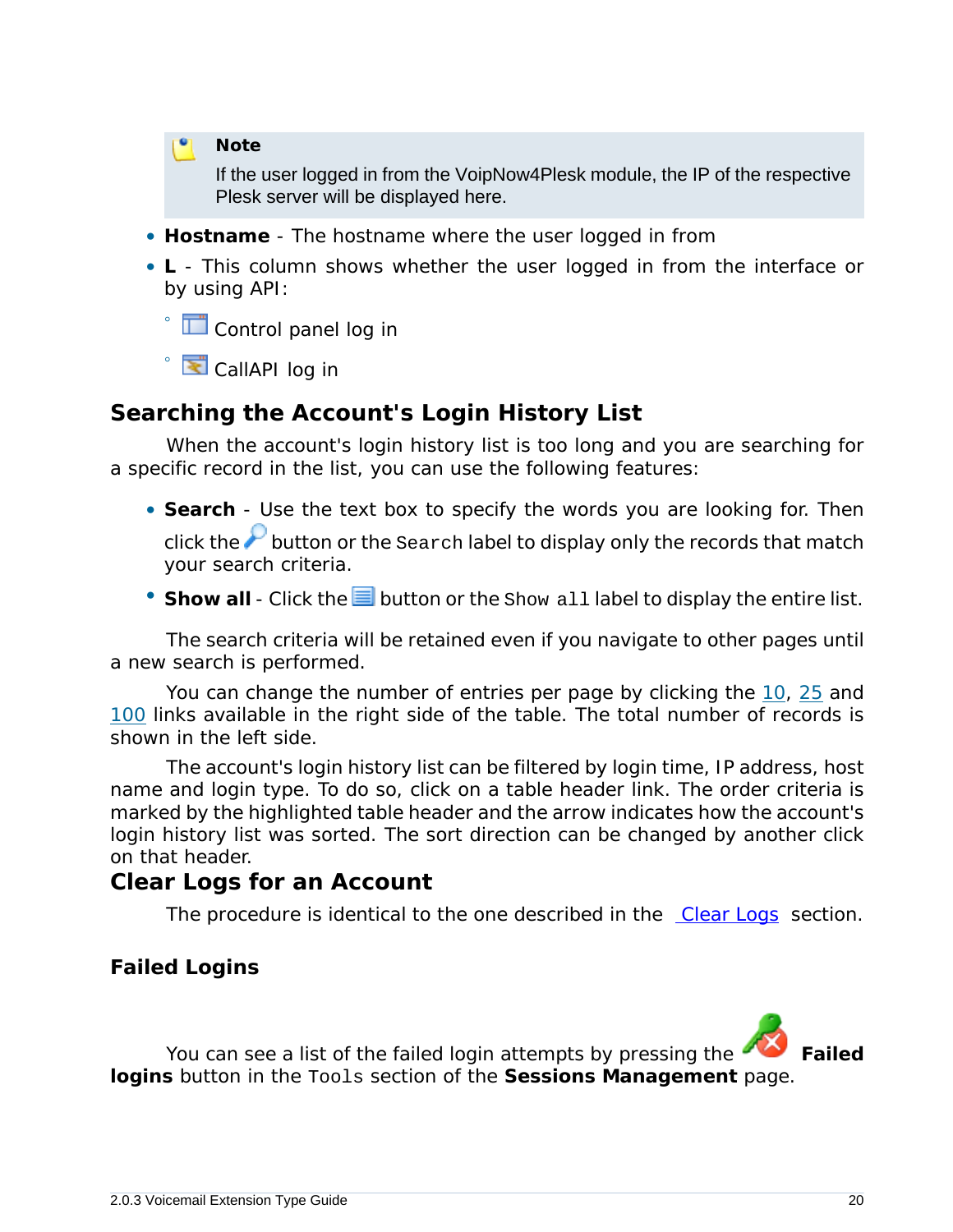The following information is available:

- **L** This column shows whether the user logged in from the interface or by using API.
- **Login time** The date and time of the login attempt
- **Username** The user name used for the login attempt
- **Message** The reason for which the login attempt failed
- **IP Address** The IP address of the user who attempted to log in

#### **Note**

If the user logged in from the VoipNow4Plesk module, the IP of the respective Plesk server will be displayed here.

• **Hostname** - The Hostname of the user who attempted to login

**Searching the Failed Login History List**

When the failed login history list is too long and you are searching for specific records, you can use the following features:

- **Search** Use the text box to specify the words you are looking for. Then click the  $\mathcal P$  button or the Search label to display only the records that match your search criteria.
- Show all Click the  $\equiv$  button or the show all label to display the entire list.

The search criteria will be retained even if you navigate to other pages until a new search is performed.

You can change the number of entries per page by clicking the 10, 25 and 100 links available in the right side of the table. The total number of records is shown in the left side.

The failed login history list can be filtered by login time, user name, message, IP address and hostname. To do so, click on a table header link. The order criteria is marked by the highlighted table header and the arrow indicates how the failed login history list was sorted. The sort direction can be changed by another click on that header.

#### **Clear Logs**

The procedure is identical to the one described in the [Clear Logs](#page-18-0) section.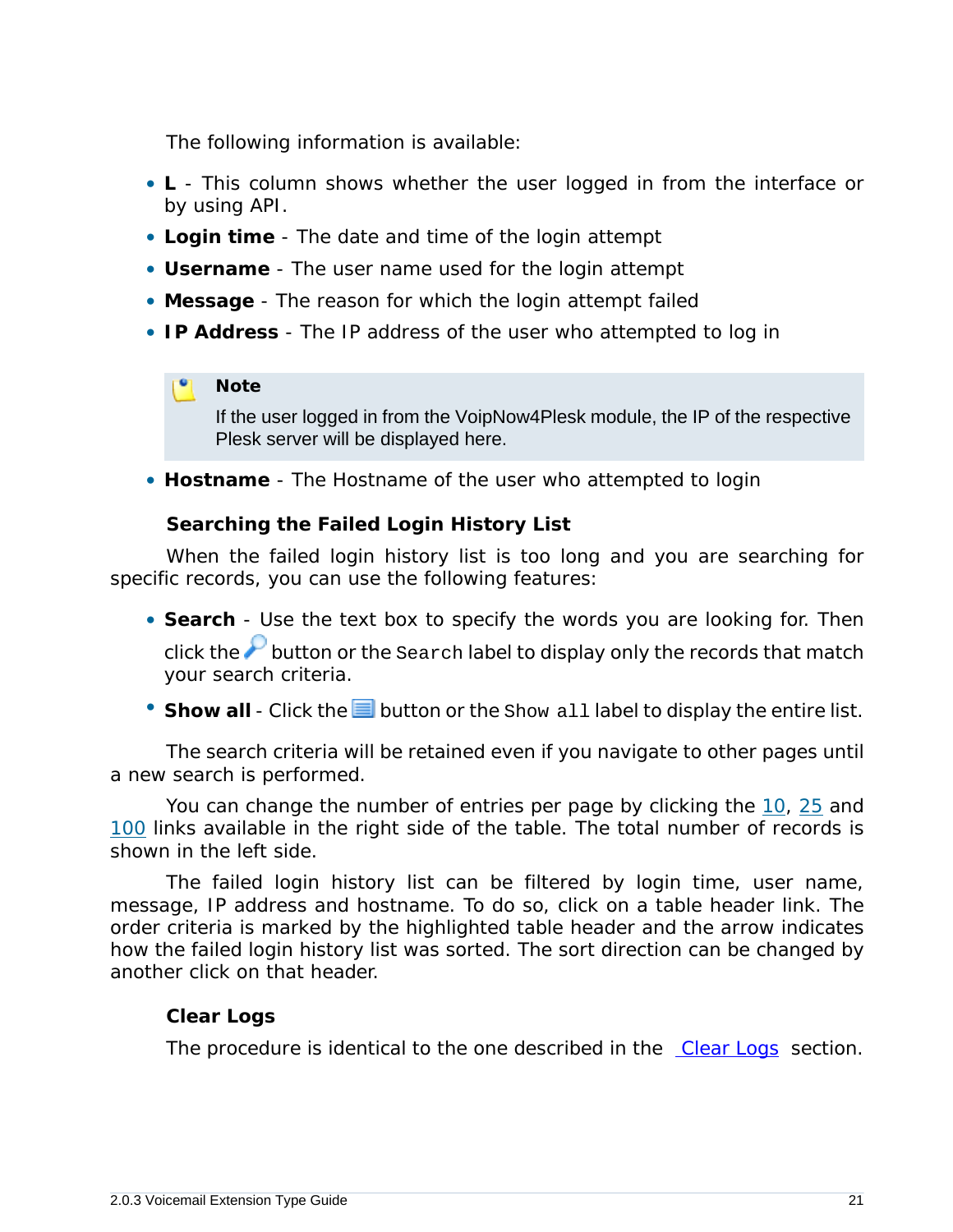### <span id="page-21-0"></span>**Chapter 5 Voicemail Center Setup**

This extension type is similar to the phone terminal extension's voicemail function. However, the Voicemail center allows users to verify their messages from a telephone located outside the system (e.g. a public phone).

In order to edit your extension's settings, click the Home link available in

the left navigation panel and than the **Extension preferences** icon located in the Tools area.

4PSA VoipNow displays the following options:

• **Play sound {folder} {sound} before connecting to voicemail center** – Use this text box to specify the sound file that is played to the customer

before being connected to the extension. Clicking the  $\Box$  icon will open a pop-up window that displays a list of all the available sounds matching the description you have filled in the text box. If have not wrote anything in the text box, the list with all the sounds available in the system is displayed. The following information is available: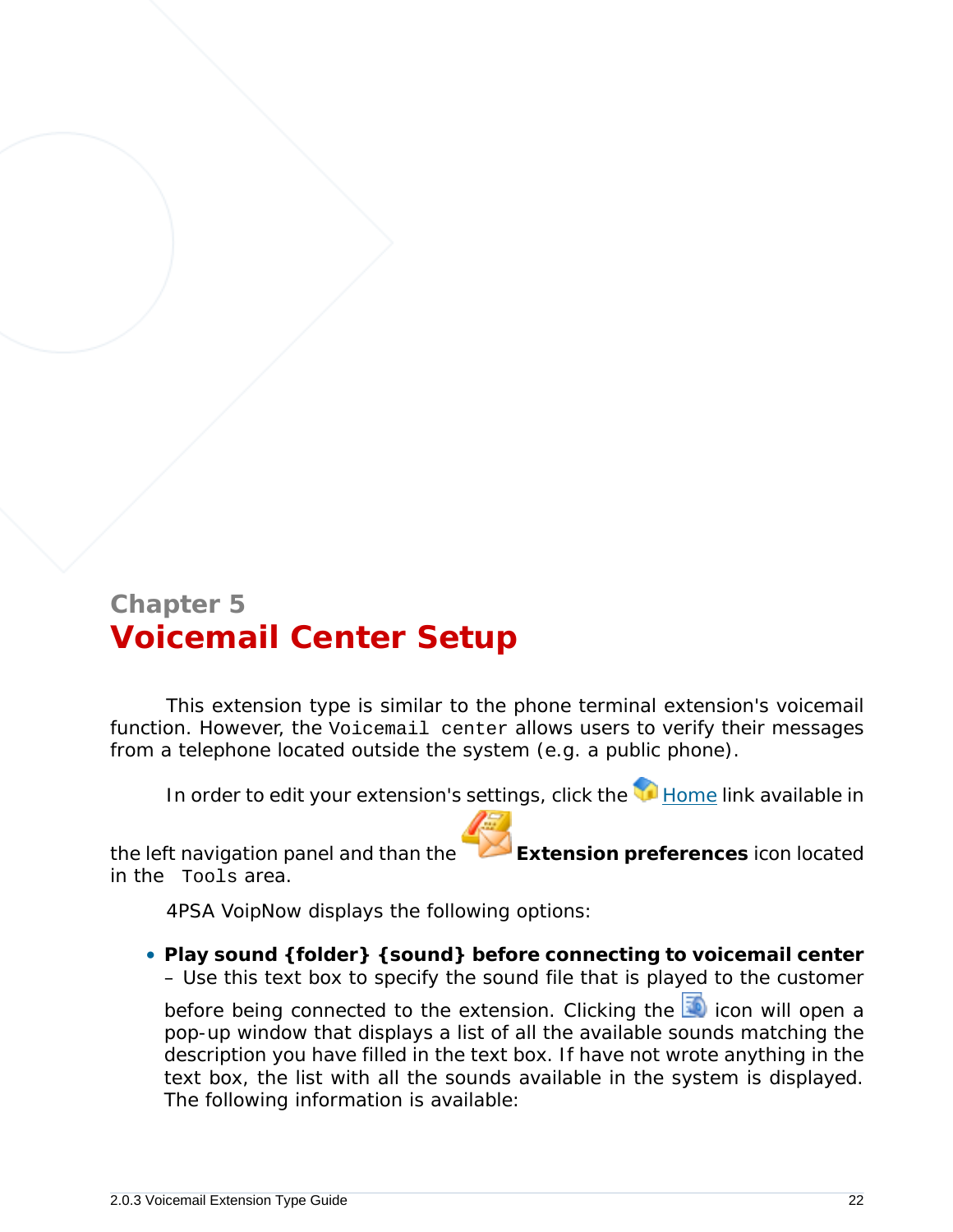- **P** - Click the **i**con to play or to download the sound.
- **Name** The name of the sound file. Click the link in order to select this sound.
- **Folder** This column displays the file's folder location.

If you are searching for a particular sound, you can use the available controls.

In order to display all the sounds available in the system for all the events, click the Display all link located under the search controls.

You can change the number of entries per page by clicking the 10, 25 and 100 links available in the right side of the table. The total number of records is shown in the left side.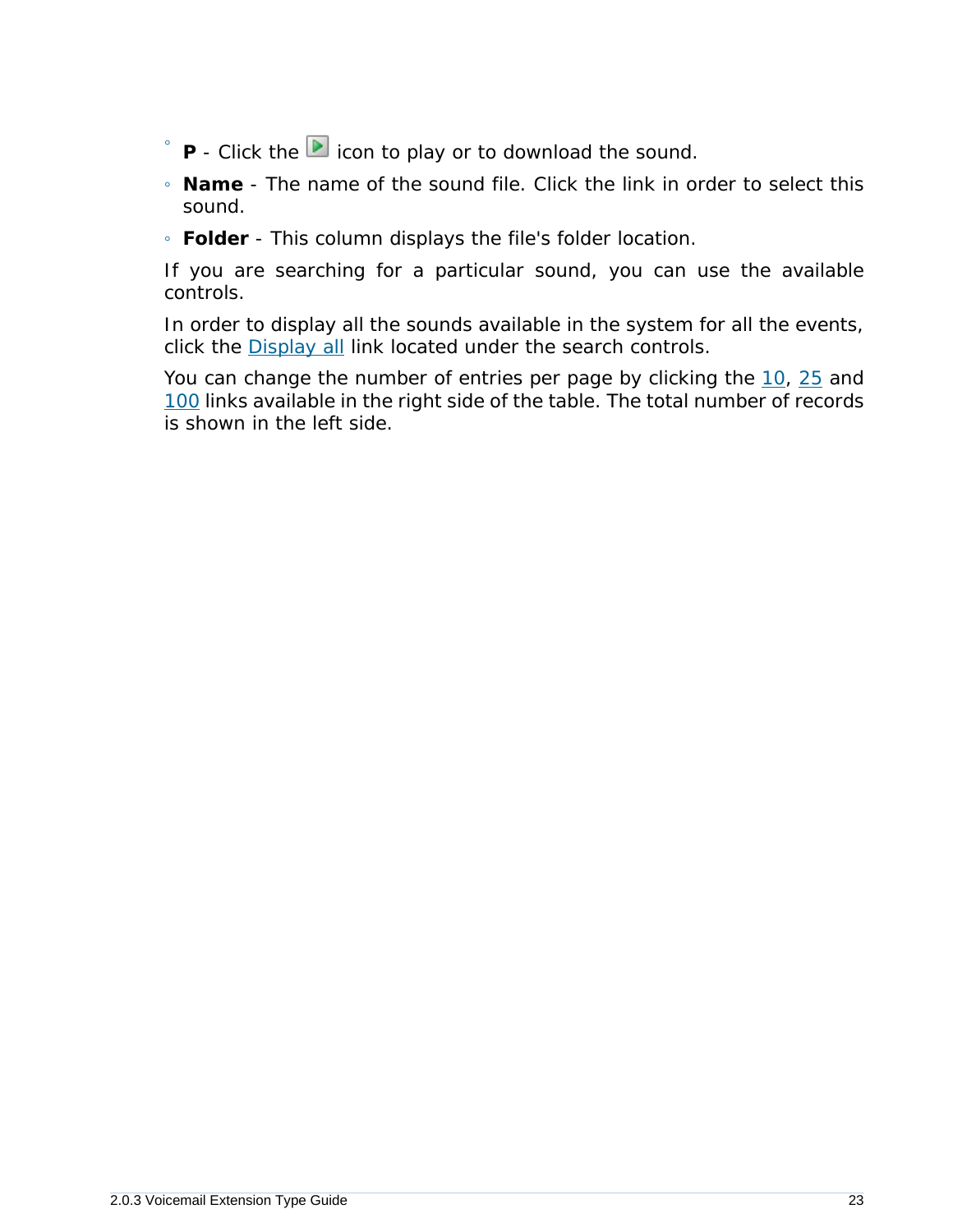## <span id="page-23-0"></span>**Chapter 6 Edit Your Extension's Permissions and Phone Numbers**

To modify the permissions and phone numbers of your extension, follow these steps:

**1.** Click the **Extension permissions and phone numbers** icon

available in the Tools area.

- **2.**A new page opens, allowing you to modify the following fields:
	- **Limits**
		- **Maximum disk space for sound files** Use the available text box to specify the maximum storage space reserved for the sounds created by the extension user. If you do not want to limit the disk space, select the Unlimited check box.
		- **Maximum disk space for music on hold files** Use the available text box to specify the maximum storage space reserved for the music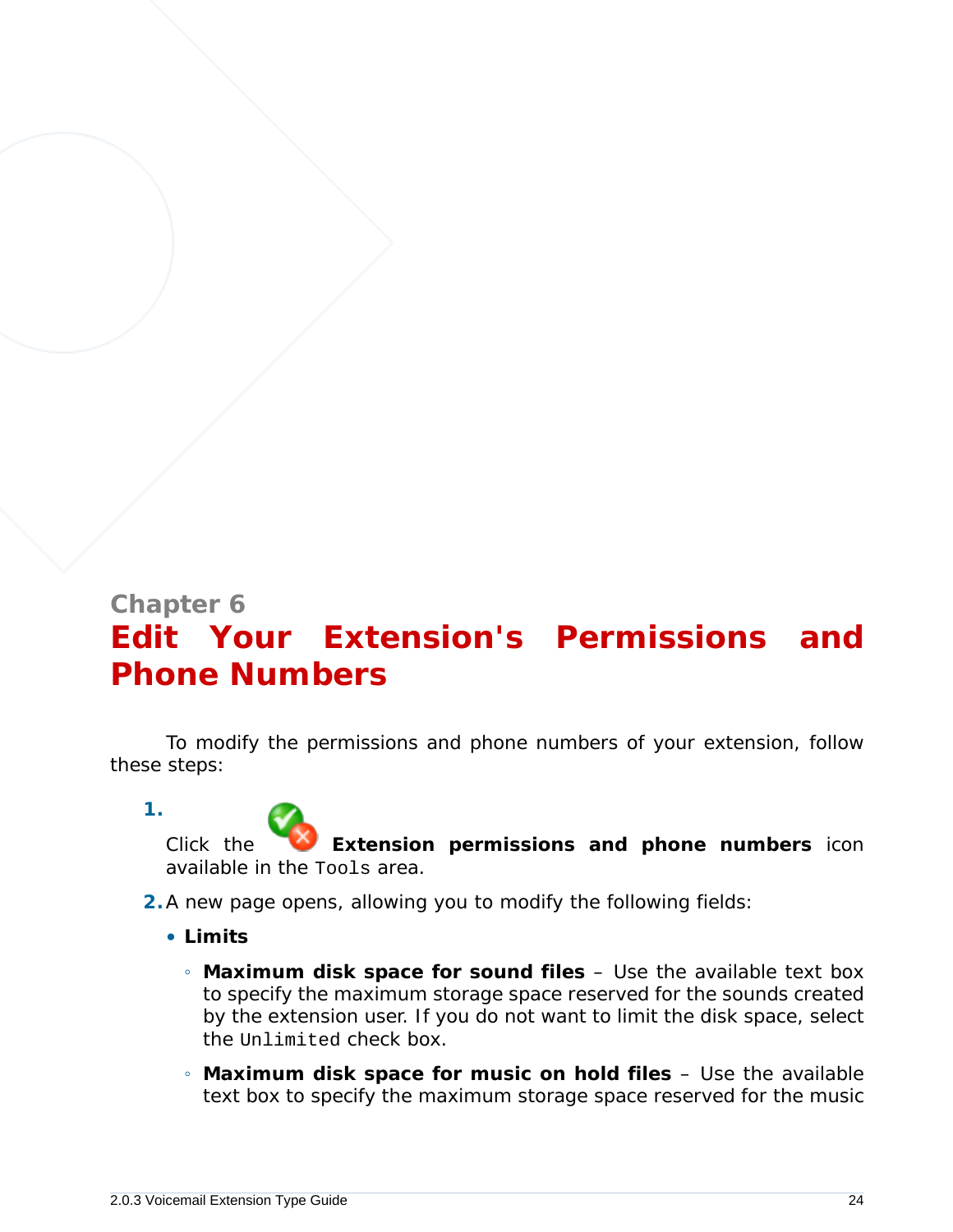on hold files. If you do not want to limit the disk space, select the Unlimited check box.

◦ **Maximum concurrent text to speech** – Use the available text box to limit the number of calls that are allowed to use the text to speech application at the same time. If you do not want to limit the extension, select the Unlimited check box.

#### **Note**

This line is available only if the **Allow text to speech** option was enabled

from the Unified Communications >> **System Preferences** page.

In order to use the text to speech functions, you must make sure that:

- There is at least one Cepstral voice engine installed on your server.
- There is at least one voice support license and one concurrency port license installed on your server (licenses can be purchased from the 4PSA store).

More details about the Cepstral engine installation can be found in the 4PSA VoipNow release notes.

◦ **Account expiration date** – To specify the date when the extension account becomes invalid, deselect the Unlimited check box and

provide a date using the text box or the **a** available calendar button.

• **Incoming phone number selection** – Use the two lists to associate one or more public phone numbers from the client's pool with the extension.

#### **Note**

This section is displayed only if there are phone numbers available in the client account where the extension is located.

When you assign a public phone number to an extension, the phone number becomes exclusive to that extension. No other extension can use it. From that moment on, callers from outside the 4PSA VoipNow system can reach that extension by dialing the phone number.

**3.**Click **OK** to save the changes to the account. Click **Cancel** to return to the previous page without saving the changes.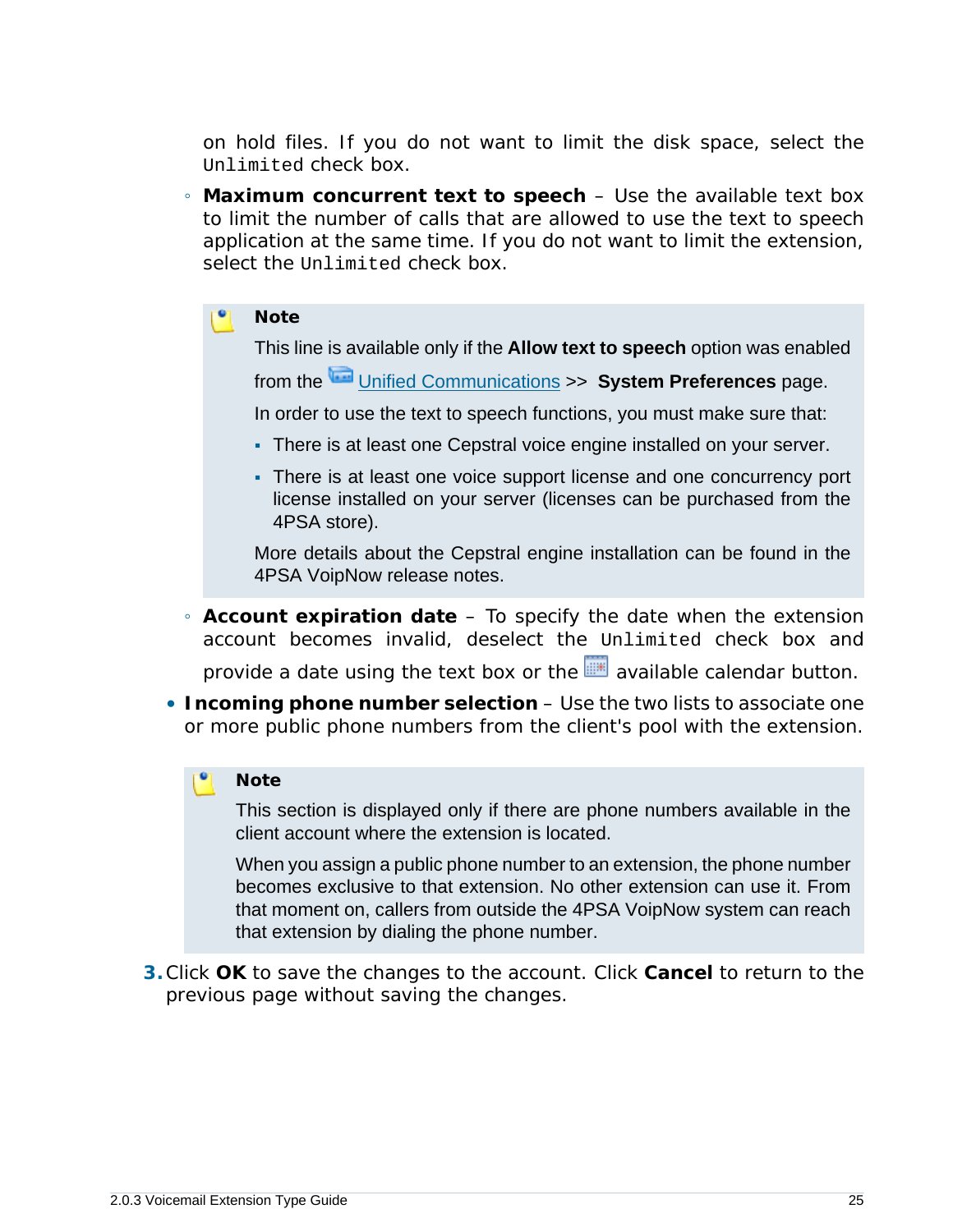## <span id="page-25-0"></span>**Chapter 7 View Your Personal Charging Plan**

4PSA VoipNow allows you to view detailed information about your account's current charging plan. To access this information, click the Home link available

in the left navigation panel and than the **Charging plans** icon situated in the Tools area.

Depending on the charging plan type (prepaid or postpaid) and its settings, you can view one or more of the following sections:

- **Charging plan description**
	- **Charging plan name** The descriptive name of the charging plan.
	- **Charging plan type** The type of the charging plan: prepaid or postpaid.
	- **Allow incoming calls Yes** 4PSA VoipNow displays this information only if your extension can receive calls from extensions that belong to the system as well as from extensions outside the system.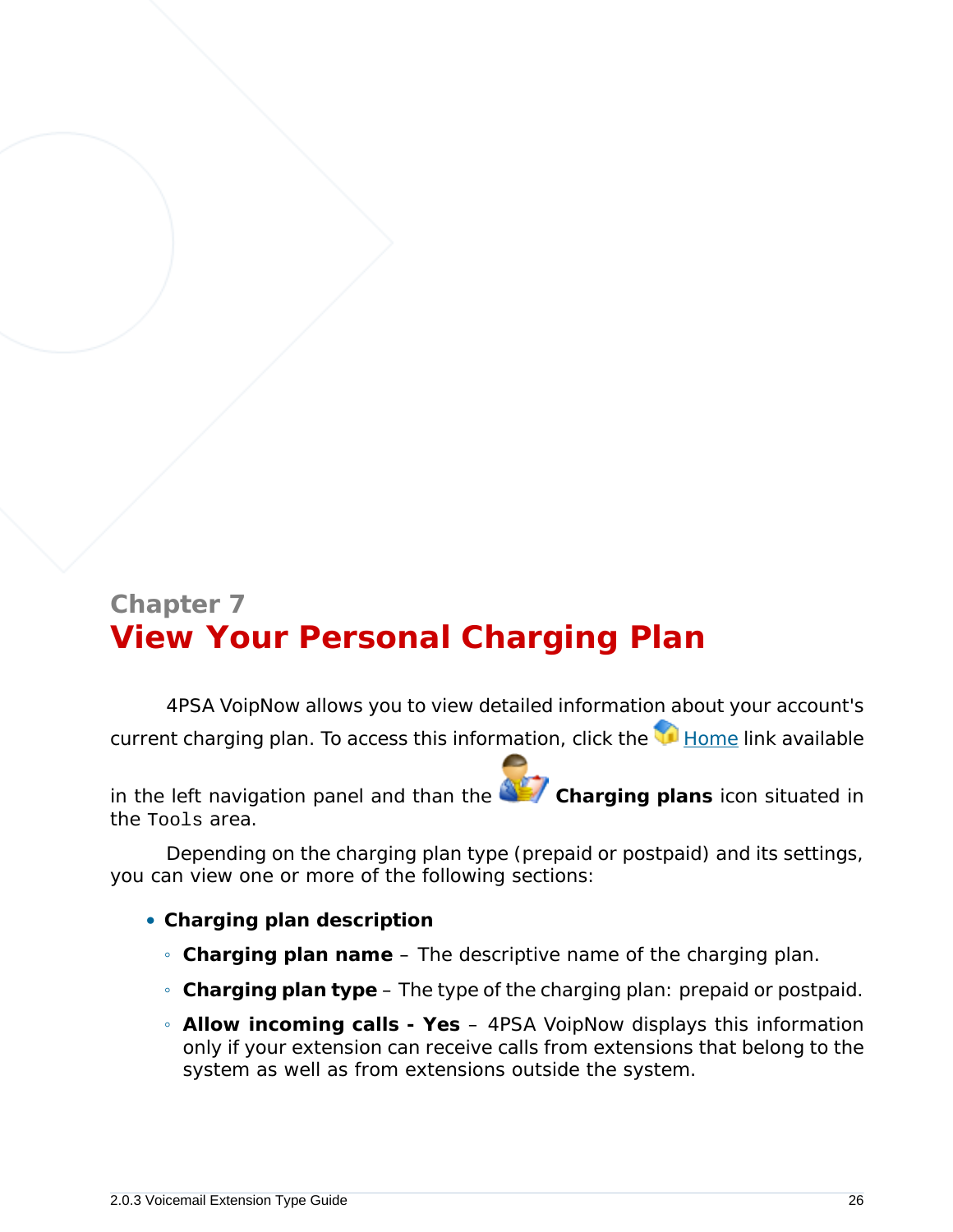- **Allow outgoing external calls Yes** 4PSA VoipNow displays this information only if your extension can make calls to destinations outside the system.
- **Allow outgoing local calls Yes** 4PSA VoipNow displays this information only if your extension can call other extensions on the same client account.
- **Allow outgoing extended local calls Yes** 4PSA VoipNow displays this information only if your extension can call other extensions in the system (not on the same client account).
- **Remaining incoming calls credit** The amount currently available for incoming calls.



This information is available only for prepaid charging plans.

◦ **Remaining outgoing calls credit** – The amount currently available for outgoing calls.



This information is available only for prepaid charging plans.

◦ **Number of recharges**

#### **Note**

This information is available only for prepaid charging plans.

◦ **Incoming money limit** – The supplementary credit for external incoming calls.



This information is available only for postpaid charging plans.

◦ **Outgoing money limit** – The supplementary credit for external outgoing calls.



This information is available only for postpaid charging plans.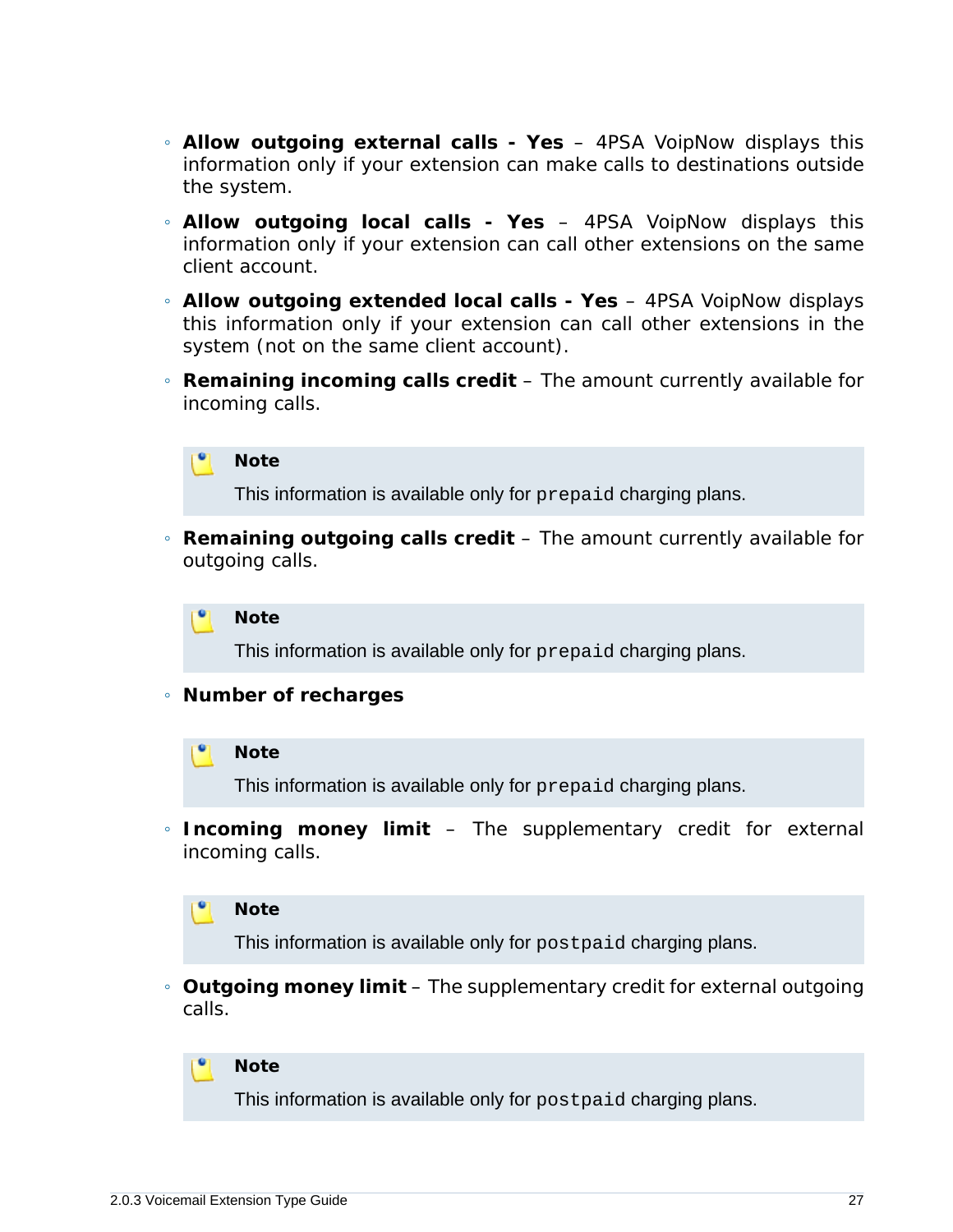• **External outgoing limits** – Number of outgoing minutes available, per time interval. The number of outgoing minutes is displayed for each time interval included in the charging plan in the format:

**{m} minutes limit in time interval {T}**

The number of remaining minutes in current month is also displayed in format:

**{m} minutes limit in over usage. {m} minutes and 0 seconds remaining in {m} remaining in {month}**

#### **Note**

This information is available only for postpaid charging plans.

4PSA VoipNow displays this section only if the extensions on the client account can make calls to destinations outside the system.

- **Outgoing calls charges** These are the charges applied to conversations after the user has exceeded the number of available minutes.
	- **Calls are charged indivisible for the first {T} seconds and then every {T} seconds** - For the first **{T}** seconds the call is taxed as one minute; afterwards, taxing is done every **{T}** seconds.
	- **Local calls are charged {money unit} / second** The fee charged for calls between extensions on the same client account.

#### $\bullet$ **Note**

4PSA VoipNow displays this information only if the extensions can call locally.

◦ **Extended local calls are charged {money unit} / second** – The fee charged for calls between extensions belonging to different client accounts from the system.

#### **Note**

4PSA VoipNow displays this information only if the extensions can call locally to extensions on different client accounts.

If the charges for external calls are computed using a fixed prices method, 4PSA VoipNow displays the costs for each time interval in the following format:

◦ **Calls made in time interval {T} are charged with {money unit} / second** – The price charged for external calls made in time interval **{T}**.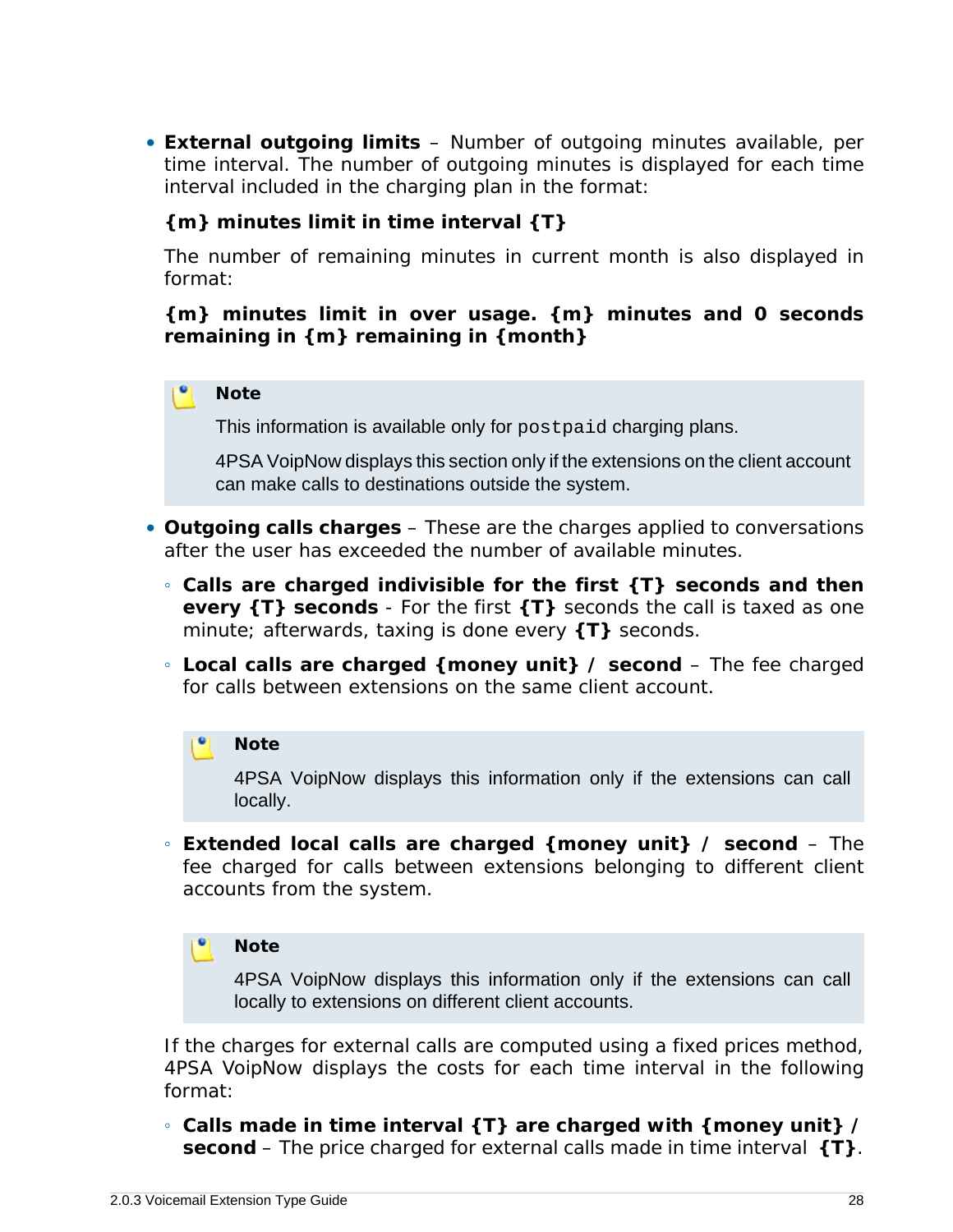4PSA VoipNow displays the costs for the calls outside the time intervals specified above:

- **Calls made outside these time intervals are charged {money unit} / second** – The price charged for external calls made outside time interval **{T}**.
- **External incoming calls charges** These charges apply to calls received from outside the system.

#### $\bullet$ **Note**

4PSA VoipNow displays this information only if the extensions are allowed to receive external calls.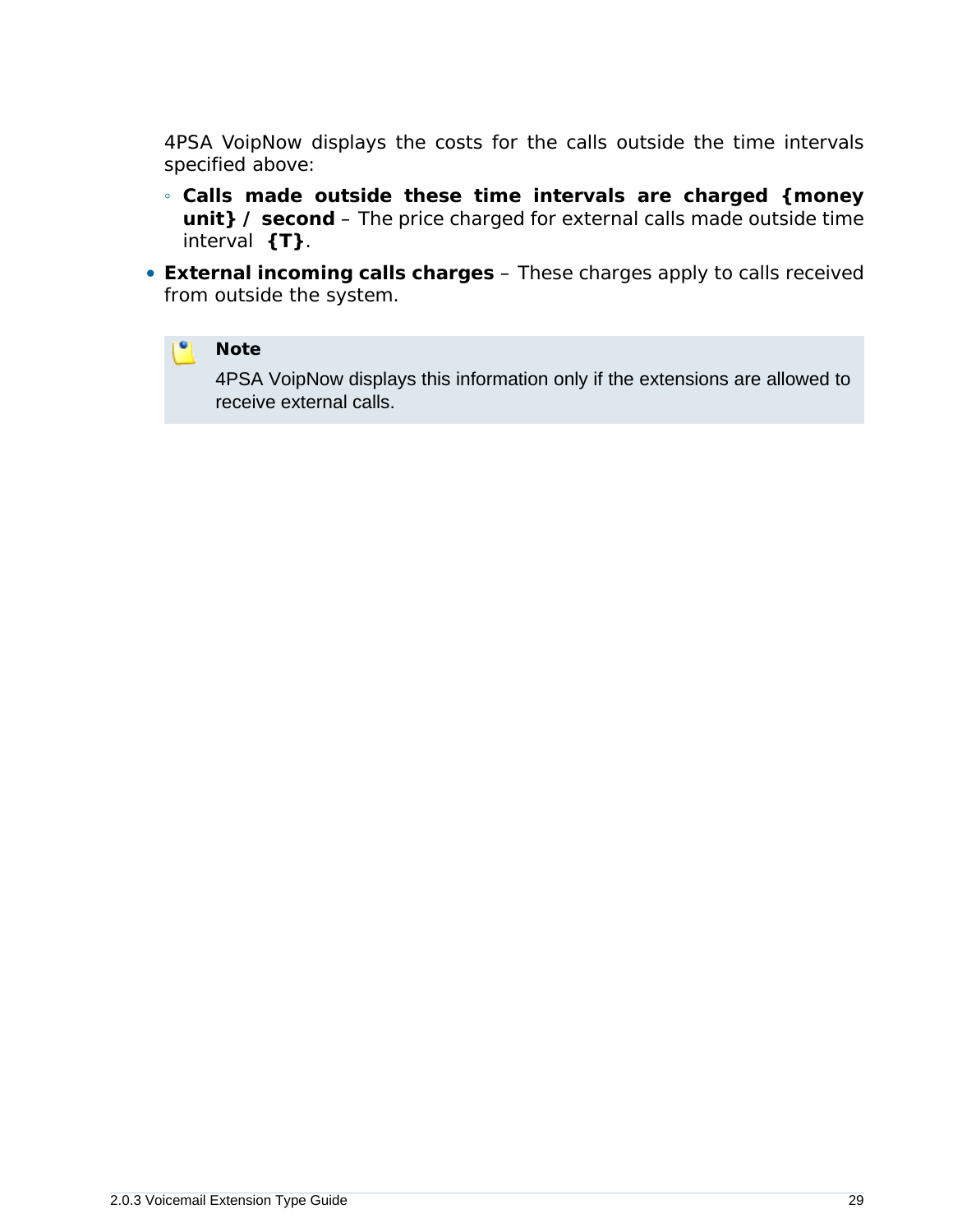### <span id="page-29-0"></span>**Chapter 8 View Your Charging Limits History**

4PSA VoipNow allows you to view detailed information about a extension's

charging limits. To access this information, click the **Charging limits** icon available in the Tools area.

The charging limits history table contains the following columns:

- **Incoming money limit** Displays the supplementary credit for external incoming calls.
- **Outgoing money limit** Displays the supplementary credit for external outgoing calls.
- **Over usage minutes** Displays the supplementary over usage minutes limit.
- **Every month** Displays the time frame for the charging limits: current month or monthly.
- **Order number** Displays the number of the request for allocating the new charging limits.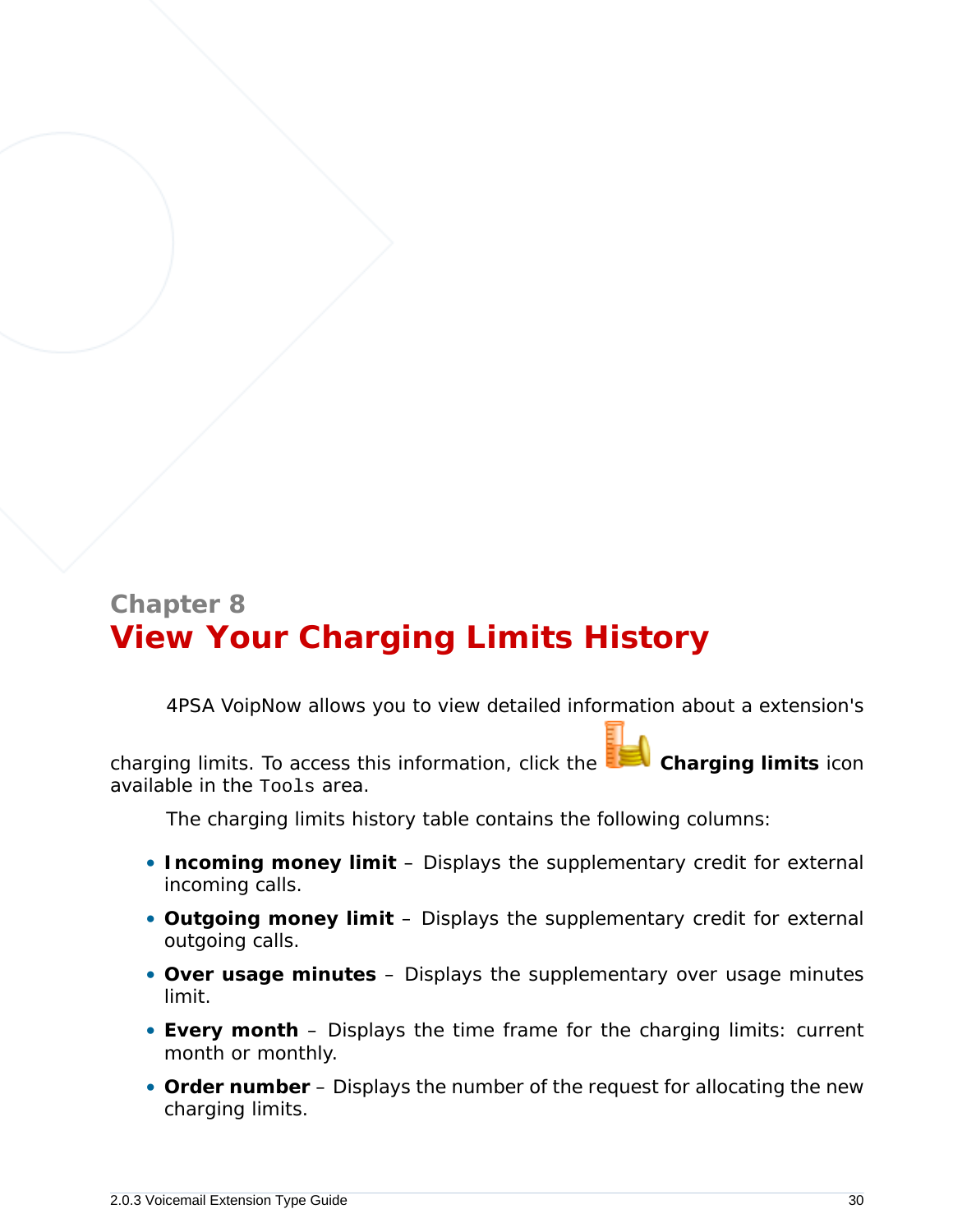• **Date added** – Displays the date when the charging limits were enforced.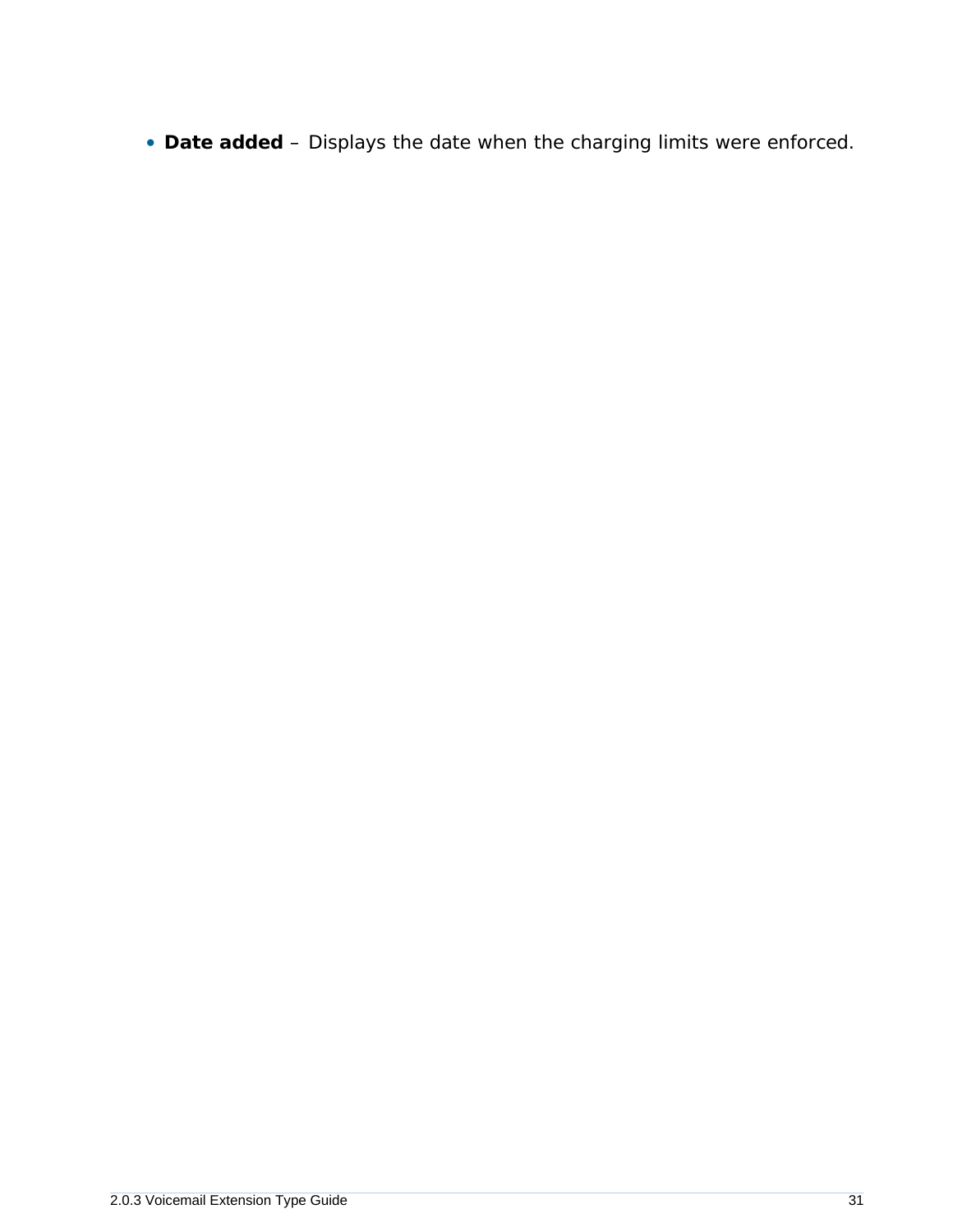## <span id="page-31-0"></span>**Chapter 9 View Extension's Charging Credits History**

4PSA VoipNow allows you to view detailed information about the history of recharges for the extension's charging credit. To access this information, click the



**Charging credits** icon available in the Tools area.

The charging credits history table contains the following columns:

- **Incoming calls credit** Displays the supplementary credit for incoming calls.
- **Outgoing calls credit** Displays the supplementary credit for outgoing calls.
- **Order number** Displays the number of the request for allocating the new charging credits.
- **Date added** Displays the date when the charging credits were enforced.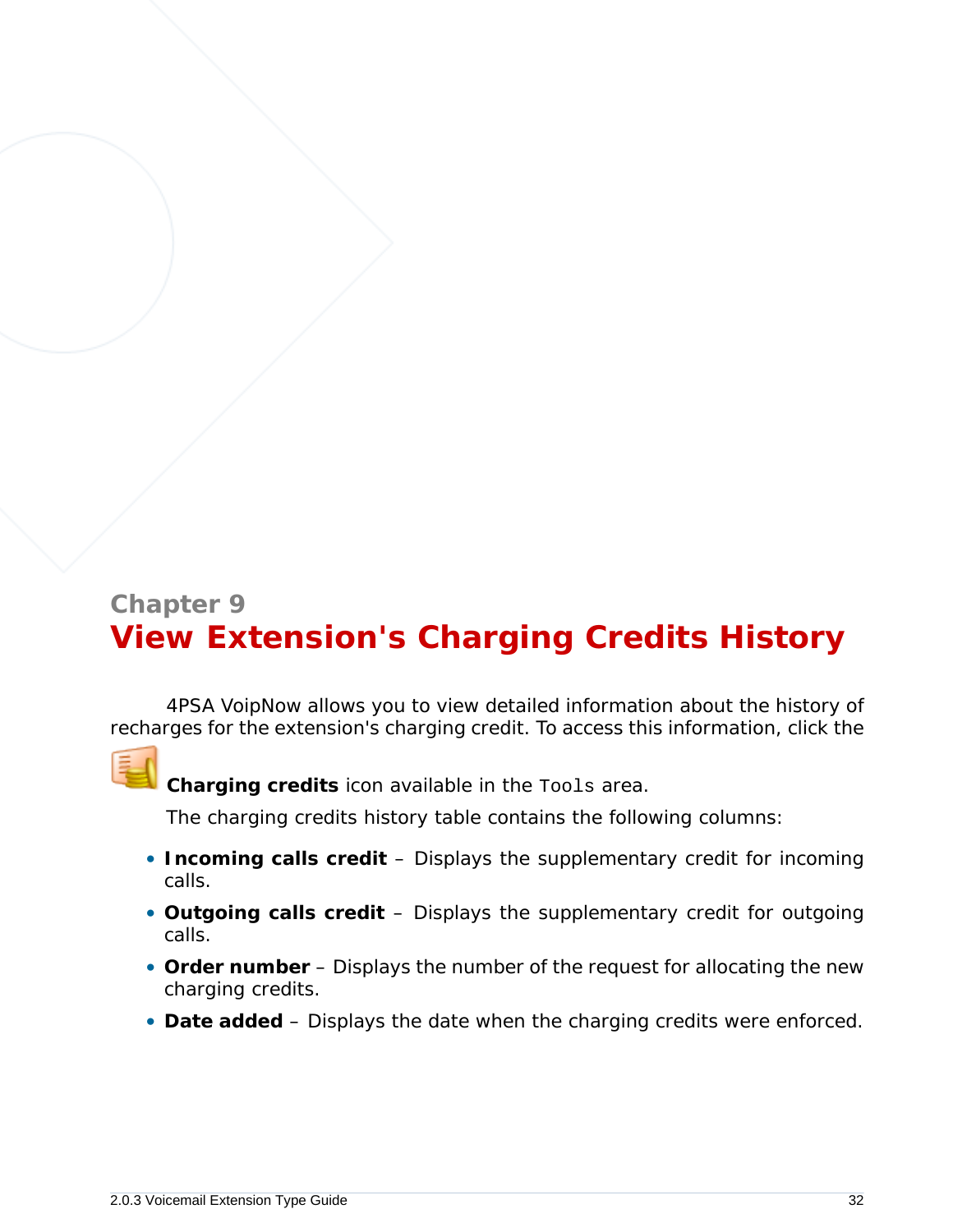### <span id="page-32-0"></span>**Chapter 10 Manage Your Time Intervals**

### <span id="page-32-1"></span>**View Time Intervals**

Time intervals are used to match calls to a certain period of time. This can be done for charging reasons or in order to filter incoming/ external calls. In the **Time Interval Management** page, you can view a list of all the available time intervals added to the system.

To access this page, click the Home link in the left navigation panel.

Next, click the **Time intervals** icon available in the Tools area. Multiple operations can be performed:

- Add a new time interval
- Searching the time intervals list
- Edit an existing time interval
- Delete time intervals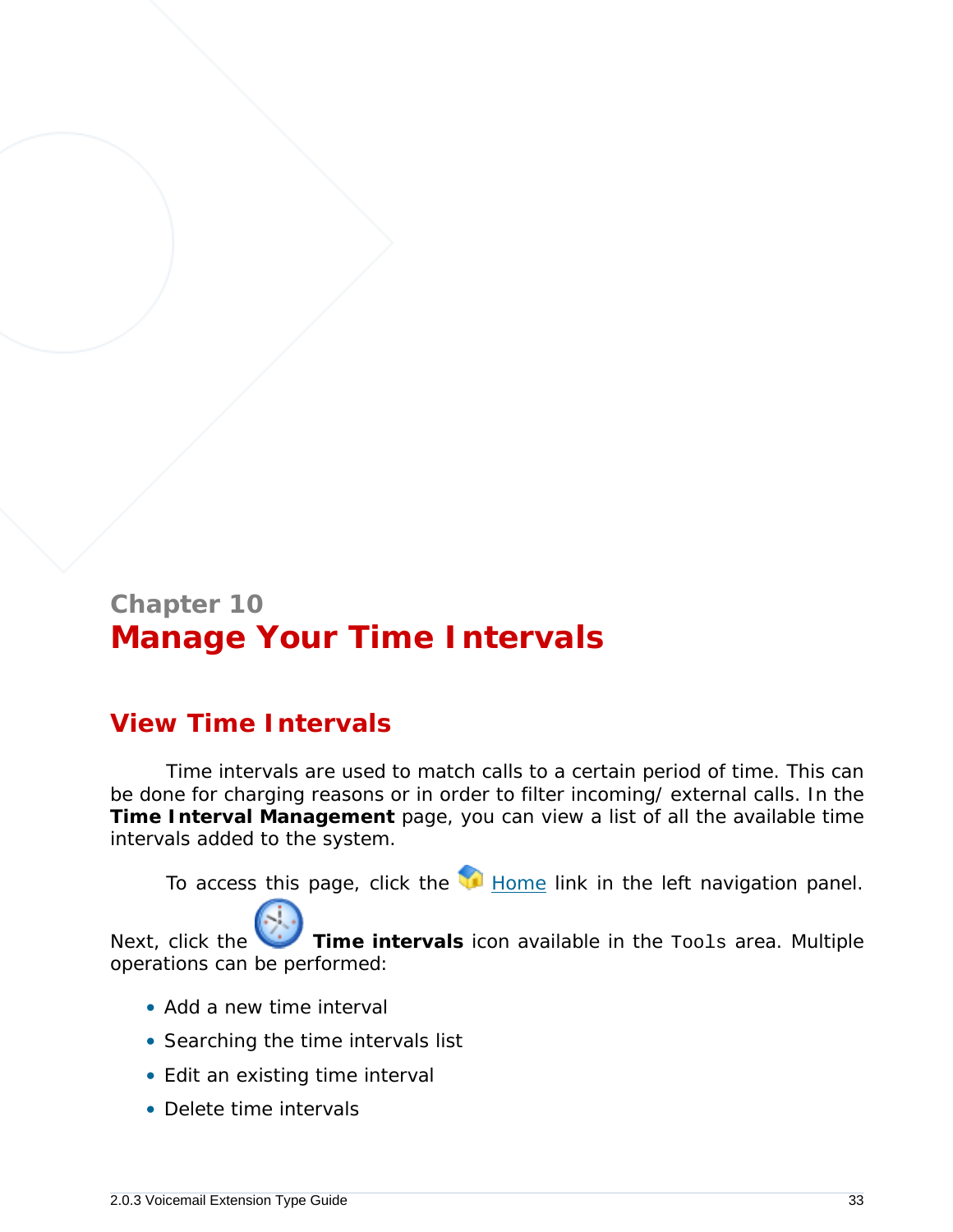4PSA VoipNow displays the following information about each time interval:

- **T** The method used to define the time interval:
	- ® <mark>⊞</mark> Individual days method
	- **O** Interval method
- **Name** The time interval's descriptive name. Click this link to edit the time interval's information.
- **Intervals** The number of different time intervals defined for the specific time interval block. Click the number displayed to see further information regarding the time intervals:
	- **Hours** The hours used as the time interval limits.
	- **Week days** The days used as the time interval limits.
	- **Days of the month** The month period to which the time interval applies.
	- **Month** The month to which the time interval applies.
- **Created** The date when the time interval was created.

#### **Note**

There is one default time interval for each user in the system named Full month that covers the entire month.

#### <span id="page-33-0"></span>**Searching the Intervals List**

When the time intervals list is too long and you are searching for a specific one, you can use the following features:

- Search – Fill in the text you are looking for in the text box. Click the button or the Search label to display only the time intervals whose name contain that text.
- Show all Click this  $\equiv$  button or the Show all label to display the entire list.

The search criteria will be retained even if you navigate to other pages until a new search is performed.

You can change the number of entries per page by clicking the 10, 25 and 100 links available in the right side of the table. The total number of records is shown in the left side.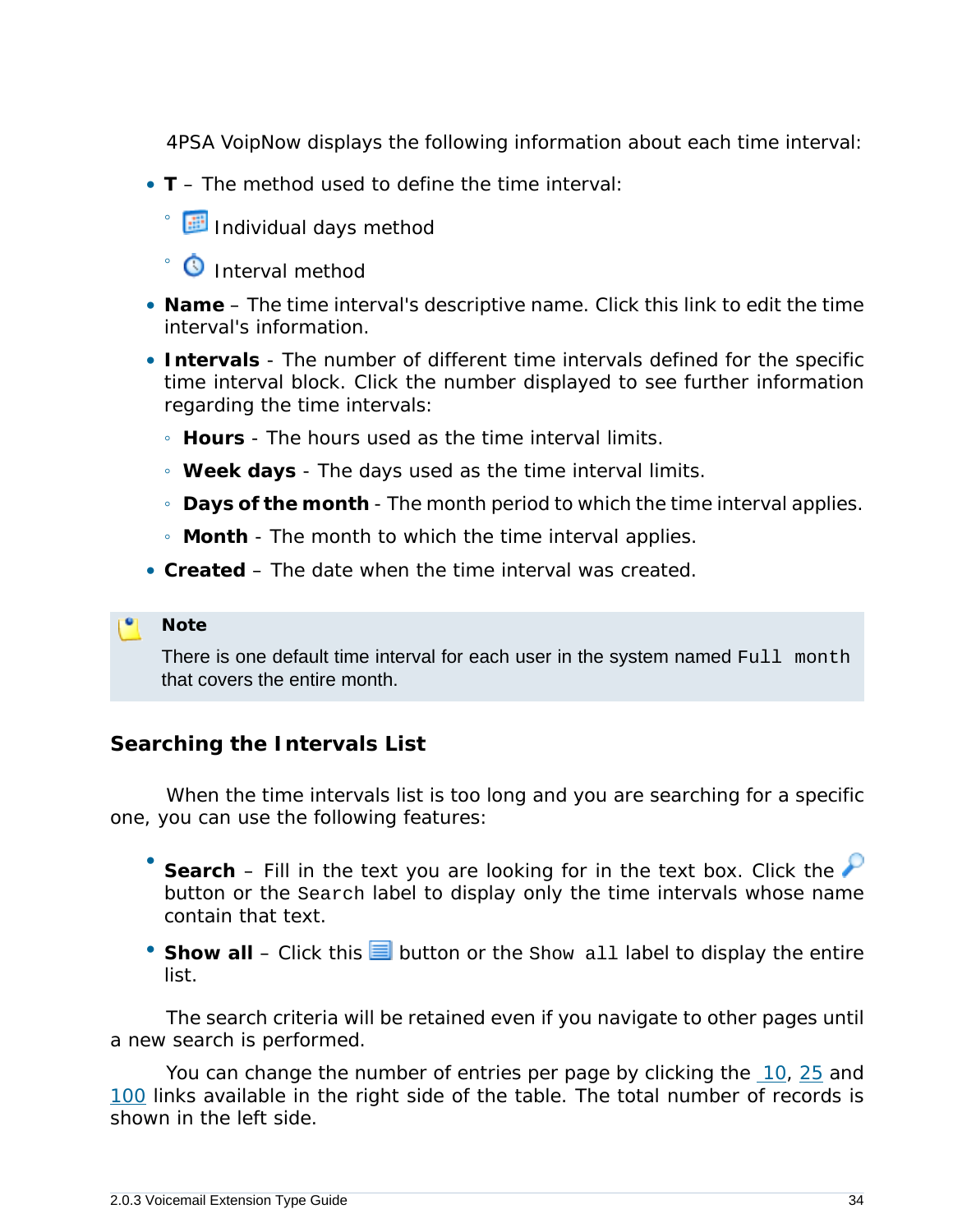The time intervals list can be filtered by name and creation date. To do so, click on a table header link. The order criteria is marked by the highlighted table header and the arrow indicates how the time intervals list was sorted. The sort direction can be changed by another click on that header.

### <span id="page-34-0"></span>**Add a New Time Interval**

Time intervals are used on call filtering, call routing, charging plans, etc. Whenever a new account is created, the extension must have a charging plan associated to this account. The extension can be charged differently based on the call time interval.

To add a new time interval, click the  $\blacksquare$  Home link in the left navigation

panel. Next, click the **Time intervals** icon available in the Tools area and follow the next steps:

**1.**



In the Time Interval Management page, click on the **intervals** icon.

- **2.**A new page opens, allowing you to enter information about the new time interval:
	- The **Time interval definition** area has two fields which represent the generic description of the time interval block:
		- **Name** Use the text box to fill in a descriptive name which will help identifying the time interval.
		- **Matching algorithm** A time interval block can be described in two ways:
			- **Individual days** This method allows 4PSA VoipNow to match the same time interval in different days. See the example below.
			- **Interval** This method allows 4PSA VoipNow to match a continuous time interval that extends over several days. See the example below.
		- **Timezone** Use the drop-down list to select the time zone in which your time interval is defined. The default value is server default.

#### **Note**

This information is also displayed in the list of time intervals, next to the name of the time interval.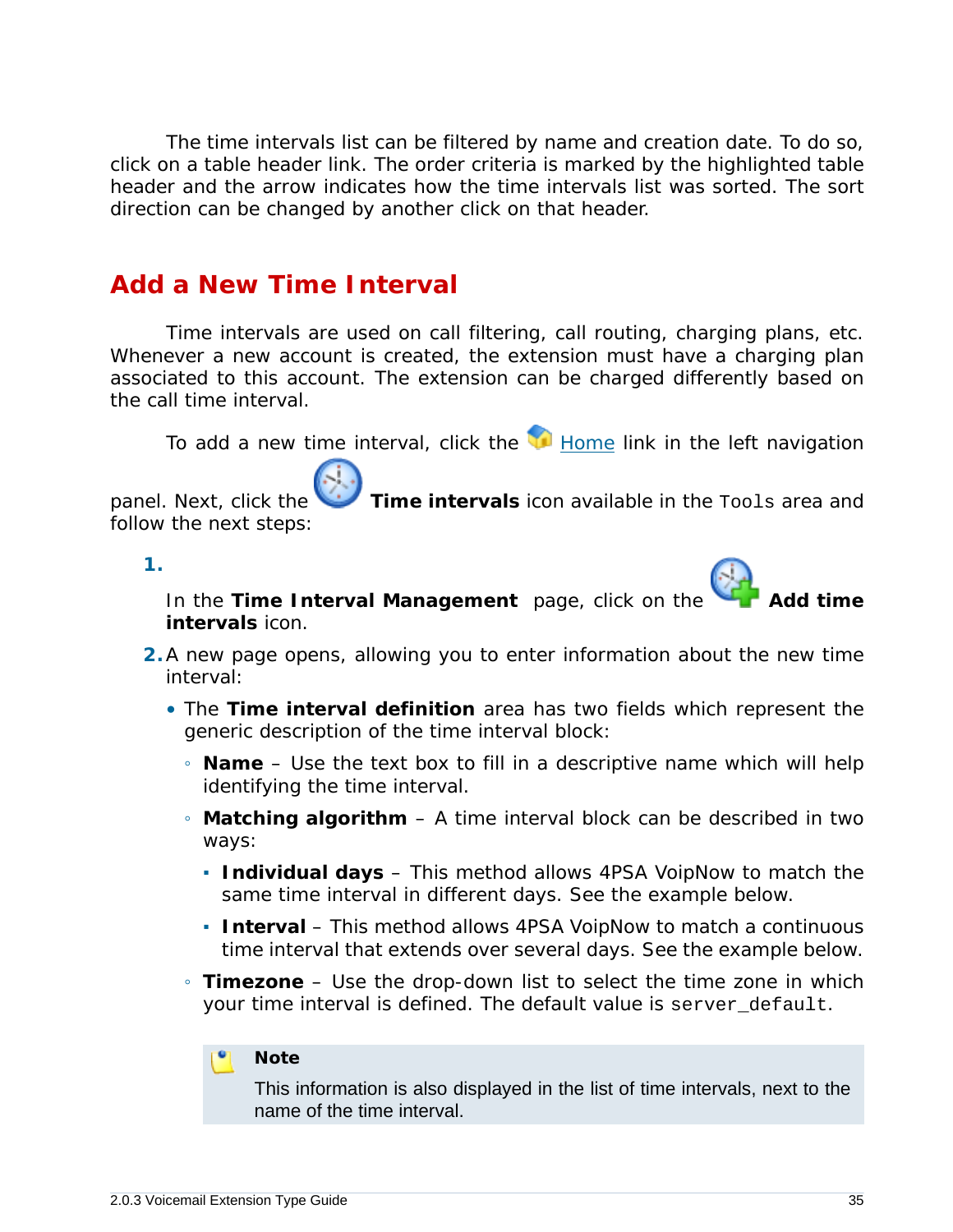In the description of a charging plan, this information is listed in the Outgoing calls charges area.

- The **Matching intervals** area allows you to enter multiple time intervals in order to have a more complex and comprehensive overview of the calls. Here you can enter the following parameters:
	- **Start at hour** and **End at hour** Use the available text boxes to specify the limits of the time slot.
	- **Start weekday** and **End weekday** Use these drop-down lists to select the days of the week that define the time slot.
	- **Start day of month** and **End day of month** Use these drop-down lists to select the days of the month that define the time slot.
	- **Month** Use this drop-down list to select the month that defines the time slot.
- $3.$  Use the  $\Box$  **b** buttons to add several time intervals at the same time:
	- $\Box$  removes the corresponding Time interval.
	- **+** adds another rime interval.
- **4.**Click **OK** to add the new time interval(s). Click **Cancel** to go back to the previous page without adding the interval(s).

**Note**

You can enter up to **ten** different time intervals to a single time interval block.

**Example of a time interval defined in individual days**

In the below time interval, 4PSA VoipNow matches the calls made or received between 8:00 – 20:00 hours, on Monday, Tuesday, Wednesday, Thursday and Friday between 1 and 31 of every month.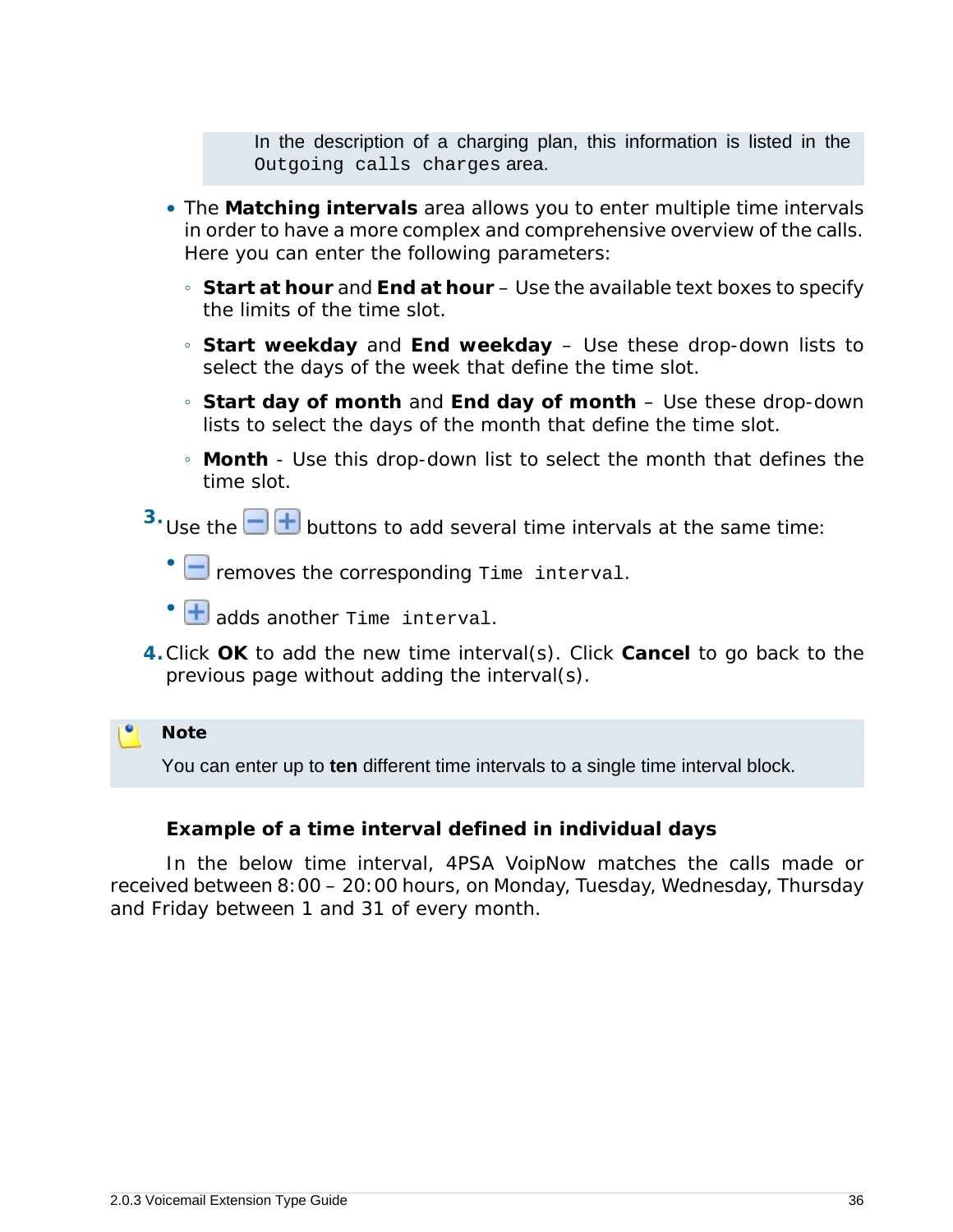| <b>Time interval definition</b> |                 |   |
|---------------------------------|-----------------|---|
| Name <sup>*</sup>               | Individual      |   |
| Matching algorithm              | Individual days | v |
| <b>Matching intervals</b>       |                 |   |
| Start at hour *                 | : 100<br>08     |   |
| End at hour *                   | : 100<br>20     |   |
| Start weekday                   | Monday          | v |
| End weekday                     | Friday          | ٧ |
| Start day of the month          | 1               | ٧ |
| End day of the month            | 31              | ٧ |
| Month                           | --              | ٧ |

**A time interval defined in individual days**

### **Example of a contiguous time interval**

In the below time interval, 4PSA VoipNow matches the calls made or received between Monday, 8:00 and Friday, 20:00, between 1 and 31 of every month.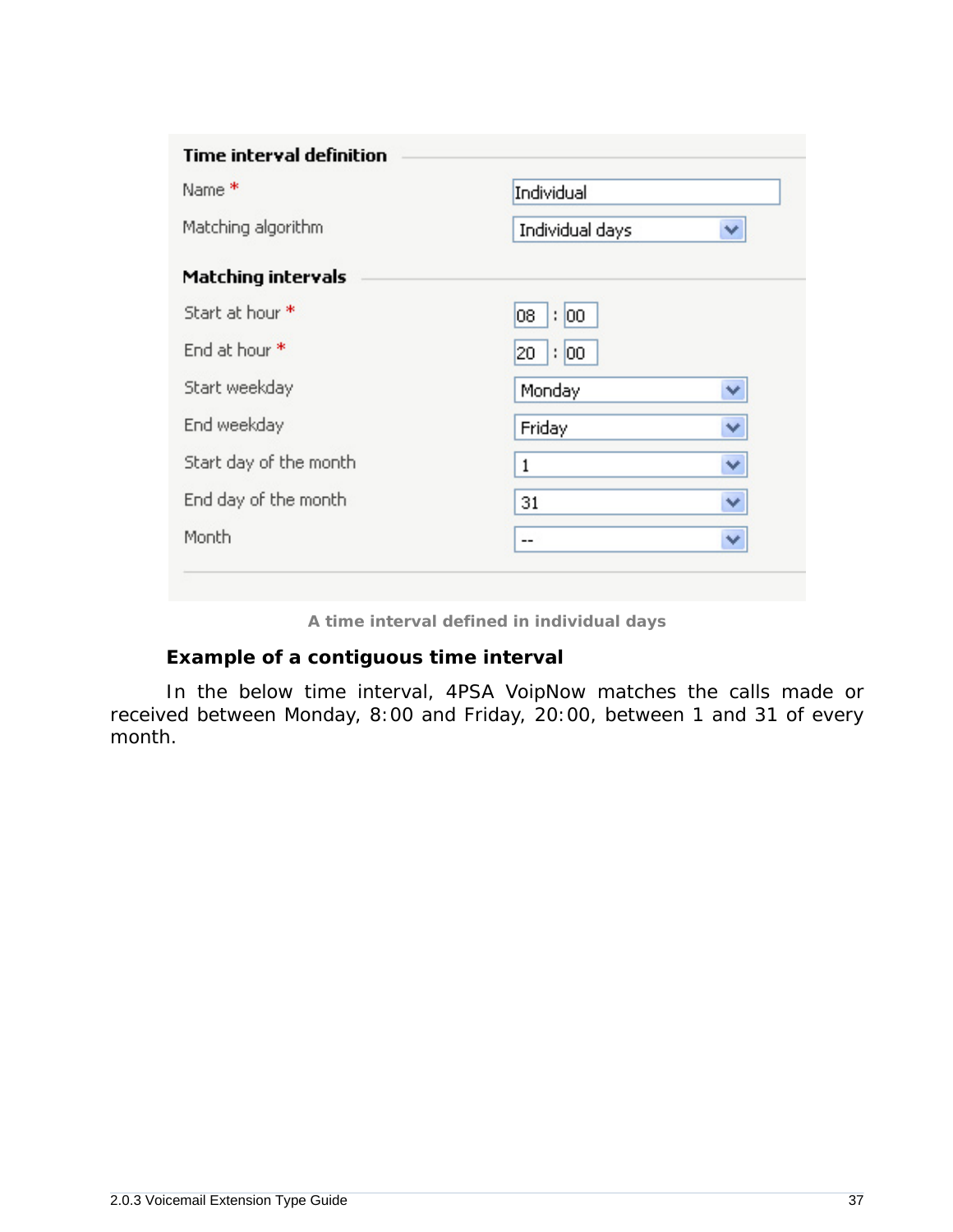| Name <sup>*</sup>         | Interval    |   |
|---------------------------|-------------|---|
| Matching algorithm        | Interval    | ٧ |
| <b>Matching intervals</b> |             |   |
| Start at hour *           | : 100<br>08 |   |
| End at hour *             | 00 <br>20   |   |
| Start weekday             | Monday      | v |
| End weekday               | Friday      | v |
| Start day of the month    | 1           | ٧ |
| End day of the month      | 31          | ٧ |
| Month                     | $-$         | ٧ |

**A continuous time interval**

**Example of a time interval block with two different time intervals defined for individual time frames**

In the below time interval block, 4PSA VoipNow matches the calls made or received between 8:00 - 18:00 hours on Monday, Tuesday, Wednesday, Thursday and Friday, every month between 1 and 31, as well as the calls made or received between 18:01 - 07:59 hours on Monday, Tuesday, Wednesday, Thursday and Friday, every month between 1 and 31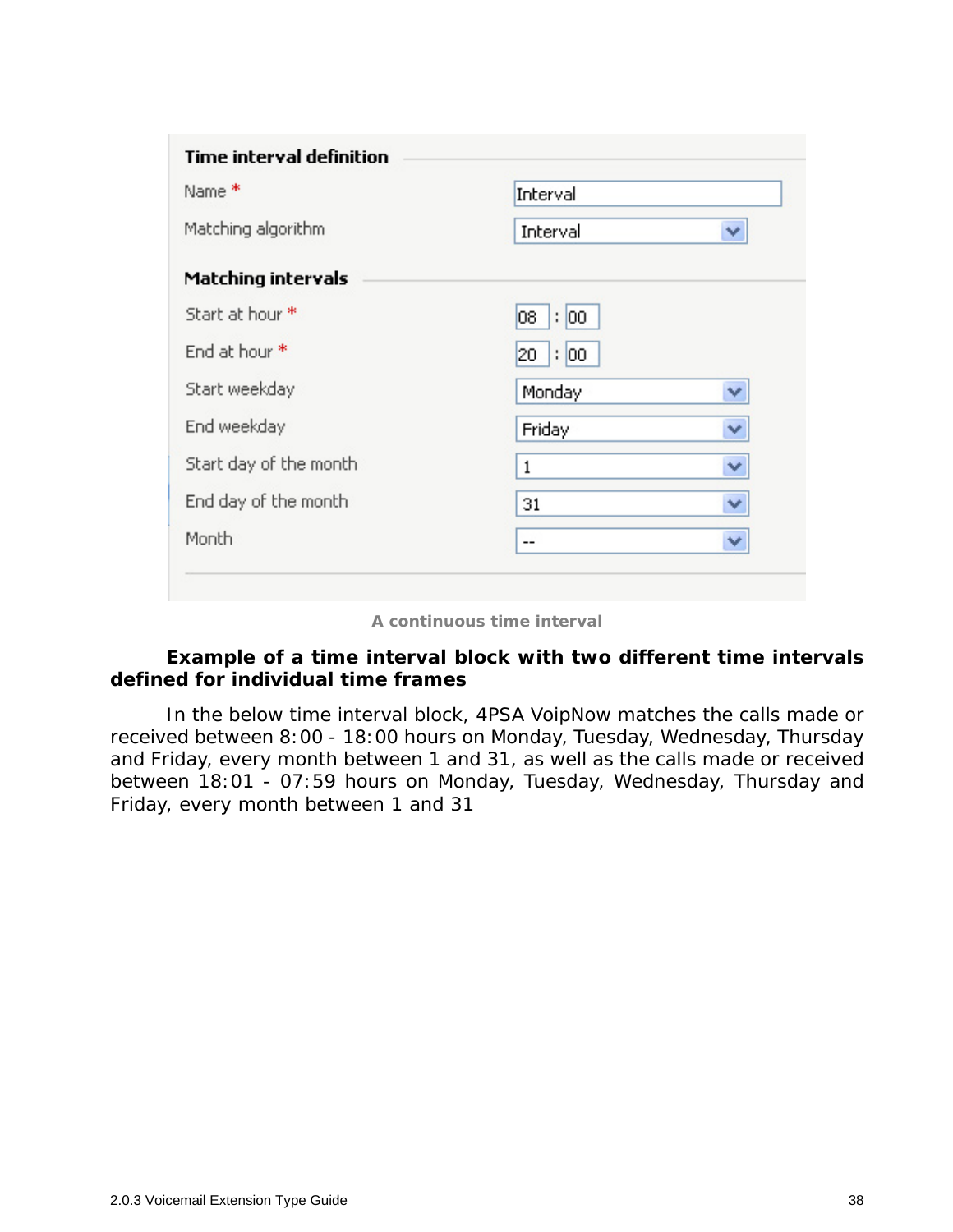| <b>Time interval definition</b> |                          |   |
|---------------------------------|--------------------------|---|
| Name <sup>*</sup>               | Different time intervals |   |
| Matching algorithm              | Interval                 | ٧ |
| <b>Matching intervals</b>       |                          |   |
| Start at hour *                 | 08<br>: 00               |   |
| End at hour *                   | : 00<br>18               |   |
| Start weekday                   | Monday                   | × |
| End weekday                     | Friday                   | v |
| Start day of the month          | 1                        | v |
| End day of the month            | 31                       | v |
| Month                           | $-$                      | v |
| Start at hour *                 | : 01<br>18               |   |
| End at hour *                   | 07<br>: 59               |   |
| Start weekday                   | Monday                   | × |
| End weekday                     | Friday                   | ٧ |
| Start day of the month          | $\mathbf{1}$             | v |
| End day of the month            | 31                       | v |
| Month                           | $\overline{\phantom{a}}$ | ٧ |

**A time interval block with two different time intervals**

### **Edit a Time Interval**

To edit the properties of a time interval, click the **Time intervals** icon available in the Toolsarea and follow these steps:

**1.** In the time interval list, click the name of the time interval you want to change.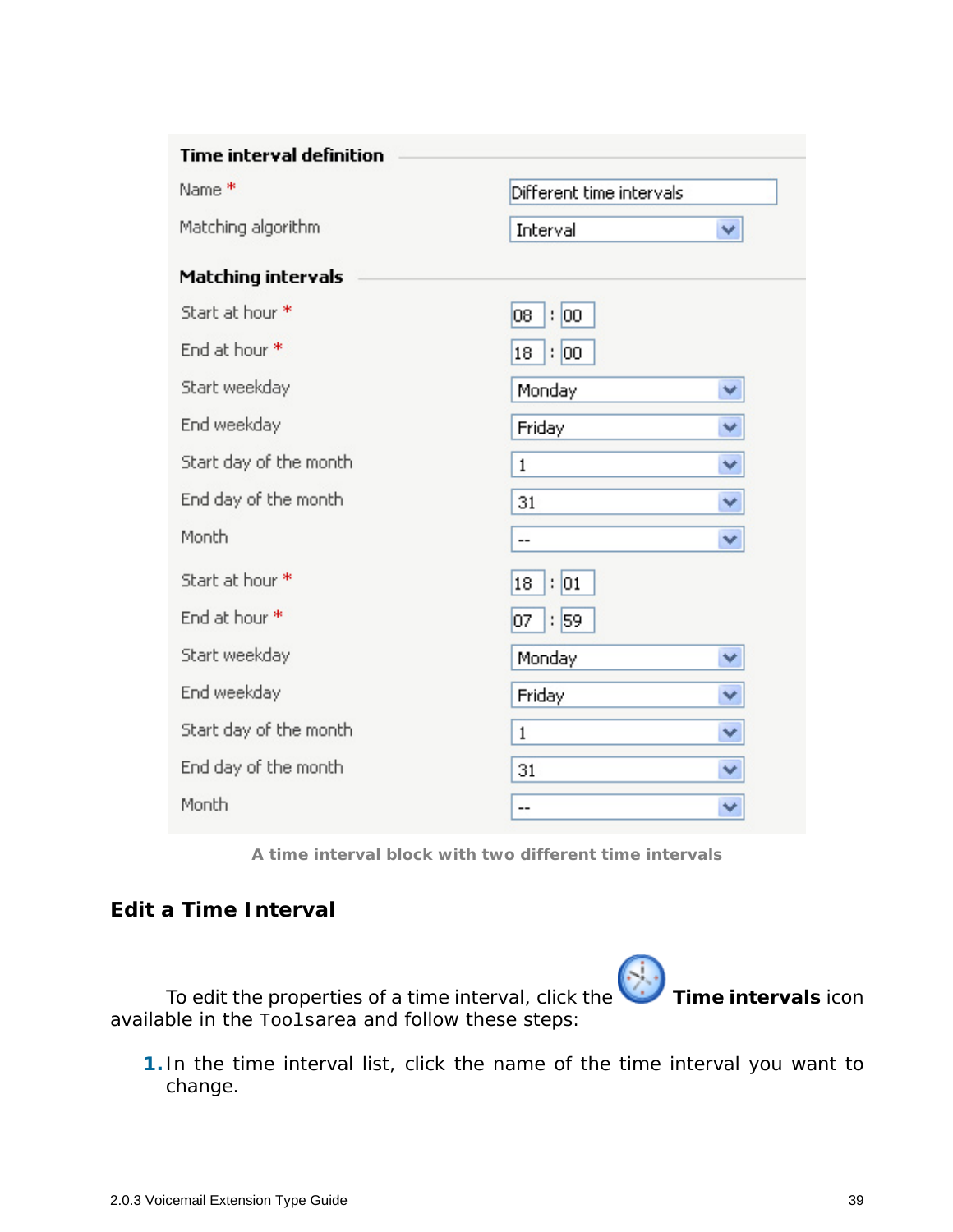**2.**A new page where you can rename the time interval and modify its start/end hours, days, dates will open. You can also change the matching algorithm.



**3.**Click **OK** to save the changes you have made to the time interval. Click **Cancel** to return to the previous page without saving the changes.

### **Remove a Time Interval**

To remove a time interval, click the **Time intervals** icon available in the Tools area and follow the next steps:

- **1.**Choose the time intervals you want to remove by selecting their corresponding check boxes.
- 2. Click the **X** Remove selected link.
- **3.**You will be asked to confirm the removal.
- **4.** If you want to proceed with the removal, click **OK**. Otherwise, click **Cancel**.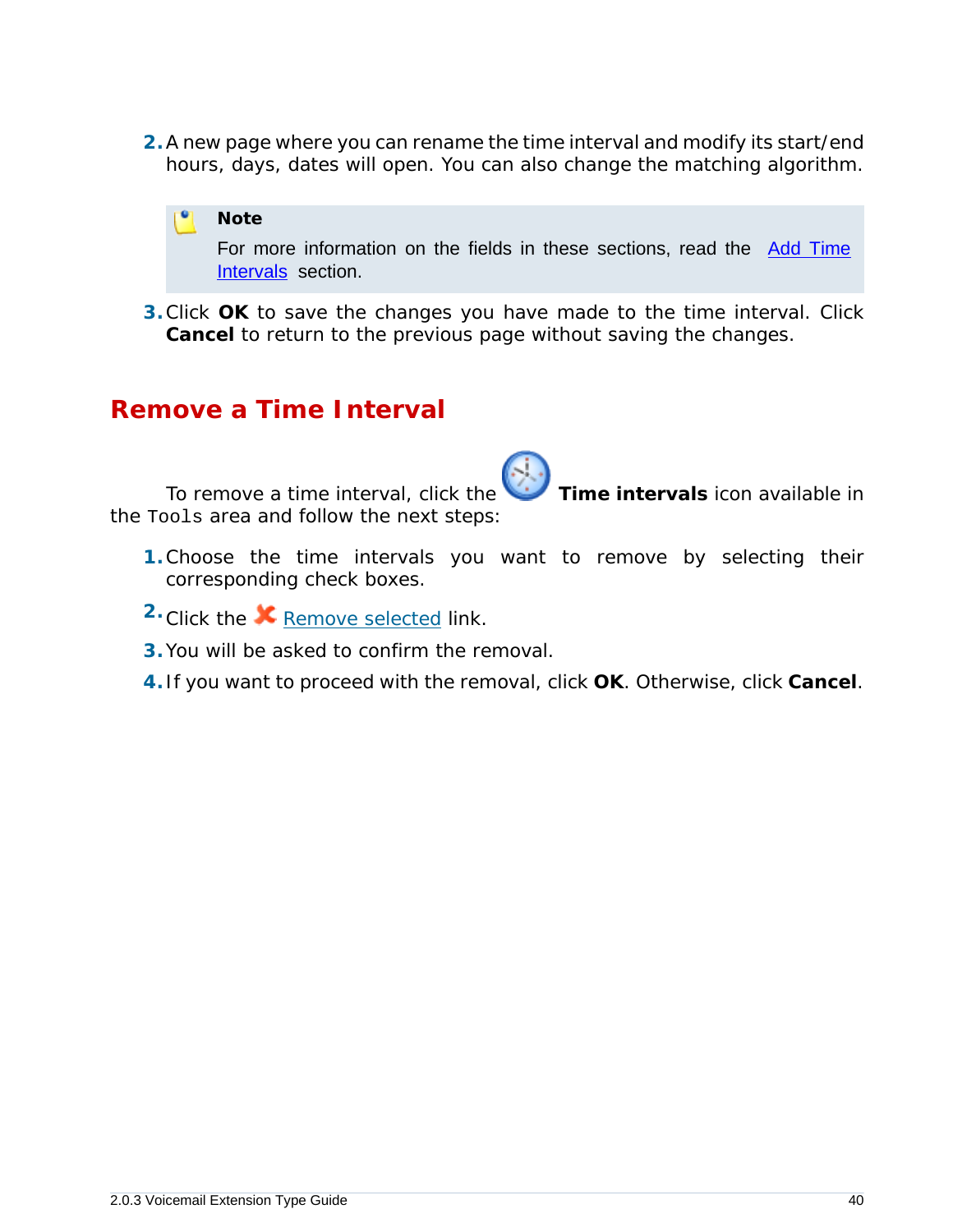# **Chapter 11 Manage Your Extension's Call Rules**

# **Manage Your Extension's Incoming Call Rules**

### **Incoming Call Rules Overview**

4PSA VoipNow allows you to filter an extension's incoming calls. As a result, when a caller is trying to reach the extension, 4PSA VoipNow can perform a set of predefined actions. For example, let's assume that from 9:00 to 17:00 the extension owner is working and he is waiting for an important. All he has to do is to define a rule that will transfer all the calls from his personal extension to other one to which he can answer.



To access this option, click the **Incoming call rules** icon available

In the **Edit Information on the Incoming Call Rules** page, you can view a list of the incoming call rules available in the extension account. The following operations can be performed:

in the Tools area.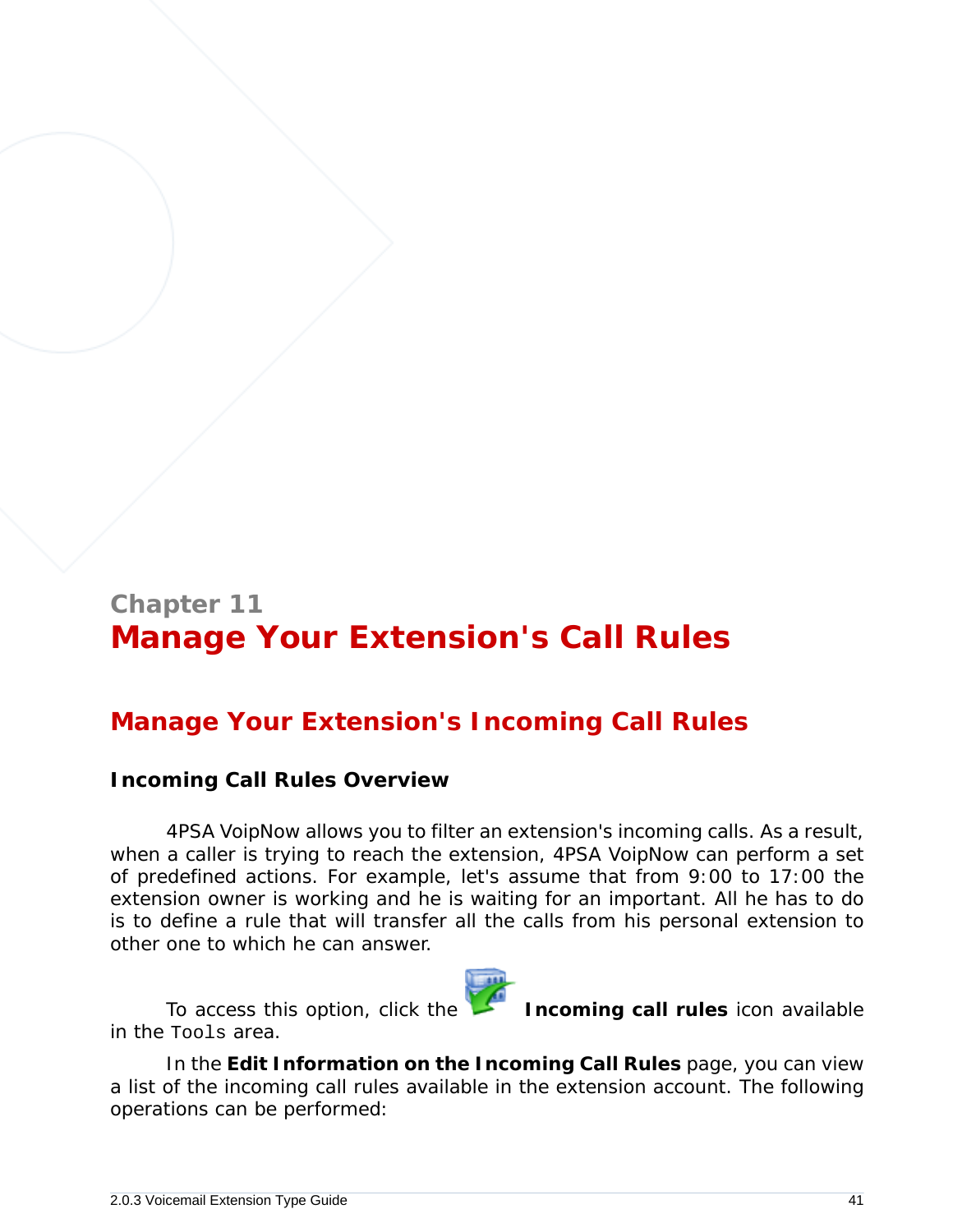- Add new incoming call rules
- Change the priorities of the rules
- Delete existing incoming call rules

4PSA VoipNow displays the following information about each existing call rule:

- **No** The position of the rule inside the group
- **S** The status of the rule is displayed using an icon:



**X** Disabled

◦

Click the icon to change the status of the rule.

#### **Note**

After you add a new rule, 4PSA VoipNow automatically sets its status as enabled. To disable the rule, click the corresponding  $\blacksquare$  icon.

• **P** – Use the available  $\triangleq$  up and  $\triangleq$  down arrows icons to change the position of the rule in the group.

### **Note**

Any change made is countered in the left side of the list table:  $\{x\}$  changes pending in the rules order. The counter is increased for each rule with a different position than the initial one.

- **Action** The action performed when the caller's number matches the rule. The possible actions are:
	- **Busy** 4PSA VoipNow plays a "busy signal" to let the caller know that the number he is trying to reach is engaged in another call.
	- **Congestion** 4PSA VoipNow plays a "fast busy signal" (known in telephony as a "congestion tone") to let the caller know that the call was unsuccessful.
	- **Hang up** 4PSA VoipNow hangs up the incoming call.
	- **Set call priority** 4PSA VoipNow sets a certain priority for the incoming call in order to be answered faster by the operators in a queue. This action is only available for the Queue extension type. The value of the priority parameter is also displayed here.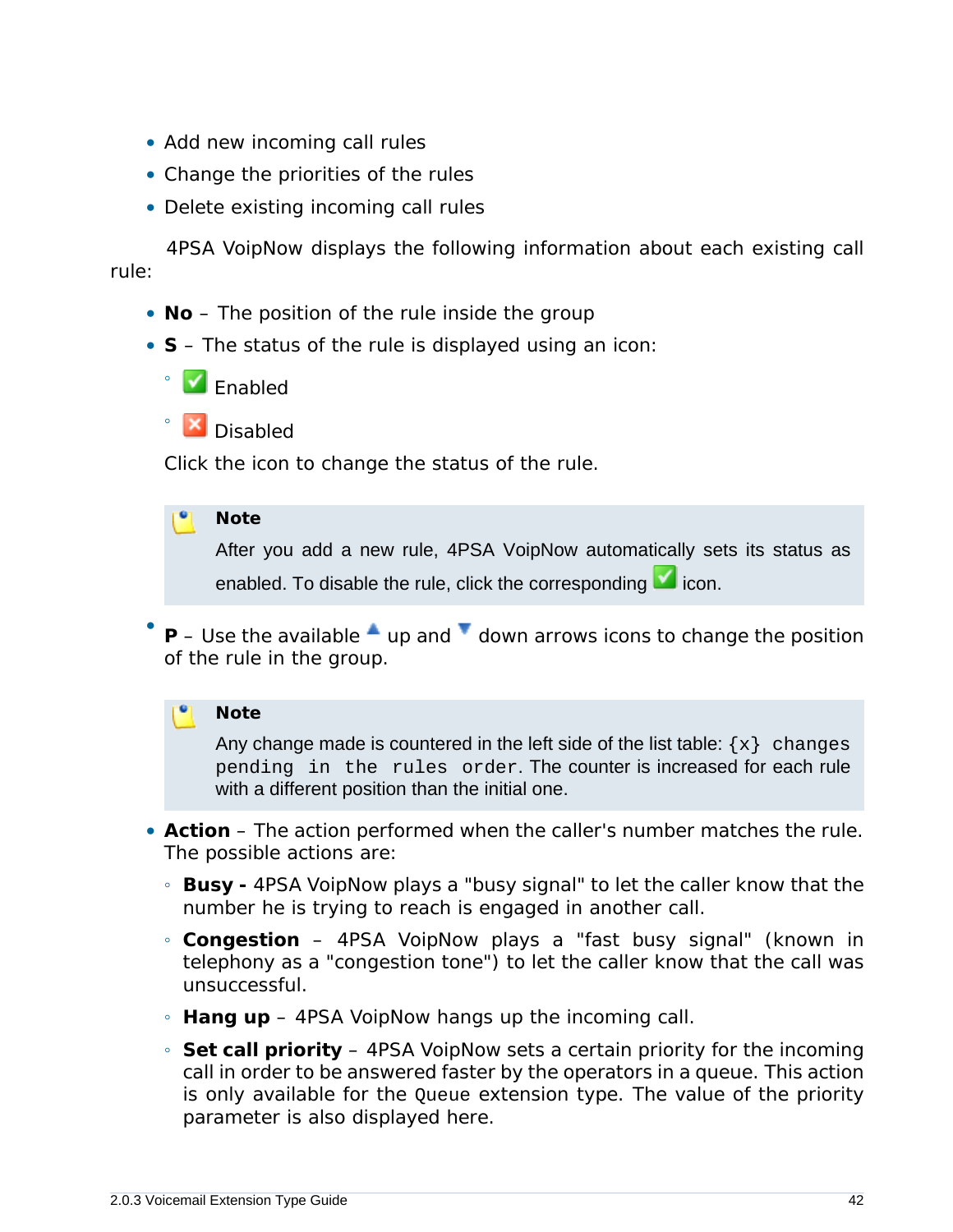- **Transfer to internal** 4PSA VoipNow transfers the call to another extension on the same client account if the called extension has assigned to it a charging plan that allows calls to internal destinations and **Multiuser aware** permission enabled. This calls will be charged to the called extension.
- **Transfer to external** 4PSA VoipNow transfers the call to an external destination if the called extension has assigned to it a charging plan that allows calls to external destinations. This calls will be charged to the called extension.
- **Follow me to** 4PSA VoipNow routes the call simultaneously to all the extensions or the external destinations specified by the user. If the call is answered by another extension than the initial one, the call will be charged like a transfer between those two destinations.

#### **Note**

If the user has specified two or more external destinations in the 'Follow me to' rule, these destinations are called simultaneously using the first outgoing call rule defined for each of them. If in the first attempt the call fails, a second attempt is made. To initiate the second attempt the system searches for a routing rule which has not been used in the first attempt. If at least one such rule is found, all the destinations are called again. The rules used in the second attempt are:

- **Rules that have not been used in the first attempt** in the case of destinations for which there is at least one unused routing rule remaining after the first attempt. For a destination that falls into this category, the rule employed in the second attempt is the first unused rule on the list of routing rules defined for that particular destination.
- **Rules which have already been used in the first attempt** in the case of destinations for which unused routing rules are not available. For a destination that falls into this category, the rule employed in the second attempt is the first one available on the list of routing rules defined for that particular destination.

In case the second attempt is not successful, the system tries to initiate a third attempt using the algorithm described above (for the second attempt). There are two possibilities:

▪ If there are no unused rules available for any destination, the system stops trying to contact the external destinations defined in the 'Follow me to' rule and thus the call has failed.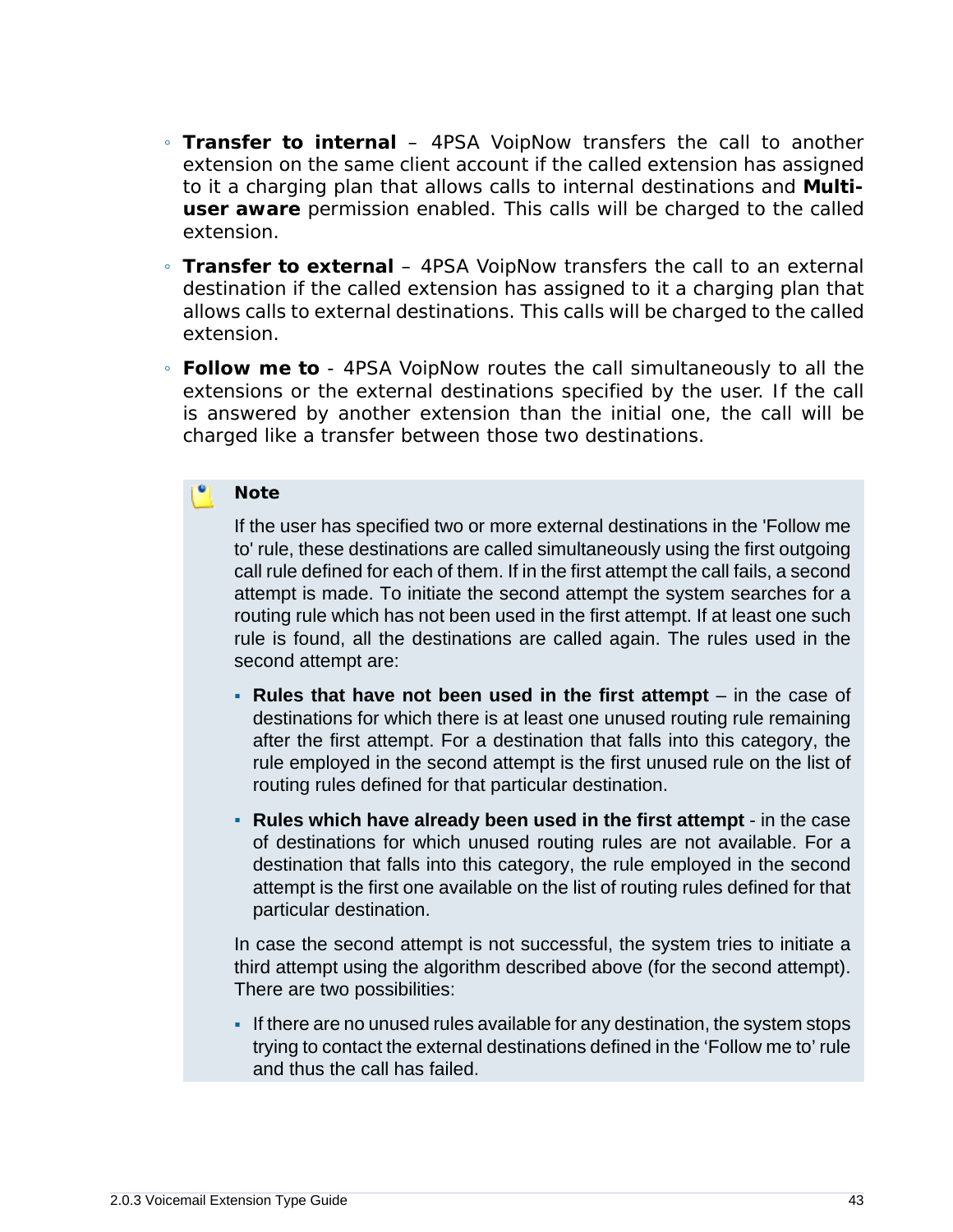▪ If there is at least one outgoing call rule which has not been used in the second attempt, the condition to initiate the third attempt is met and the whole procedure is started once more.

The attempts to contact the external destinations defined in the 'Follow me to' rule continue until all the outgoing call rules (for all the destinations) have been employed at least one time.

- **Number check** 4PSA VoipNow can apply the rule to the calls that match or do not match the phone number specified by the rule. The two possible values of this field are:
	- **Matches** The incoming call matches the number.
	- **Does not match** The incoming call doesn't match the number.
	- **Is anonymous** The incoming call does not have caller-ID information.
- **In time interval** The time interval when the rule will be executed.
- **To extension** In case the action is Transfer, this column displays an extension user name and number where the call will be redirected.

In case the action is Transfer to external, this column displays an external phone number where the call will be redirected.

• **Key** - The text box displays the key that can be used to enable/disable the routing rule from the phone terminal pad by dialing \*74 {key}. You can use

this text box to update the key: edit the current key and click the  $\bigotimes_{\text{Apply}}$ changes link available in the right side of the table.

**Add an Incoming Call Rule**

To add new incoming call rules, click the **Incoming call rules** icon available in the Tools area.

In the **Add incoming call rules** section you can find buttons, text boxes, and drop-down lists allowing you to define one or more incoming rules. The following steps should be followed:

- **1.**Use the first drop-down list to choose the action that will be performed if the number is matched. The available actions are:
	- **Busy** 4PSA VoipNow plays a "busy signal" to let the caller know that the number he is trying to reach is engaged in another call.

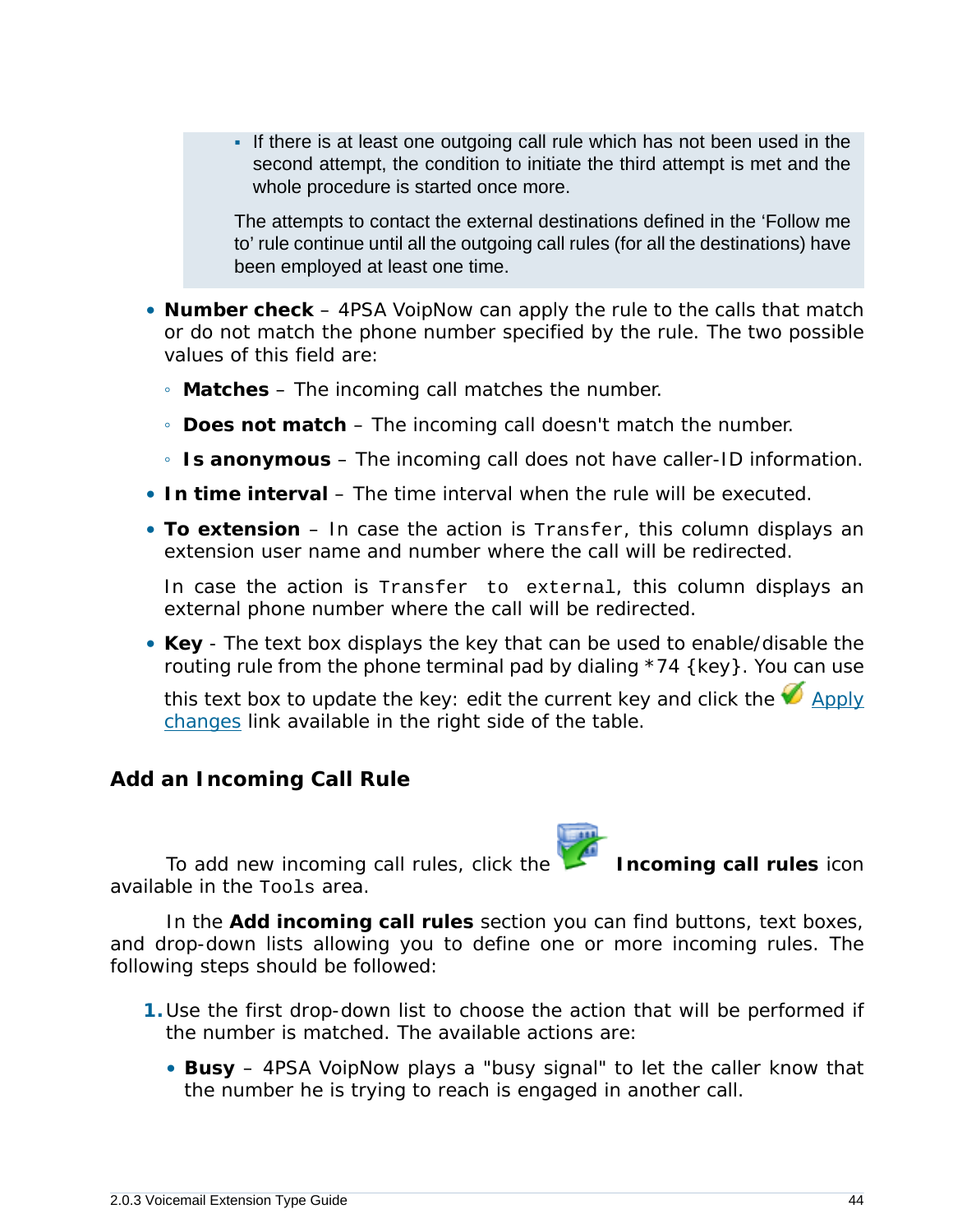- **Congestion** 4PSA VoipNow plays a "fast busy signal" (known in telephony as a "congestion tone") to let the caller know that the call was unsuccessful.
- **Hang up** 4PSA VoipNow hangs up the incoming call.
- **Set call priority** 4PSA VoipNow sets a certain priority for the incoming call in order to be answered faster by the operators in a queue. This action is available only for the Queue extension type.
- **Transfer to internal** 4PSA VoipNow transfers the call to another extension on the same client account.
- **Transfer to external** If the extension has assigned a charging plan that allows calls to external destinations, calls can be diverted to this destination. The called extension will be charged for these calls.
- **Follow me to** 4PSA VoipNow transfers the call when the extension user switches terminals.
- **2.**Use the second drop-down list to choose whether the action will be performed for incoming calls that match or do not match the expression you will specify later at Step 3.
	- **Matches** The incoming call matches the number.
	- **Does not match** The incoming call doesn't match the number.
	- **Is anonymous** The incoming call does not have caller-ID information.

### **A** Caution

Number matching is based on caller-ID. If the remote party does not send a caller-ID, no matching can be performed; however you can use the **Is anonymous** option to route anonymous calls.

Pay attention to the number entry. You can specify the number as a combination of the digits 0-9 and the characters '+', 'X', 'Z', 'N', '[', ']', '.', '\*' .

The number entry supports the Asterisk number matching. You can enter an expression that matches multiple numbers. Remember that:

- X matches any digit from 0-9
- Z matches any digit form 1-9
- N matches any digit from 2-9
- [] matches any digit or letter in the brackets
- . matches one or more characters
- \* matches 0, 1 or any number of the previous expression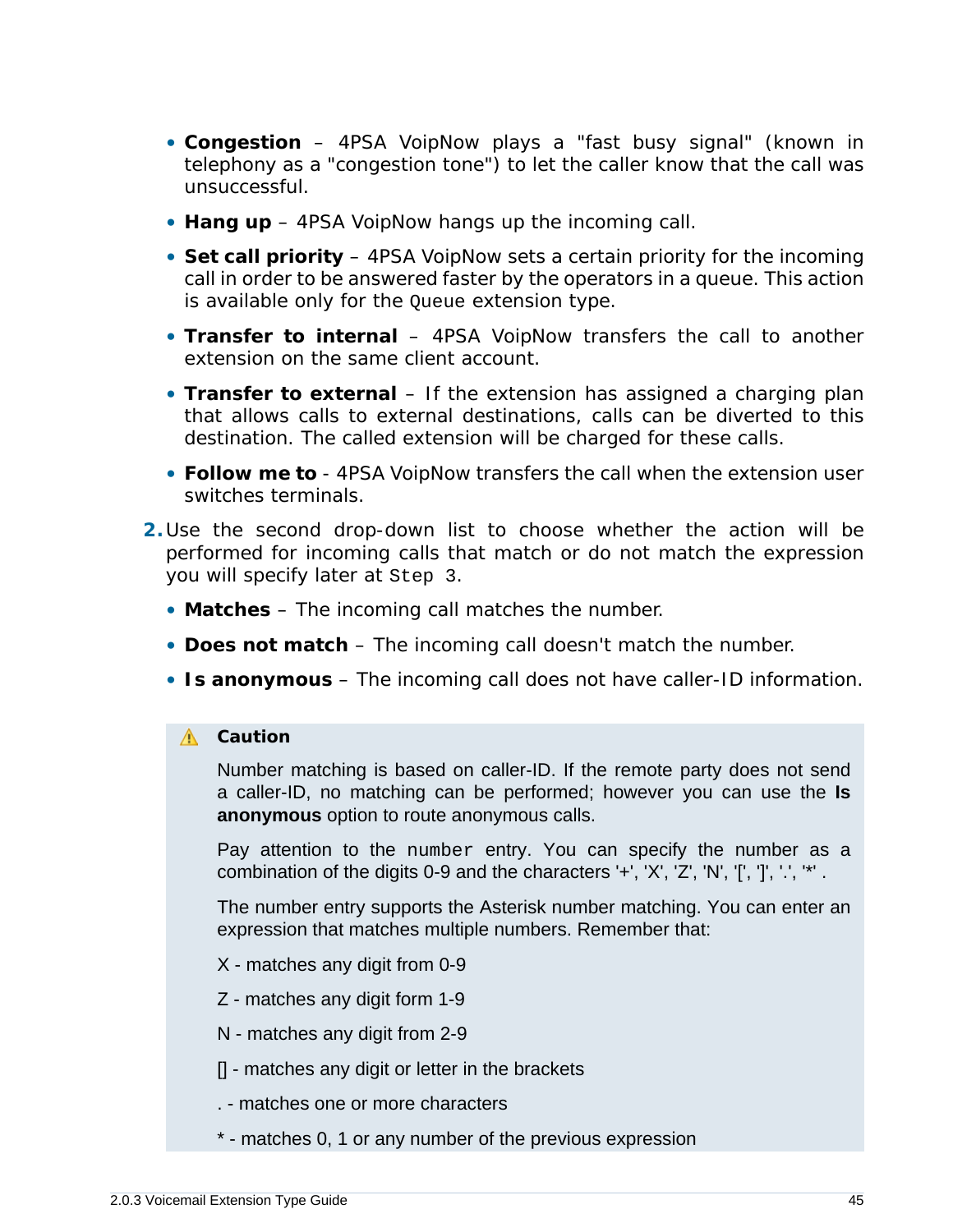For example:

- Number 0. will match any number starting with 0.
- Number 1X[123]N will match any number starting with 1, followed by any digit between 0 and 9, followed by 1,2 or 3 and followed by any digit between 2 and 9.
- **3.**Use the first text box to specify the extension number or a regular expression that matches the incoming call.
- **4.**Use the third drop-down list to choose the time interval when the calls must be checked.
- **5.**Use the **Add in position** text box to specify the rule's order in the list.

### **A** Caution

The rule's position in the group is very important because it defines the order in which 4PSA VoipNow verifies the call rules in case of an incoming call.

The checking is made in order and all rules are final (meaning that the program stops checking when the first rule is matched).

- **6.**Use the **With key** text box to specify a key that can be used to enable/ disable the routing rule from the phone terminal pad by dialing \*74 {key}.
- **7.**The **Set call priority**, **Transfer to internal**, **Transfer to external** and **Transfer on event** actions have additional parameters.
	- When you select the **Set call priority** action, 4PSA VoipNow displays an additional text box. Use it to fill in the priority that will be assigned to the call before entering the queue.
	- When you select the **Transfer to internal** action, 4PSA VoipNow displays an additional drop-down list. Use it to select the final extension destination of the call.
	- When you select the **Transfer to external** action, 4PSA VoipNow displays an additional field. Use it to enter the number where you want the call diverted.
	- When you select the **Transfer on event** action, 4PSA VoipNow displays several additional fields:
		- Use the first drop-down list to select the event when the transfer will be performed.
		- Use the second drop-down list to choose whether the call will be transferred to an internal or external number. The external transfer option is available if the extension's charging plan allows calls to external destinations.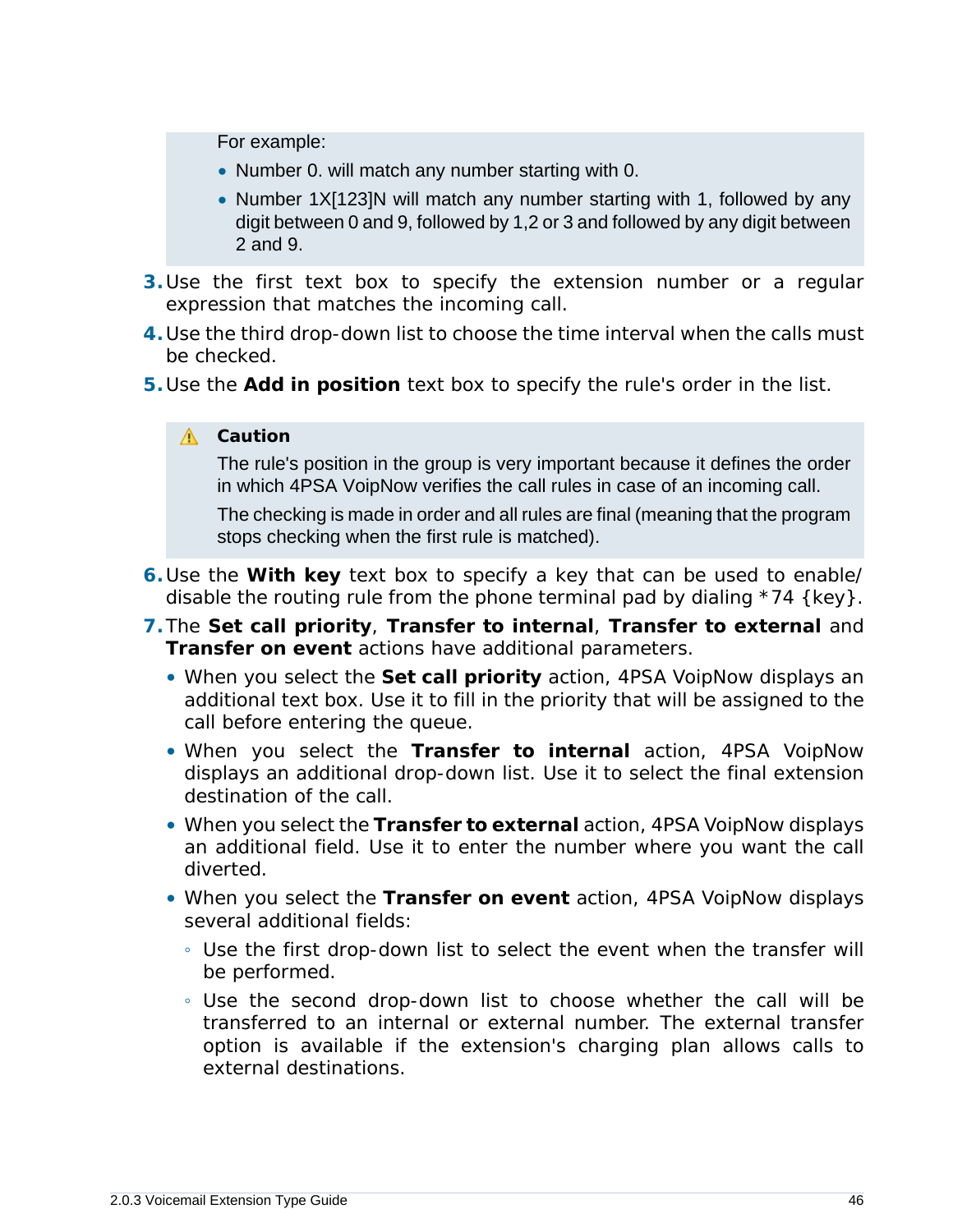◦ Use the last control (drop-down list or text box) to specify the final destination of the call.

The example below means that if a call from number 555122 arrives at 13:30, the call is transferred to extension 0006.

| v number Matches<br>Transfer to internal |                       | $\vee$ number 555122     |          |
|------------------------------------------|-----------------------|--------------------------|----------|
| in time interval Full month (provider)   | $\vee$ to queue (003) | $\vee$ Add in position 1 | with key |

**Example of a valid incoming rule**

- $8.8$  Use the  $\Box$  buttons to add several new call rules at the same time:
	- $\bullet$  Click the  $\overline{\pm}$  button to add a new set of buttons, text boxes, and dropdown lists allowing you to create an additional rule.
	- $\bullet$  Click the  $\Box$  button to delete its corresponding rule.
- **9.**Click **OK** to add the new rule(s) to the list. Click **Cancel** to go back to the previous page without changing the incoming rules.

**Change the Incoming Call Rules Order**

The rule's position in the group is very important because it defines the order in which 4PSA VoipNow verifies the existing rules in case of an incoming call. The program verifies the conditions of the rules and stops checking when it finds the first rule whose conditions are true.

To change the rule's order, click the **Incoming call rules** icon available in the Tools area.

<sup>1.</sup> In the call rules list, to move a certain rule to a higher position, click the  $\triangle$ 

up arrow. To move a certain rule to a lower position, click the  $\blacksquare$  down arrow.

**Note**

When you change the order of the call rules in the list, 4PSA VoipNow displays the number of changes you have performed to remind you to save them before navigating away from the page. In the top left corner of the call list 4PSA VoipNow displays  $\{x\}$  changes pending in the rules order.

<sup>2</sup>. Click the **Apply changes link to save the changes you have made on the** list of call rules.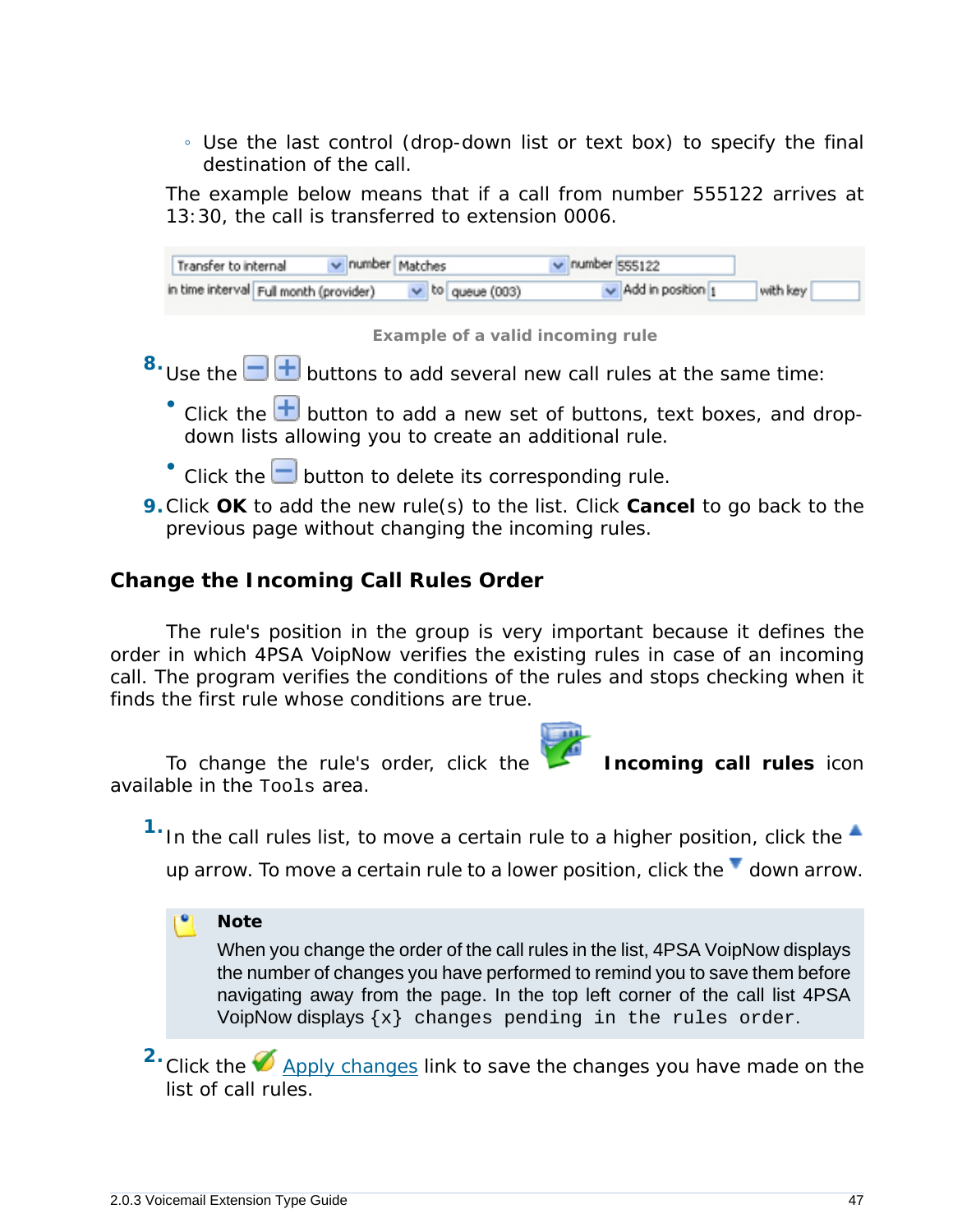### **Remove an Incoming Call Rule**



To remove call rules, click the **Incoming call rules** icon available in the Tools area and follow the next steps:

- **1.**Choose the rules that you want to delete by selecting their corresponding check boxes.
- 2. Click the **X** Remove selected link.
- **3.**You will be asked to confirm the removal. If you want to proceed with the removal, click **OK**. Otherwise, click **Cancel**.

**A** Caution

There is an implicit rule that accepts **ALL** the calls from **ALL** the destinations in **ANY** time interval that is not shown!

# **Manage Your Extension's Outgoing Call Rules**

4PSA VoipNow allows extensions to block certain outgoing calls, based on the time interval when the call was dialed and the caller-ID of the system user that dialed the number.

**Outgoing Call Rules Overview**



To access the outgoing call rules option, click the **Outgoing call rules** 

icon available in the Tools area.

In the **Edit the Outgoing Call Rules** page, you can view a list of the outgoing call rules available in the extension account. The following operations can be performed:

- Add new outgoing call rules
- Change the priorities of the rules
- Delete existing outgoing call rules

4PSA VoipNow displays the following information about each group:

• **S** – The status of the group is displayed using an icon: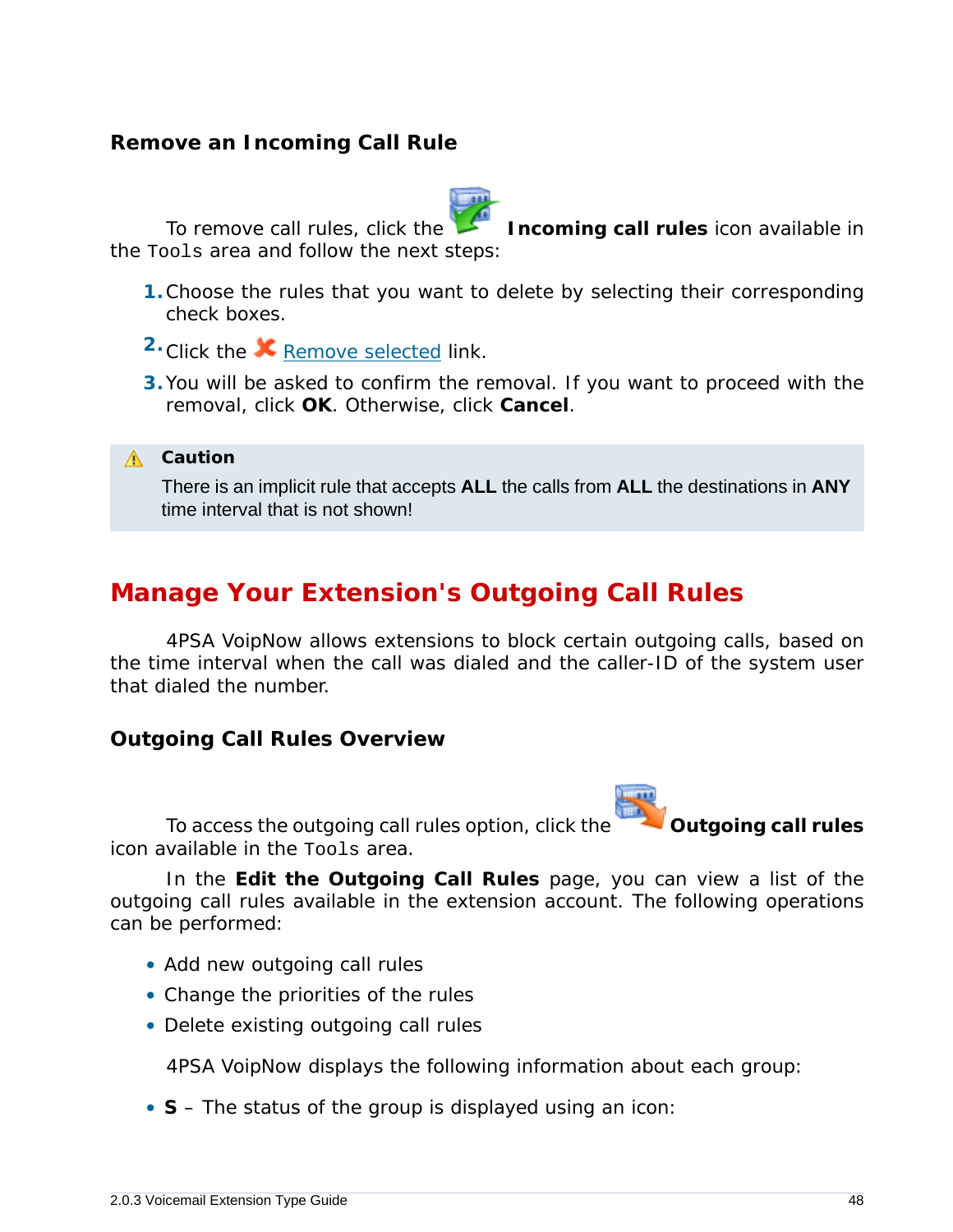

◦ **X** Disabled

Click on this icon to change the status of the group.

- **Name** The descriptive name of the outgoing routing rules group. Click this link to edit the group's details.
- **Action** The measures taken by the application against a certain phone number.
- **Number** The phone number affected by the chosen action.
- **In time interval** The time frame in which the rule is applied.

### **Add an Outgoing Call Rule**

To add new outgoing call rules, click the **Outgoing call rules** icon available in the Tools area.

In the **Add new outgoing routing rules** section you can find buttons, text boxes, and drop-down lists that allow you to define one or more routing rules for outgoing calls. The following steps should be followed:

- **1.**The first drop-down list displays the available actions. 4PSA VoipNow blocks the call to that number if the number is matched.
- **2.**Use the **number** text box to match the number dialed by the extension user.

### **A** Caution

Pay attention to the **number** entry. The number supports the Asterisk number matching system. You can enter an expression that matches multiple numbers. Remember that:

- X matches any digit from 0-9
- Z matches any digit form 1-9
- N matches any digit from 2-9
- [] matches any digit or letter in the brackets
- . matches one or more characters
- \* matches 0, 1 or any number of the previous expression
- For example: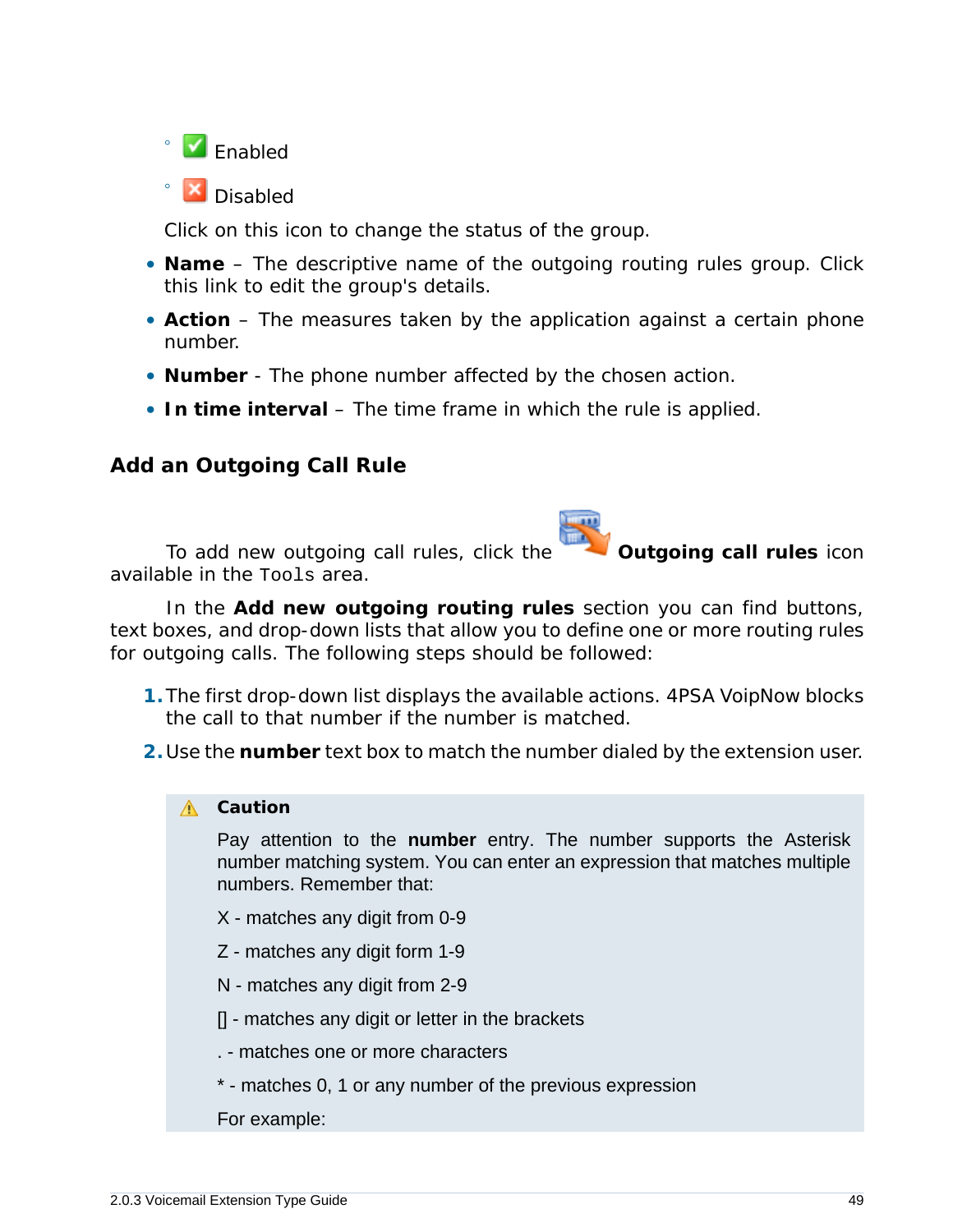- Number 0. will match any number starting with 0.
- Number 1X[123]N will match any number starting with 1, followed by any digit between 0 and 9, followed by 1,2 or 3 and followed by any digit between 2 and 9.
- **3.**Use the third drop-down list labeled **if in time interval** to select the time interval when this rule will be applied.

### **A** Caution

The Block rule is final. This means that when the rule is matched, other rules are no longer checked.

**4.**Click **OK** to add the new routing group to the system. Click **Cancel** to go back to the previous page without adding the rule group.

**Remove an Outgoing Call Rule**



To remove call rules, click the **Outgoing call rules** icon available in the Tools area and follow the next steps:

- **1.**Choose the rules that you want to delete by selecting their corresponding check boxes.
- 2. Click the **X** Remove selected link.
- **3.**You will be asked to confirm the removal. If you want to proceed with the removal, click **OK**. Otherwise, click **Cancel**.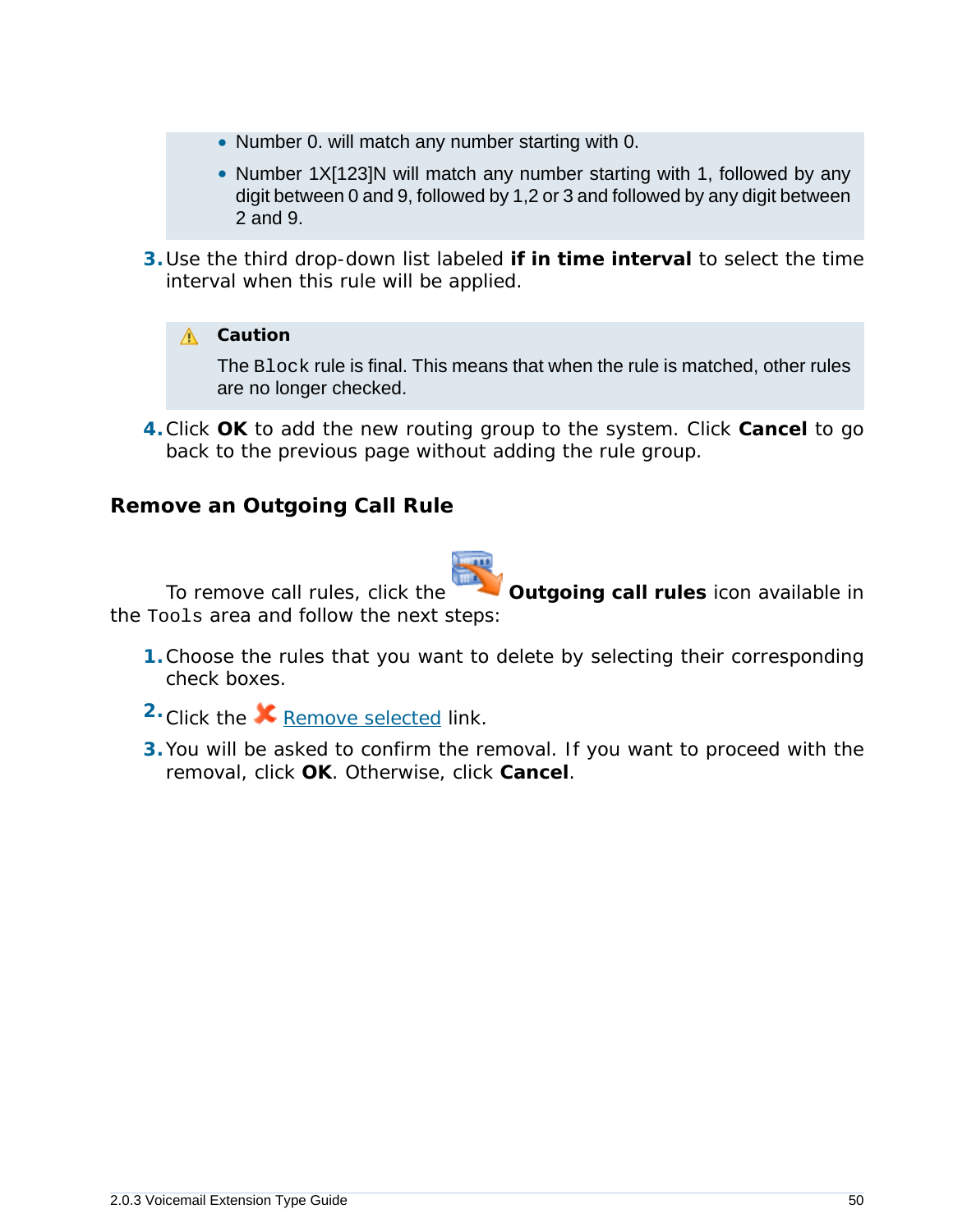# **Chapter 12 Manage Your Phone Numbers Collections**

The phone numbers collections can be used for screening the outgoing calls of a phone terminal extension.

# **View the Phone Numbers Collections**

To access this page, click the **Phone number collections** icon available in the Tools area.

The **Phone Numbers Collections** page displays a list of all phone numbers that are assigned to categories. The following information is available:

- **Number** The screening number. Click on it to modify its settings.
- **Category** The category the screening number belongs to.
- **Tag** Identification tags.
- **Owner** The category's owner.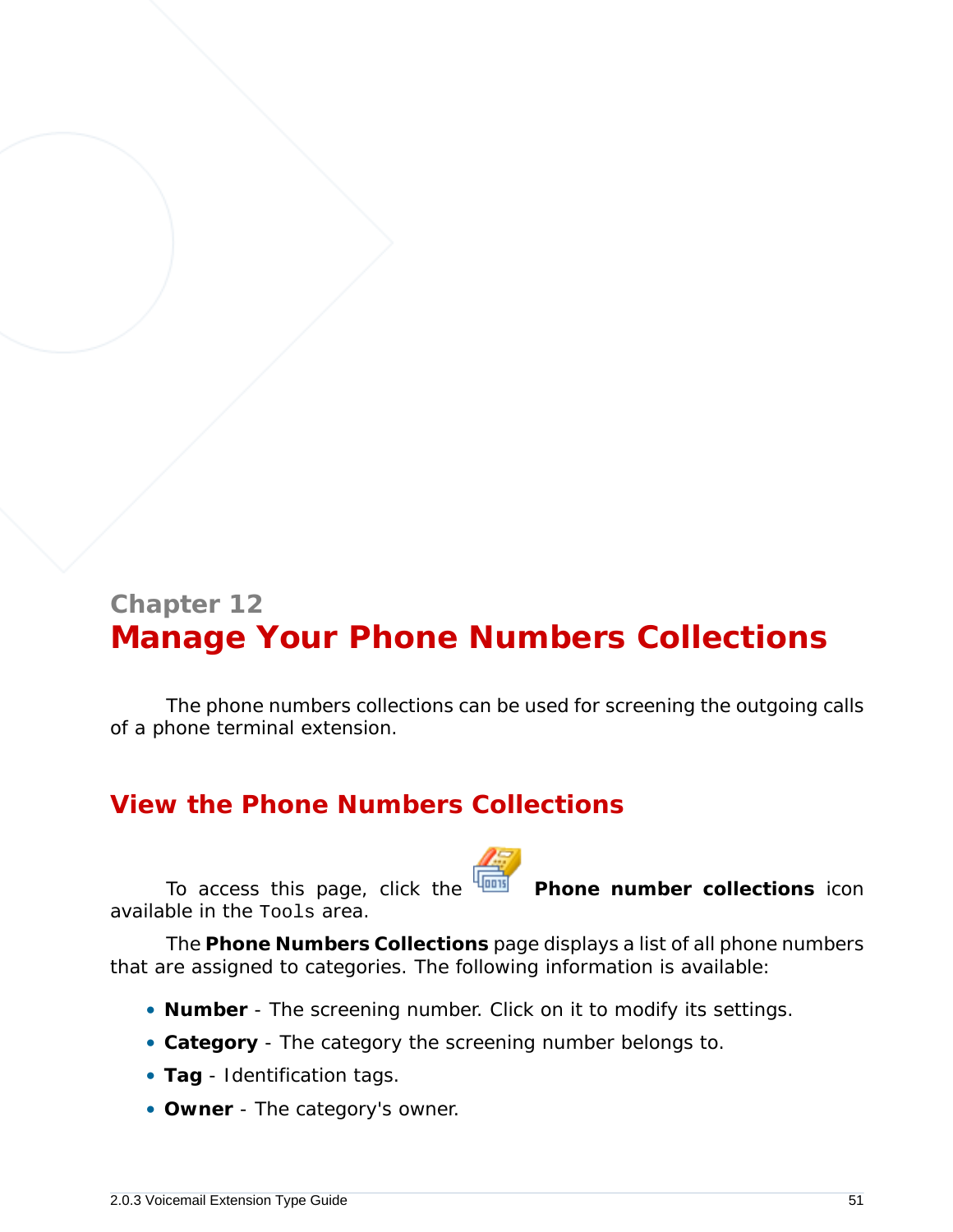**Searching the Phone Numbers Collection**

When the phone numbers collection is too long and you are searching for a specific number, you can use the following features:

- **Search** Fill in the number you are looking for in the text box. Click the button or the search label to display only the names that match the searching criteria.
- Show all Click this  $\equiv$  button or the Show all label to display the entire list.

Even if you navigate to other pages, the search criteria will be retained until a new search is performed.

You can change the number of entries per page by clicking the 10, 25 and 100 links available in the right side of the table. The total number of records is shown in the left side.

<span id="page-51-0"></span>Also, use the **View numbers in category** drop-down list to see all the numbers belonging to a certain category.

### **Add a New Collection Number**

To add a new number to a certain collection, follow these steps:

**1.**

Click the **Add number** icon, located in the Tools area of the **Phone Numbers Collections** management page.

#### r. **Note**

In order to add numbers, at least one category must be defined. For more information on adding a new category, see the [Add a Phone Number Category](#page-54-0) section.

- **2.**These numbers can be imported from a file or manually added from the web interface. The information is grouped into two sections:
	- **Import collection numbers** Use this sections if you wish to manually import the numbers from a file.
		- **Import numbers from file** Select this check box to add the collection numbers from an existing file. If this option is disabled, so are the next two fields.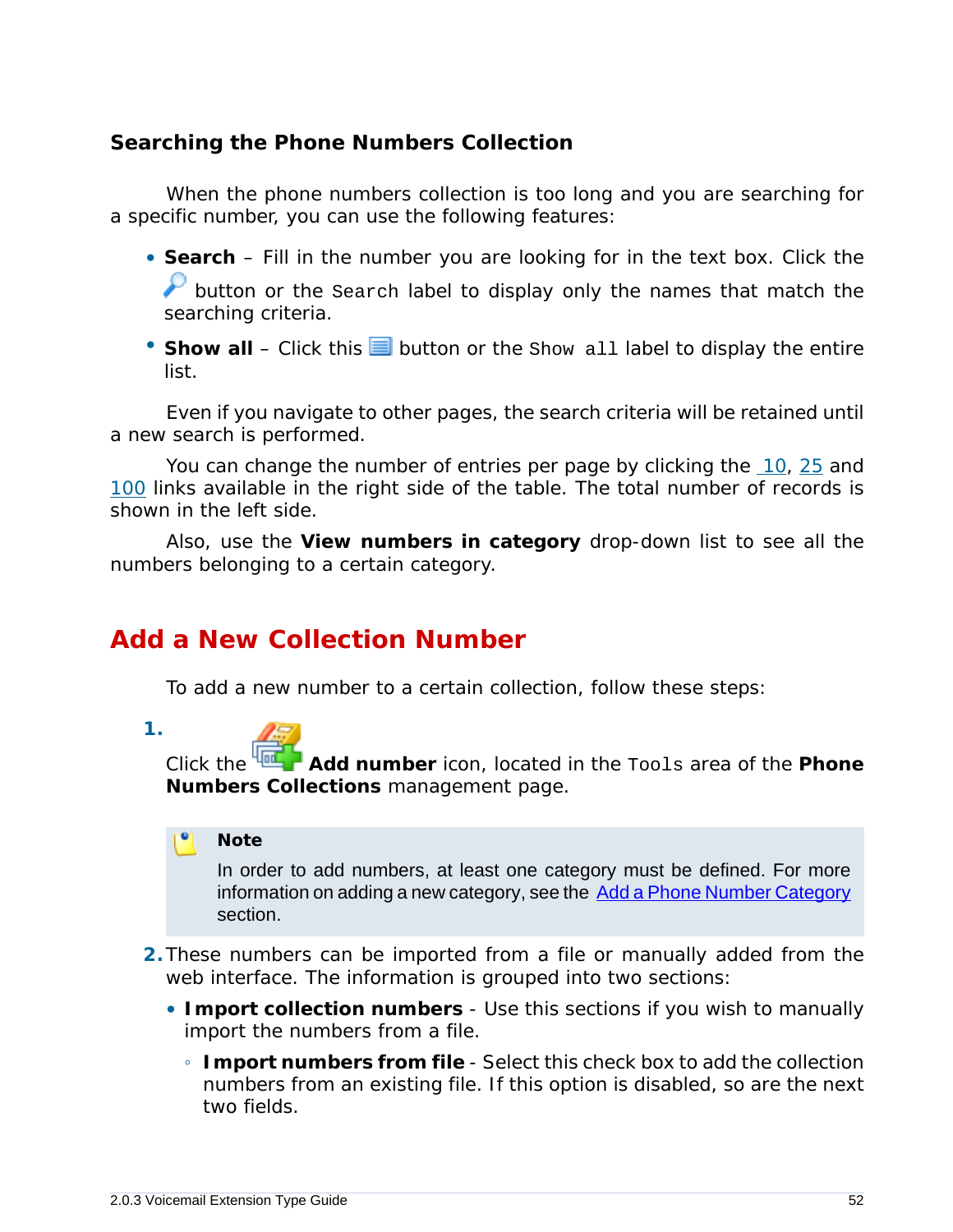- Import file Use this text box or the **Browse**... button to specify the location of the file containing the collection numbers.
- **Field separator** Use this text box to specify the field separator character. The default value is ','.

### **Note**

 $\ddot{\circ}$ 

The uploaded file entries must be in the following format:

```
{phone number},{category_name}
```
- **Add collection numbers** Use this section if you want to manually add the collection numbers. If you have previously selected the **Import numbers from file** check box, this section will be disabled.
	- **Number** Use this text box to fill in the collection number.
	- **Category** Use the drop-down list to select one of the available phone numbers collections.

You can add/ remove several numbers by using the **interest and the constant of the interest** icons.

**3.**Click **OK** to add the new number(s). Click **Cancel** to go back to the previous page without adding any numbers.

**Edit a Collection Number**

If you want to edit an existing phone number, follow these steps:

- **1.** In the **Phone Number Collections** management page, choose the desired number and click on it.
- **2.** In the new opened page, the information is grouped into two sections:
	- **Import collection numbers**
	- **Modify collection number**

### **Note**

For more details on how to edit a collection number, see the [Add a New](#page-51-0) [Collection Number](#page-51-0) section.

**3.**Click **OK** to save the changes. Click **Cancel** to go back to the previous page without saving anything.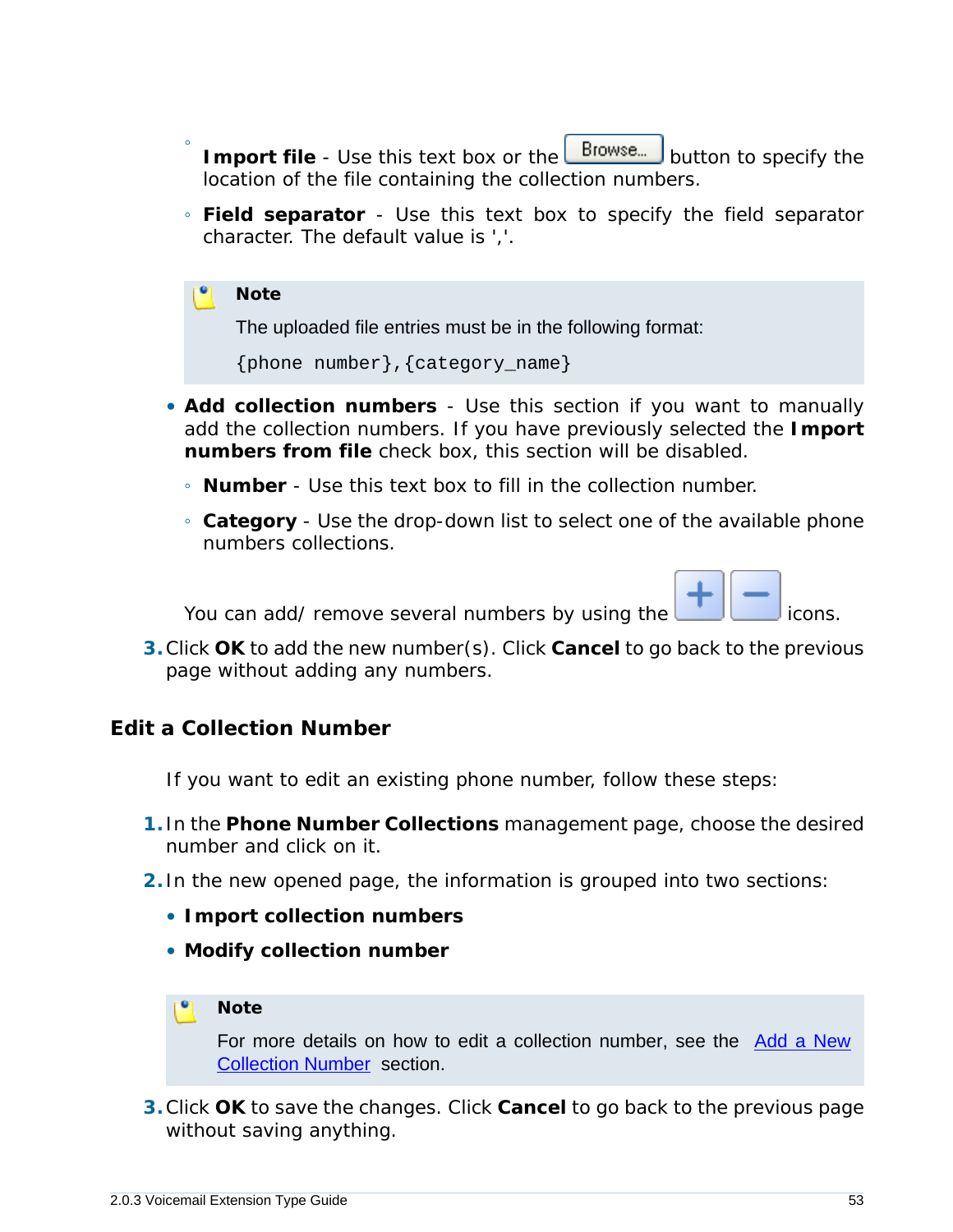### **Remove a Collection Number**

To remove collections numbers from the system, follow these steps:

- **1.**Choose the numbers you want to delete by selecting their corresponding check boxes in the **Phone Numbers Collections** management page.
- 2. Click the **X** Remove selected link.
- **3.**You will be asked to confirm the removal. To do so, click **OK**. If you do not want to delete the numbers, click **Cancel**.

### **Manage Phone Number Categories**

The phone number categories are number collections used for screening purposes.

**View the Phone Number Categories**

In order to view the list of all the phone numbers categories in the system,

click the **Categories** icon, available in the Tools area of the **Phone Numbers Collections** management page.

4PSA VoipNow displays the following information about each category:

- **Category** The category's descriptive name. Click the link to edit the category's properties.
- **Tag** Identification tags.
- **Inheritance level** The phone number category's visibility.

**Searching the Phone Number Categories**

When the phone number categories list is too long and you are searching for specific category, you can use the following features:

- Search – Fill in the text you are looking for in the text box. Click the button or the Search label to display only the categories that match your search criteria.
- Show all Click this  $\equiv$  button or the Show all label to display the entire list.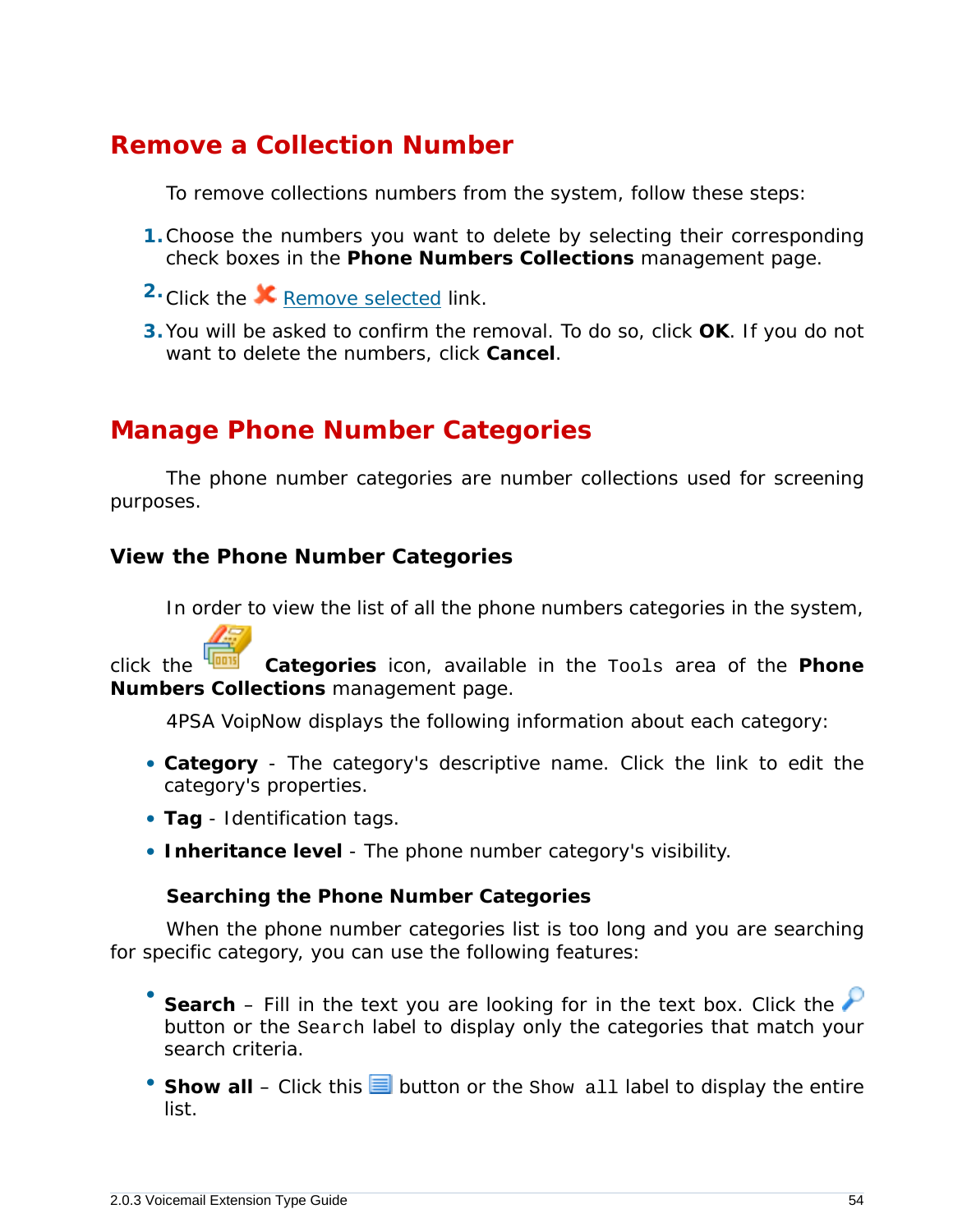The search criteria will be retained even if you navigate to other pages until a new search is performed.

You can change the number of entries per page by clicking the 10, 25 and 100 links available in the right side of the table. The total number of records is shown in the left side.

The phone number categories list can be filtered by category name, tag and inheritance level. To do so, click on a table header link. The order criteria is marked by the highlighted table header and the arrow indicates how the reseller list was sorted. The sort direction can be changed by another click on that header.

<span id="page-54-0"></span>**Add a Phone Number Category**

To add a new phone number category, follow the next steps:

| ٧<br>. . |  |
|----------|--|
|          |  |

Click the **Categories** icon, located in the Tools area of the **Phone Numbers Collections** management page.

- **2.**Fill in the details required in the **Add new category** section:
	- **Category** The name of the category.
	- **Tag** The identification tag.
	- **Inheritance level** Use this drop-down list to specify the category's visibility:
		- 0 The category is visible only to the extension user. Always, inheritance level 0 represents the logged in user. For each child user, the level is incremented with 1.
	- **Description** Use this text area to associate some notes about the purpose and content of the category.

You can add/ remove several categories by using the **interest and interest in the interest** icons.



**3.**Click **OK** to add the new category(s). Click **Cancel** to go back to the previous page without adding any categories.

**Edit a Phone Number Category**

If you want to edit an existing phone number category, follow these steps:

**1.** In the **Categories** management page, choose the desired category and click on its name.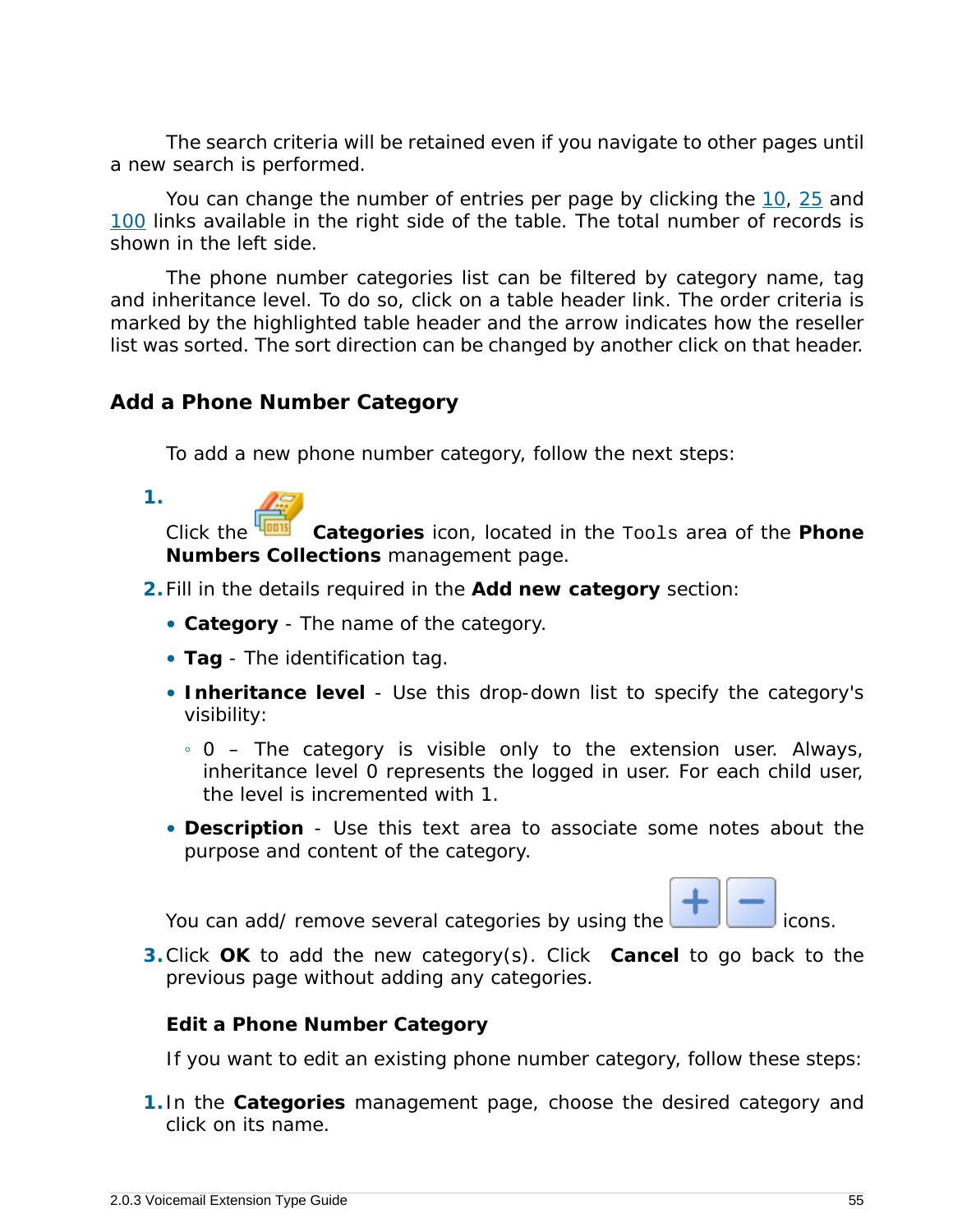- **2.** In the new opened page, you will be able to edit the information grouped into one section:
	- **Modify category**

#### **Note**

For more details on how to edit a category, see the [Add a Phone Number](#page-54-0) [Category](#page-54-0) section.

**3.**Click **OK** to save the changes. Click **Cancel** to go back to the previous page without saving anything.

### **Remove a Phone Number Category**

To remove phone numbers categories from the system, follow these steps:

- **1.**Choose the categories you want to delete by selecting their corresponding check boxes in the **Categories** management page.
- 2. Click the **X** Remove selected link.
- **3.**You will be asked to confirm the removal. To do so, click **OK**. If you do not want to delete the numbers, click **Cancel**.

### **Export a Phone Number Collection**

In 4PSA VoipNow you can export all the phone numbers available in the collection in .csv format for sharing them among 4PSA VoipNow servers or for backup purposes.

Click the Export numbers link placed above the **Collection numbers** table, then save the .csv file to the desired location.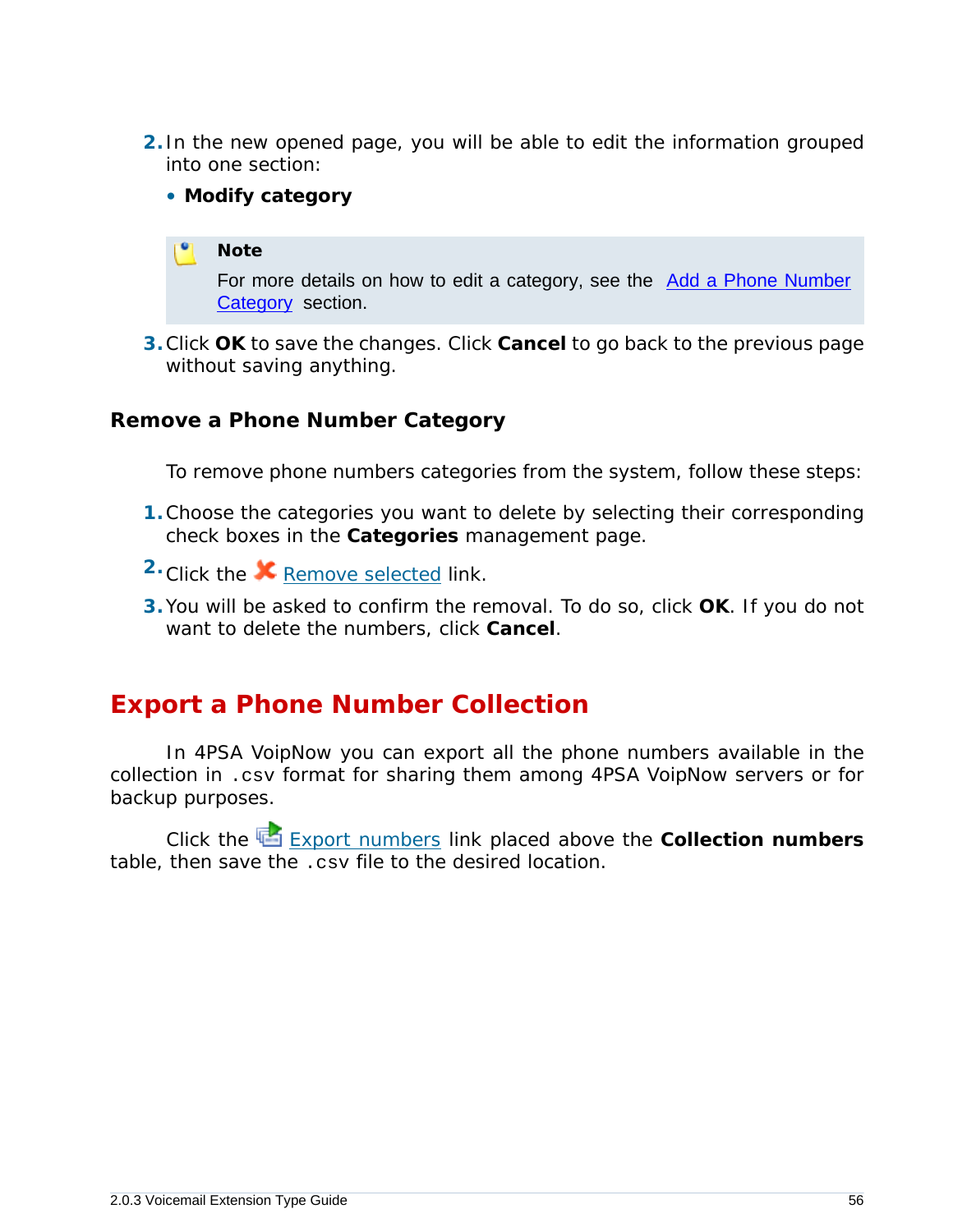# **Chapter 13 Manage Your Sounds**

There are two types of sounds: music on hold and announcements sounds.

Music on hold sound files are played when a caller is on hold waiting for someone to answer his call. These sounds files are not language specific because they are usually melodies. Music on hold files can only be uploaded and not recorded over the phone.

An announcement sound is played when the user is notified on an event or when information is requested from the user. These sounds have different files for different languages, allowing the user to listen to the sound version specific to his language preferences. If the files in the requested language do not exist, than the default sounds will be played. This type of sound can be either uploaded or recorded over the phone.

A system sound is a sound that can be seen by all users registered in the system, regardless of their level. Lower level users, like resellers and clients can also define shared sounds, but these can be seen only by the users belonging to their account. Non-system or non-shared sounds can only be used by the user that created them.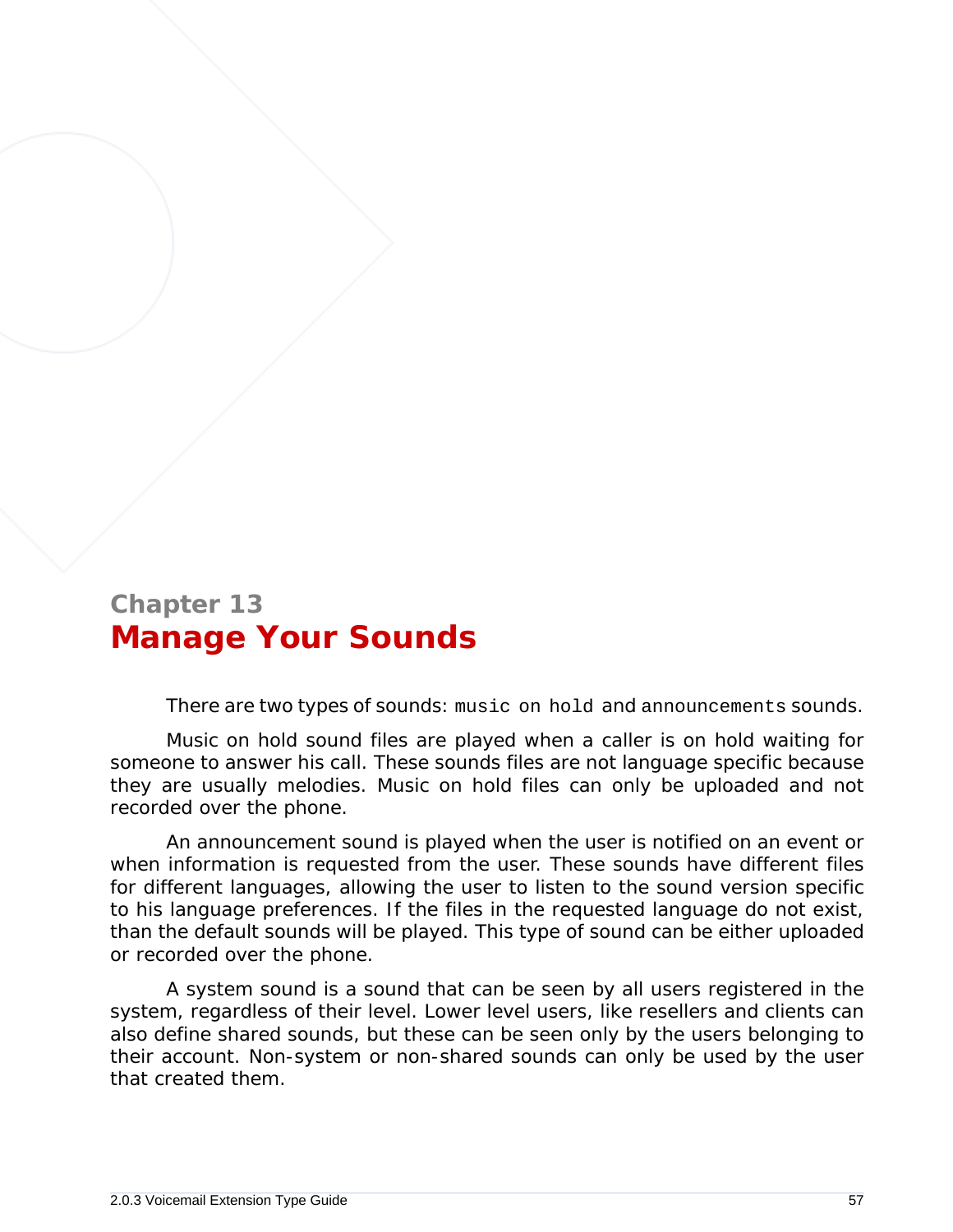Once a system sound is added, it cannot be removed from the system. System sound files can be overwritten by replacing their content with a different sound. Sound files can be deleted or changed only by the user who added them.

### **View the Sounds List**

#### **Note**

The **Sounds** section is available only if the **Sound Management** permission has been activated for your account. If this permission hasn't been activated, you will not be able to see the **Sounds** icon in the Tools area.

In the **Sound Management** page, you can view a list of the sounds available in the system.

To access this page, click the  $\blacksquare$  Home link situated in the left navigation

panel. In the new opened page, click the **Sounds** icon available in the Tools area.

You can perform multiple operations:

- Add and delete sounds from the system
- Search for specific sounds in the system
- Organize sound files by using sound languages and folders

4PSA VoipNow displays the following information about each sound:

- **S** The sound status is displayed using an icon:
	- $\sqrt{\ }$  Enabled

◦

◦

**X** Disabled

Click the icon to change the sound's status.

• **T** – The type of the sound is displayed using an icon:

◦ specifies a Shared sound (available to all accounts belonging to the same user)

specifies a User sound (available to the user who created it only)

• **M** – This field describes the purpose of the file by using an icon: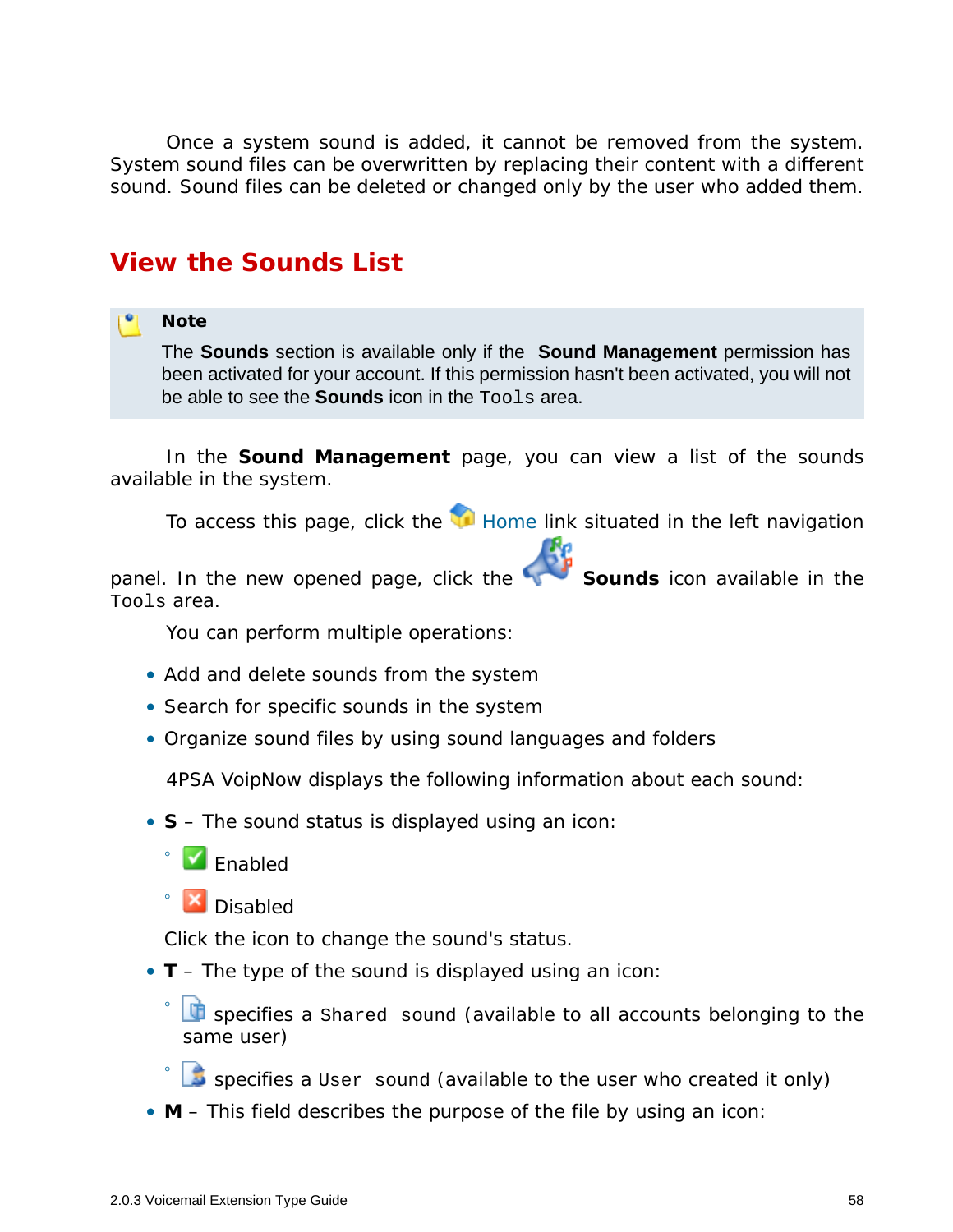◦ **O** specifies an Announcement sound

- **O** specifies a Music on hold sound
- **Name** The name of the sound. Click this link to edit the sound.
- **Folder** The folder where the sound is located in the system.
- **Languages** The number of languages for which this sound is defined.

### **Note**

If the sound is used as Music on hold, this field displays '-'.

• **Updated** – The date when the sound was last modified.

### **Searching the Sounds List**

When the sound list is too long and you are searching for specific sounds, you can use the following features:

- Search – Fill in the text you are looking for in the text box. Click the button or the Search label to display only the sounds whose name or folder contain that text.
- Show all Click this **in** button or the Show all label to display the entire list.

The search criteria will be retained even if you navigate to other pages until a new search is performed.

You can change the number of entries per page by clicking the 10, 25 and 100 links available in the right side of the table. The total number of records is shown in the left side.

The sounds list can be filtered by name, folder and update date. To do so, click on a table header link. The order criteria is marked by the highlighted table header and the arrow indicates how the sounds list was sorted. The sort direction can be changed by another click on that header.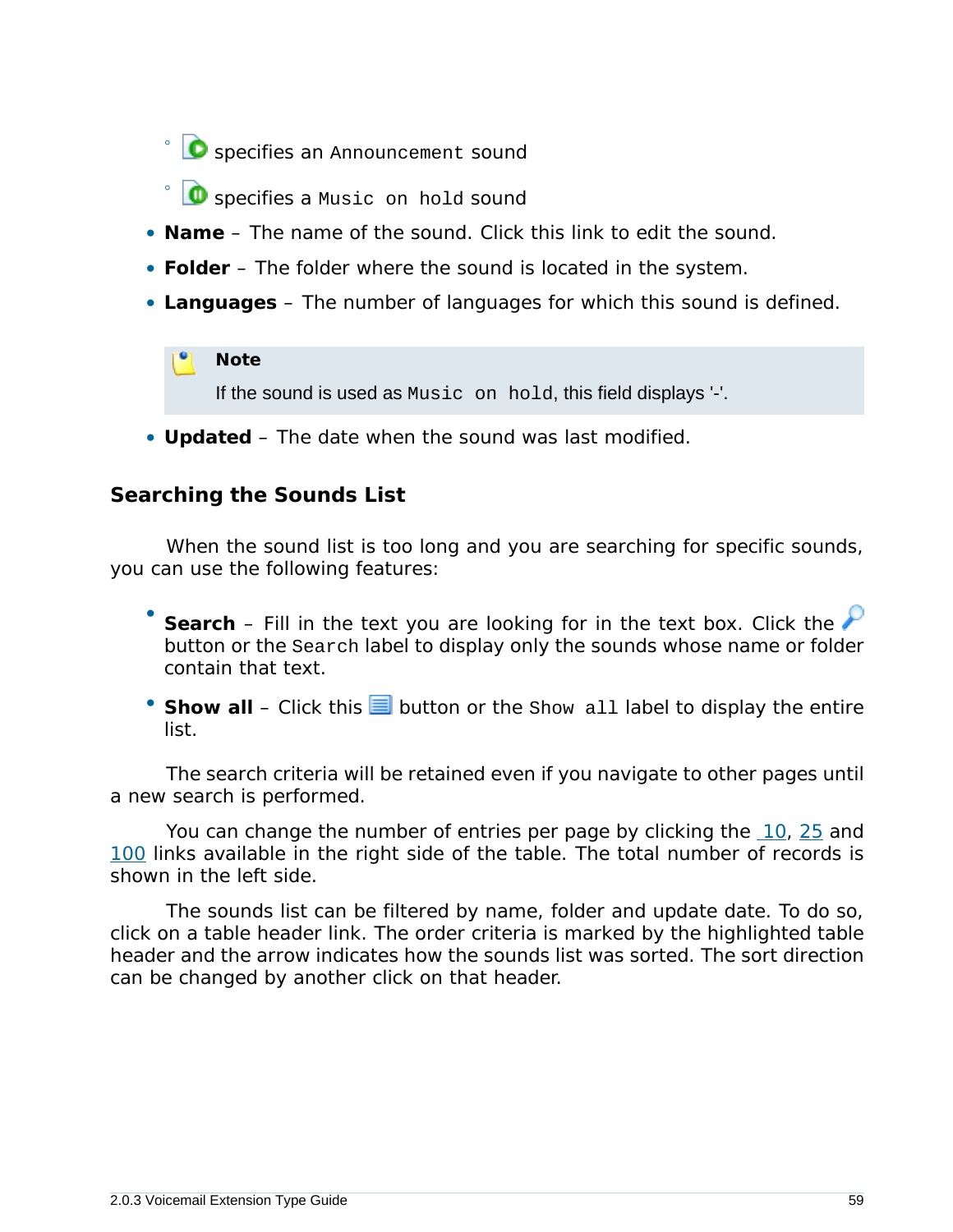# **Add a New Sound**

#### **Note**

The **Sounds** section is available only if the **Sound Management** permission has been activated for your account. If this permission hasn't been activated, you will not be able to see the **Sounds** icon in the Tools area.

A new sound can be added only if there is at least one sound language available. On extension creation, the default sound language is added to the

extension account. When there are no sound languages, click the **Sound** languages icon and follow the instructions in the **Add a New Language** section to add new languages.

To add a new sound, click the **Sounds** icon available in the **H** Home page, in the Tools area and follow these steps:



Add sound icon available in the Tools area.

- **2.**A new page opens, allowing you to enter information about the new sound:
	- **Sound form**
		- **Name** The descriptive name for the sound.
		- **This is music on hold** Use this check box to specify the purpose of the sound. When this option is selected, the sound can be played to a caller that is on hold. Otherwise, the sound is used for announcement purposes only.
		- **This is a system sound** When this option is enabled, all the users in the system can see and use this sound file.
		- **Folder** Use this drop-down list to select the folder where the sound will be stored.

If you are creating music on hold sounds (i.e. the check box **This is music on hold** is enabled), the following option is displayed:

- **This is system music on hold** When this option is enabled, the **Folder options** is disabled and the sound is stored in /Default folder.
- **Record over the phone**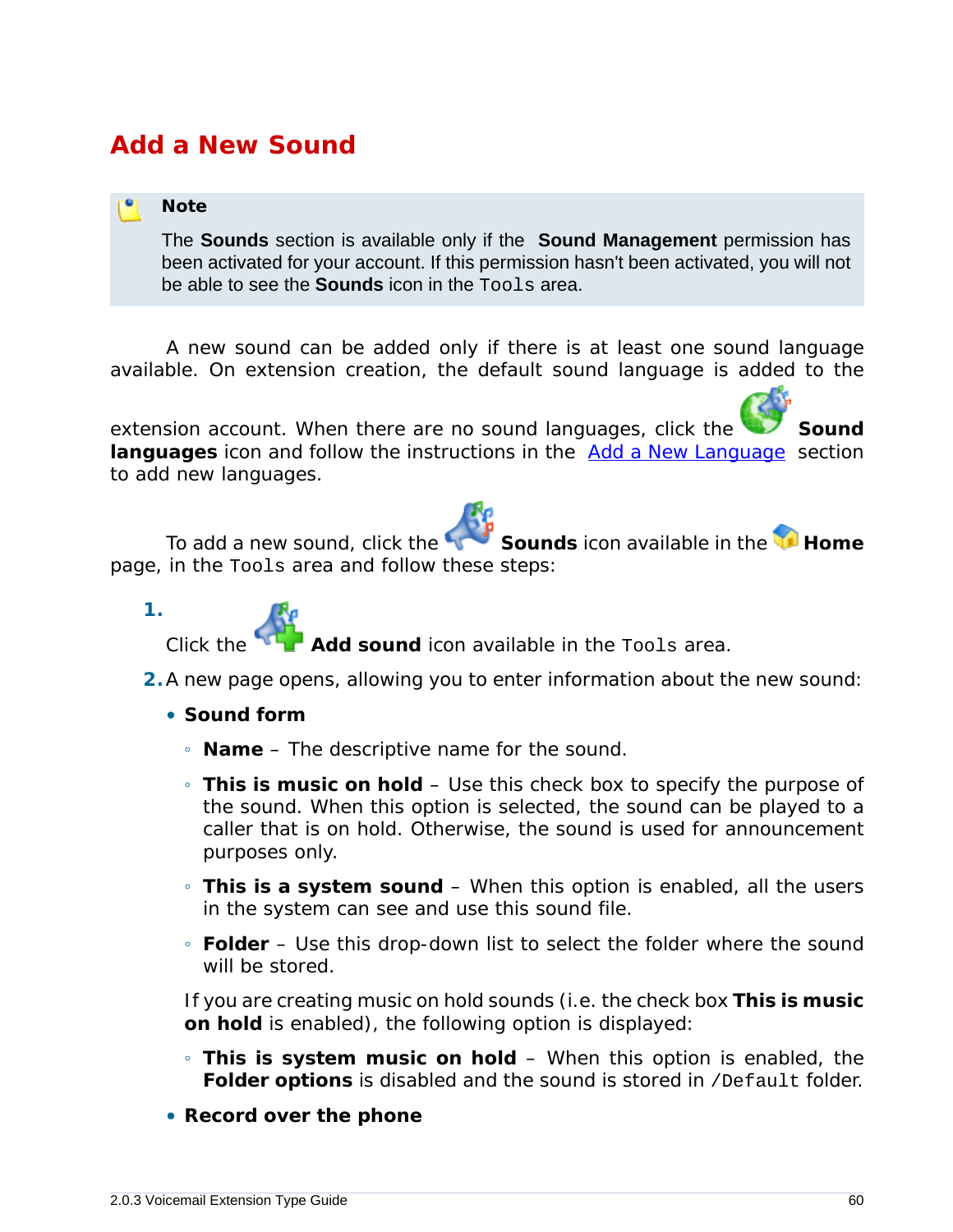- **I want to record sound over the phone** When this option is enabled, 4PSA VoipNow gives you the possibility to record the sound file over the phone rather than uploading it.
- **Upload sound files**
	- Filename – Click the **Browse...** button to locate the sound file on your computer and upload it.

**Note**

4PSA VoipNow accepts the following extensions for sound files: .mp3, .wav, .gsm and .raw.

If you are creating an announcement sound (i.e. the check box **This is music on hold** is not enabled), the following options are available:

- **Language** Use this drop-down list to specify the language of the sound file uploaded in the system.
- **Default sound file** When this option is enabled, this file is set as default for the sound. The default file is played for the callers with a phone language that is unavailable for the sound.

For example, let's assume you have created a sound that announces callers that the extension user is on holiday. You have added versions of the announcement in English, French, and Dutch and set the English file as default. The English sound version will be played to any caller that has other phone language set.

#### **Note**

Each sound object must have one default sound file associated. When uploading several sound files at the same time, make sure you select only one default file. Otherwise, 4PSA VoipNow will display an error message.

**3.**

•

•

You can use the **buttons to remove/** add versions of the sound in different languages:

removes the Upload sound section.

adds another Upload sound files section.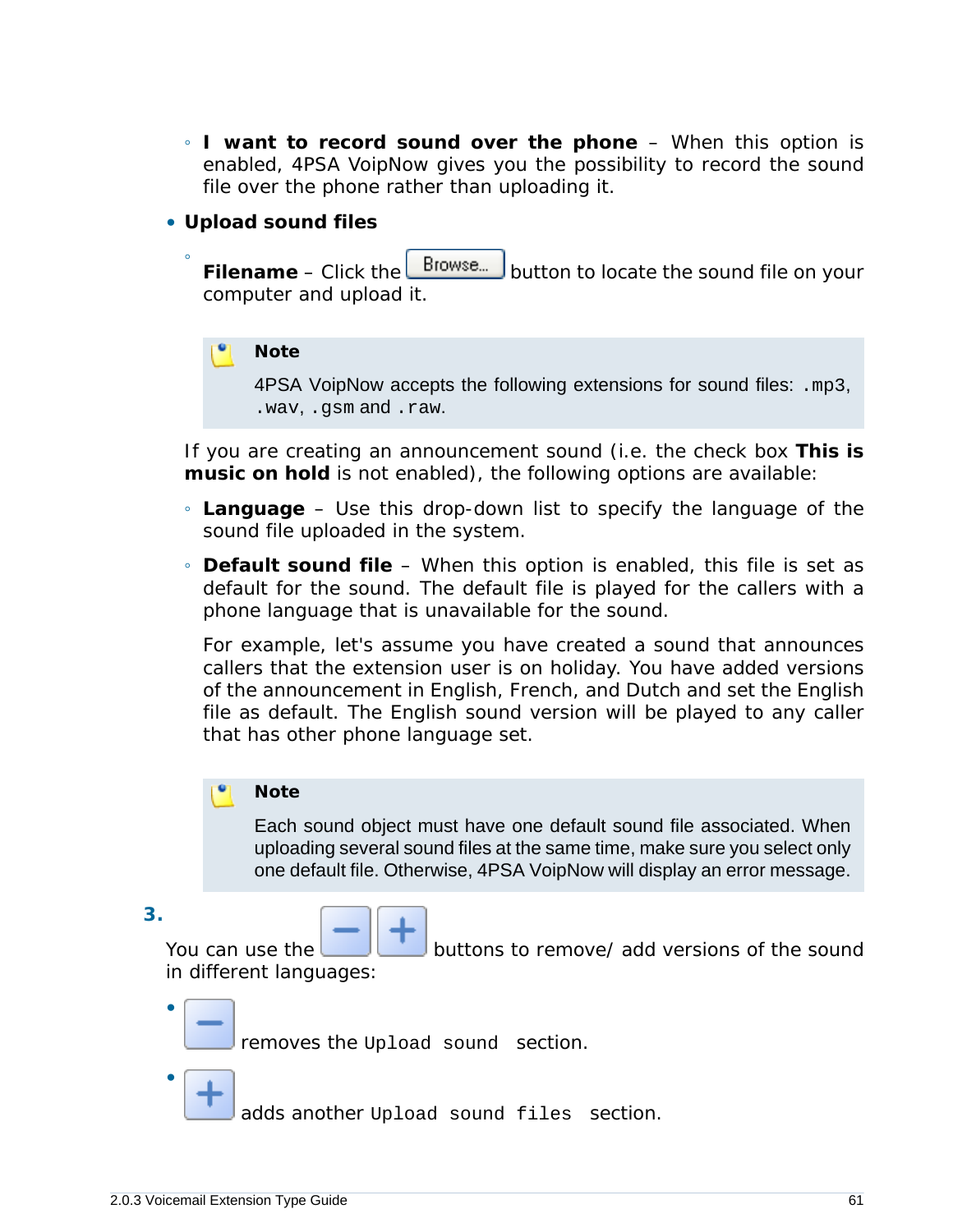**4.**Click **OK** to add the new sound. Click **Cancel** to go back to the previous page without adding the sound.

**Edit Sound Information**

To edit the information on an existing sound, click the **Sounds** icon

available in the  $\blacksquare$  Home page, in the  $\texttt{Tools}$  area. In the new opened page, you can modify the sound's properties. For example, you can:

- Add and delete files containing versions of the sound for different languages
- Change the shared flag of an announcement sound

To edit the properties of a sound follow these steps:

- **1.**Click the name of the sound you want to modify.
- **2.**A new page opens, allowing you to change the details of the sound. The content of this page depends on the purpose of the sound: announcement or music on hold.

If the sound is an announcement sound, the information is grouped in the following sections:

- **Sound properties** This section can not be modified.
- **Record sound file over the phone.**
	- **I want to record sound over the phone** Enable this option if you want to record the sound over the phone.
- **Upload sound files** Use this section to upload files containing versions of the sound in different languages.

### **Note**

When you upload a sound file associated with a language that already exists, 4PSA VoipNow replaces the old file with the new version. Before this operation is performed, 4PSA VoipNow asks you to confirm the replacement.

**3.**

Use the **buttons to remove** add versions of the sound in different languages.

If the sound is a music on hold sound, you can use the **Upload sound files** section to replace the current music on hold file.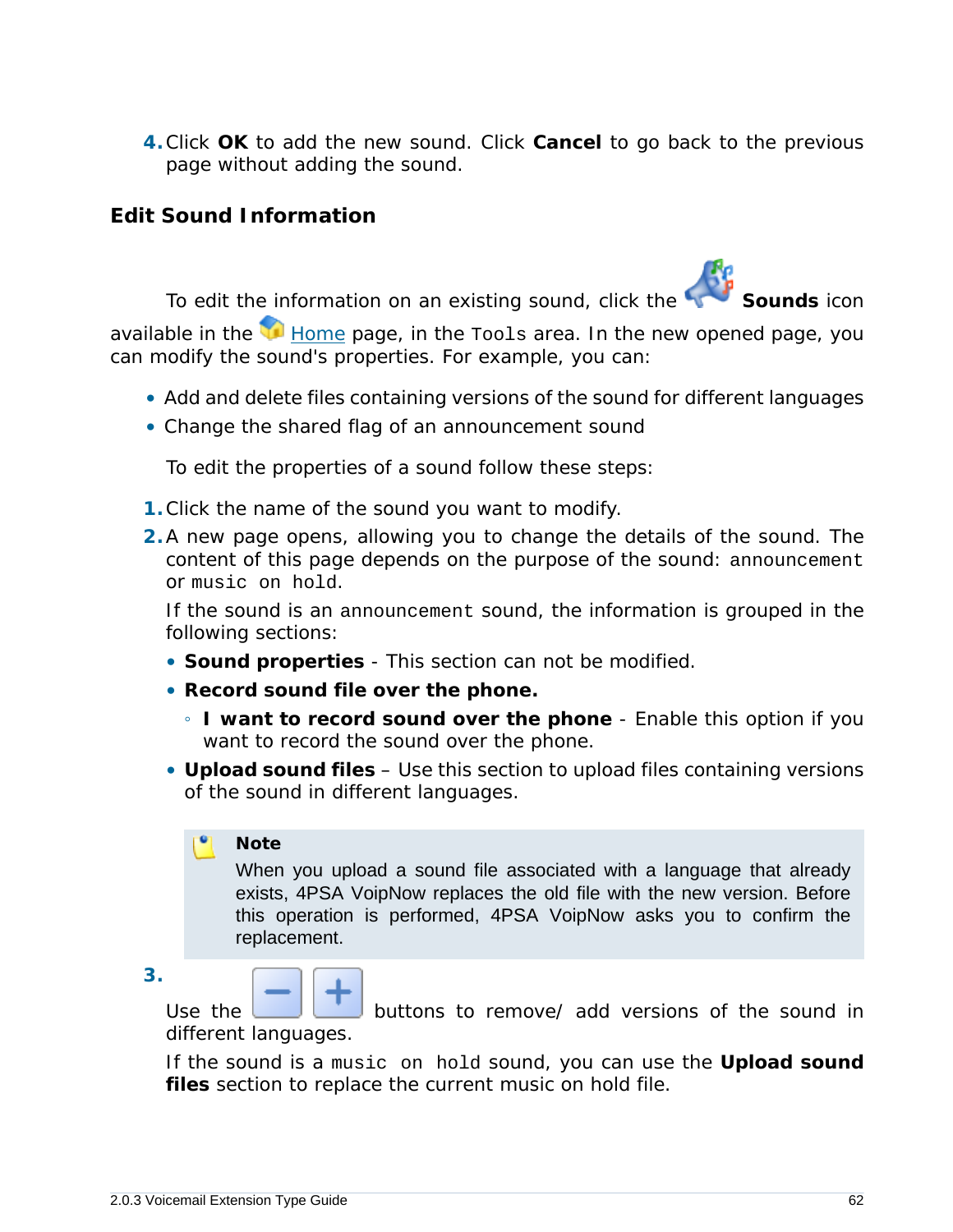**4.**Click **OK** to save your changes. Click **Cancel** to go back to the previous page without changing the sound.

To manage the existing sound files associated with an announcement sound, follow these steps:

- **1.**Click the name of the sound you want to modify.
- **2.**A new page opens, allowing you to view a detailed list of the existing files. In the Existing sounds section, 4PSA VoipNow displays the following information about each file:
	- **Filename** The name of the file. Click this link to download it on your computer.
	- **Sound file size** The file's size in Kb.
	- **Folder** The folder where the file is located.
	- **Language** The language associated with the sound file.



The default sound file of the sound object is displayed in **bold** format.

**3.**Click **OK** to save your changes. Click **Cancel** to go back to the previous page without changing the sound.

### **Remove a Sound**

To remove a sound, go to the **Home page, click the Sounds** icon available in the Tools area and follow the next steps:

- **1.**Choose the sounds you want to remove by selecting their corresponding check boxes.
- 2. Click the **X** Remove selected link.
- **3.**You will be asked to confirm the removal. If you want to proceed, click **OK**. Otherwise, click **Cancel**.
- **A** Caution

You cannot remove sounds that are currently used.

You cannot remove a music on hold hold sound if the following conditions are met: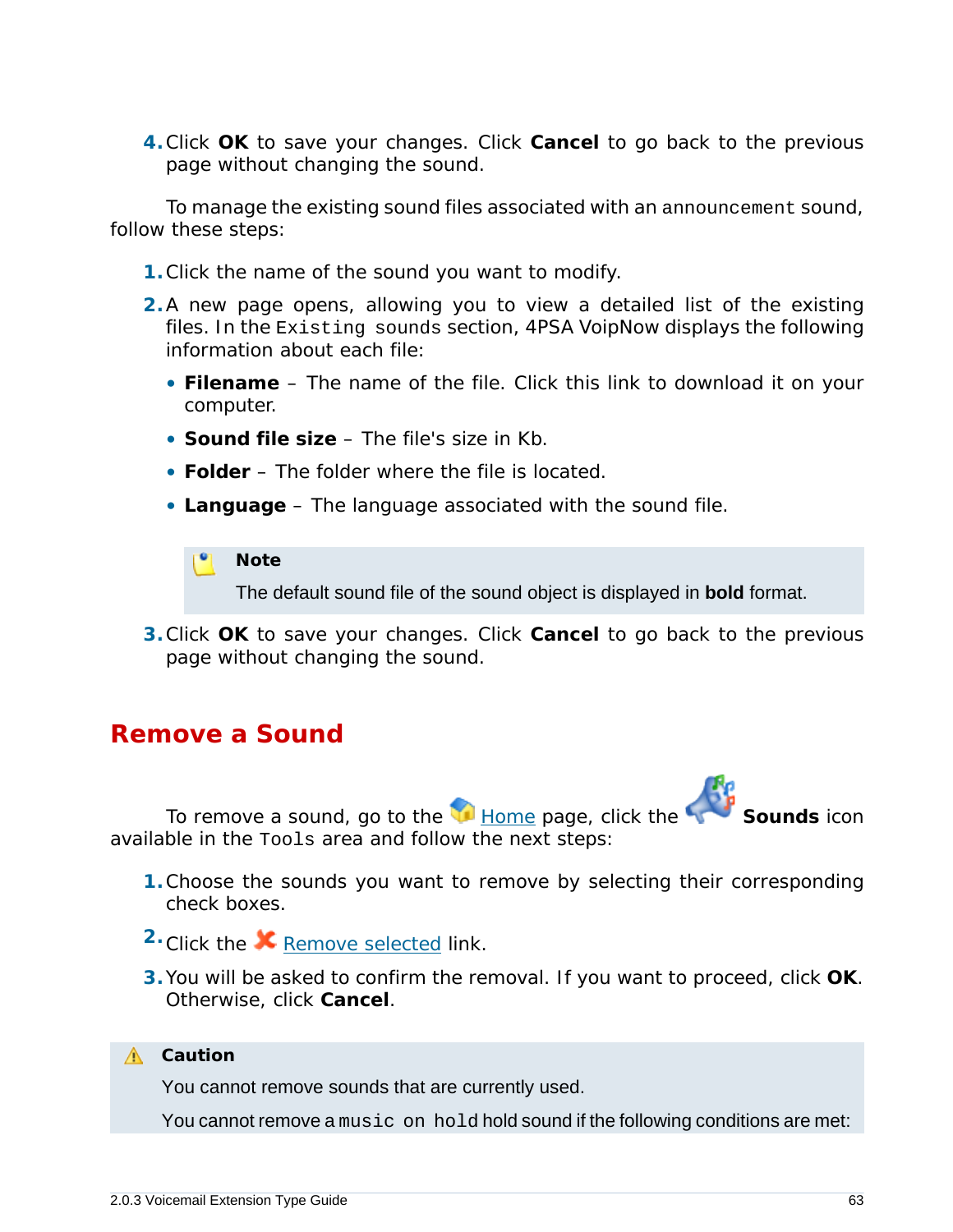- The folder where the sound is located is used.
- The sound is the only one left in the folder.

## **Manage Sound Folders**

### **Note**

The **Sounds** section is available only if the **Sound Management** permission has been activated for your account. If this permission hasn't been activated, you will not be able to see the **Sounds** icon in the Tools area.

**View the Folder List**

In the **Sound Folder Management** page, you can view a list of the sound folders available in the system. Multiple operations can be performed:

- Add a new sound folder
- Delete sound folders and their content
- Search for specific folders

To access this page, click the **Sounds** icon available in the Tools area

and than the **Folders** icon.

4PSA VoipNow displays the following information about each folder:

- **Folder name** The name of the sound folder.
- **Sounds** The number of sounds stored in the folder. Click this link to open a new page listing these sounds.
- **Created** The date when the folder was added to the system.

**Searching the Folders List**

When the time folder list is too long and you are searching for specific time intervals, you can use the following features:

• Search – Fill in the text you are looking for in the text box. Click the button or the Search label to display only the folders whose names contain the text.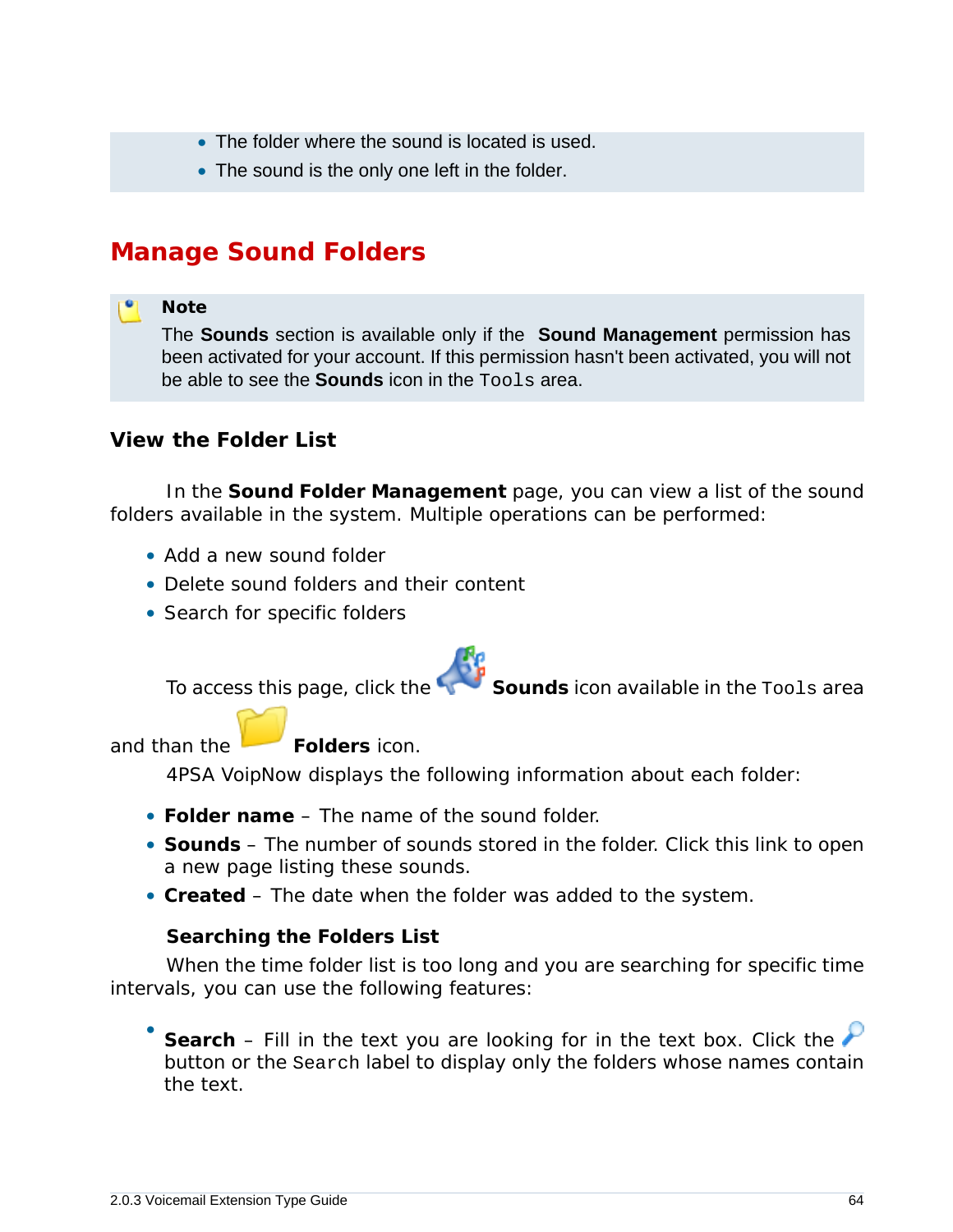• Show all – Click this  $\equiv$  button or the Show all label to display the entire list.

Even if you navigate to other pages, the search criteria will be retained until a new search is performed.

You can change the number of entries per page by clicking the 10, 25 and 100 links available in the right side of the table. The total number of records is shown in the left side.

The sound folders list can be filtered by folder name,sounds and creation date. To do so, click on a table header link. The order criteria is marked by the highlighted table header and the arrow indicates how the folder list was sorted. The sort direction can be changed by another click on that header.

### **Add a New Sound Folder**

Each time you add new sound files in the system you choose the folder name where you want them to be stored. If you want to store a sound in a specific folder, other than the ones already existent, you can add a new sound folder before adding sound files.



**1.**

In the Sound Folder Management page, click on the icon.

- **2.**A new page opens, allowing you to enter the name of the new folder. Use the available text box to name the new folder.
- <sup>3.</sup> Use the  $\Box$  **b** buttons to add several folders at the same time:

 $\cdot$   $\blacksquare$  adds a new folder input text box.

- $\Box$  removes the corresponding text box.
- **4.**Click **OK** to add the new sound folder(s). Click **Cancel** to go back to the previous page without adding the folder(s).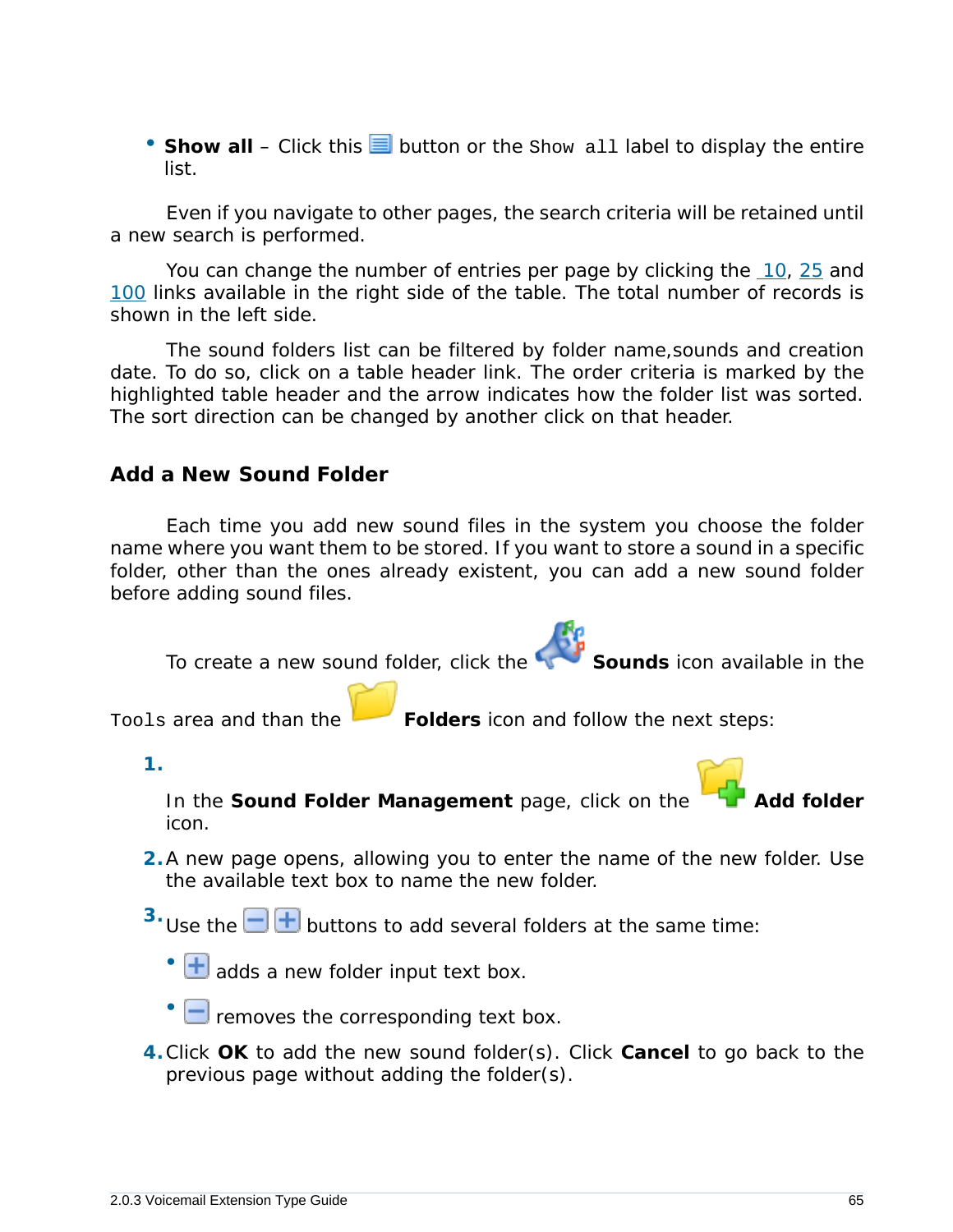### **Remove a Sound Folder**

To remove a sound folder, click the Unified Communications link in the left navigation panel. Next, click the **Sounds** icon, in the Unified Communications settings area. In the new opened page, click the **Folders** icon in the Tools area and follow the next steps:

- **1.**Choose the folders you want to delete by selecting their corresponding check boxes.
- <sup>2</sup> Click the **X** Remove selected link. A new page displaying the list of folders and the sounds located in the folders that will be deleted opens.

**Note** When you delete a folder, you also delete all the sounds located in the folder.

**3.**Review the list. If you want to proceed with the removal, select the Confirm the removal check box and click **OK**. Otherwise click **Cancel** to return to the previous page without deleting anything.

**Note**

If the sounds inside the folder are currently used by extensions, these sounds cannot be deleted. The folder that contains them cannot be deleted either.

### **Manage Sound Languages**

**View the Language List**

A sound file can be recorded in several languages so that the extension can listen to the specified announcement in his chosen language if available in the system. If the extension's language does not exist, then the announcement will be played in the default sound language.

In the **Sound Language Management** page, you can view a list of the languages available in the system. Multiple operations can be performed:

• View a detailed list of the system languages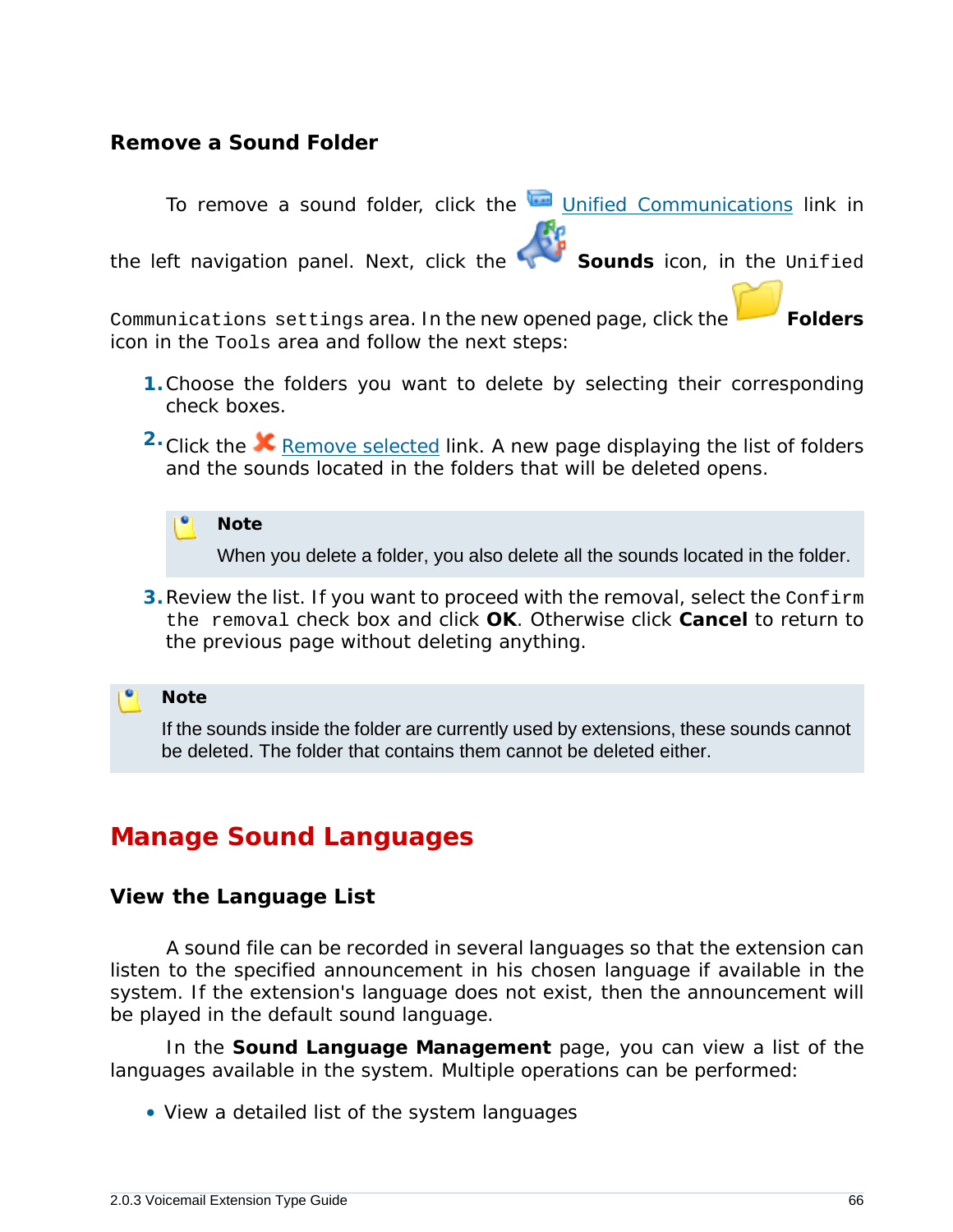- Add a new sound language
- Search for specific languages
- View the sounds that have files in different languages
- Delete sound languages from the system

To access this page, click the **Sounds** icon available in the Tools area

and than the **Sound languages** icon.

4PSA VoipNow displays the following information about each sound language:

• **Language name** – The name of the language.

### **Note**

When there is no sound file associated with the language, you can click the language name to rename the language properties.

- **Sound files** The number of sound files in this language. Click this link to view the list of sound files.
- **Created** The date when the language was added to the system.

**Searching the Languages List**

When the language list is too long and you are searching for specific languages, you can use the following features:

- Search – Fill in the text you are looking for in the text box. Click the button or the Search label to display only the languages whose names contain that text.
- Show all Click this  $\equiv$  button or the Show all label to display the entire list.

Even if you navigate to other pages, the search criteria will be retained until a new search is performed.

You can change the number of entries per page by clicking the 10, 25 and 100 links available in the right side of the table. The total number of records is shown in the left side.

The languages list can be filtered by name, sound files and creation date. To do so, click on a table header link. The order criteria is marked by the highlighted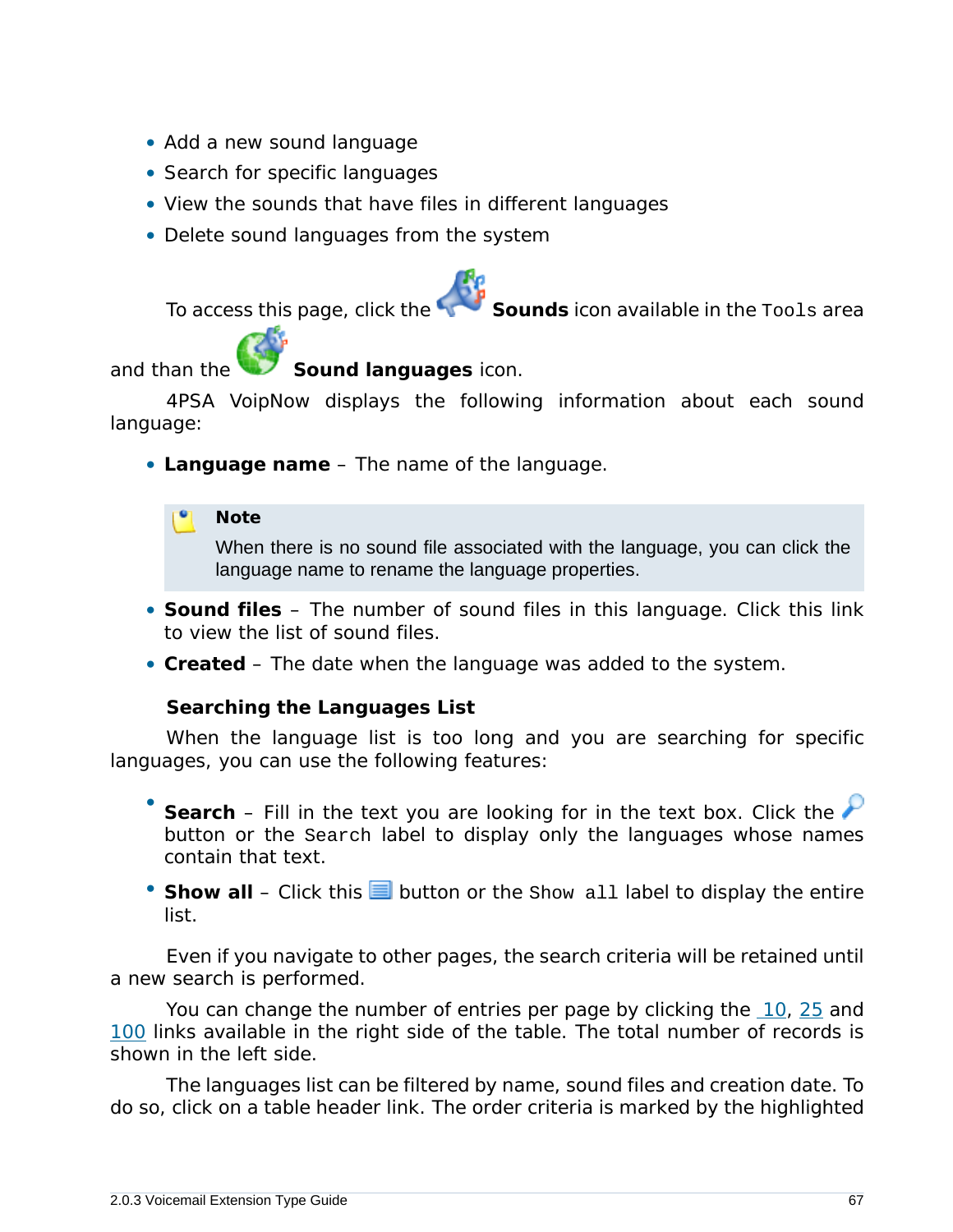table header and the arrow indicates how the languages list was sorted. The sort direction can be changed by another click on that header.

<span id="page-67-0"></span>**Add a New Language**

To create a new language, click the **Sounds** icon available in the

Tools area and than on the **Sound languages** icon and follow the next steps:

**1.**

In the Sound Language Management page, click on the **sound language** icon.

- **2.**A new page opens, allowing you to provide the name of the new sound language. Use the drop-down list to add one of the available languages to the system.
- $3.$  Use the  $\Box$  **+** buttons to add several languages at the same time:
	- $\cdot$   $\textcolor{red}{\textbf{+}}$  adds another drop-down list so you can create another language.
	- $\Box$  removes the corresponding drop-down list.
- **4.**Click **OK** to add the new sound language(s). Click **Cancel** to go back to the previous page without adding the language(s).

**Edit Language Details**

To change a language's details, click the **Sounds** icon available in the

Tools area and than the **Sound languages** icon and follow the next steps:

- **1.**Click the name of the language you want to modify.
- **2.**A new page in which you can use the Name drop-down list to choose another name for the language opens.
- **3.**Click **OK** to save your changes. Click **Cancel** to return to the previous page without renaming the language.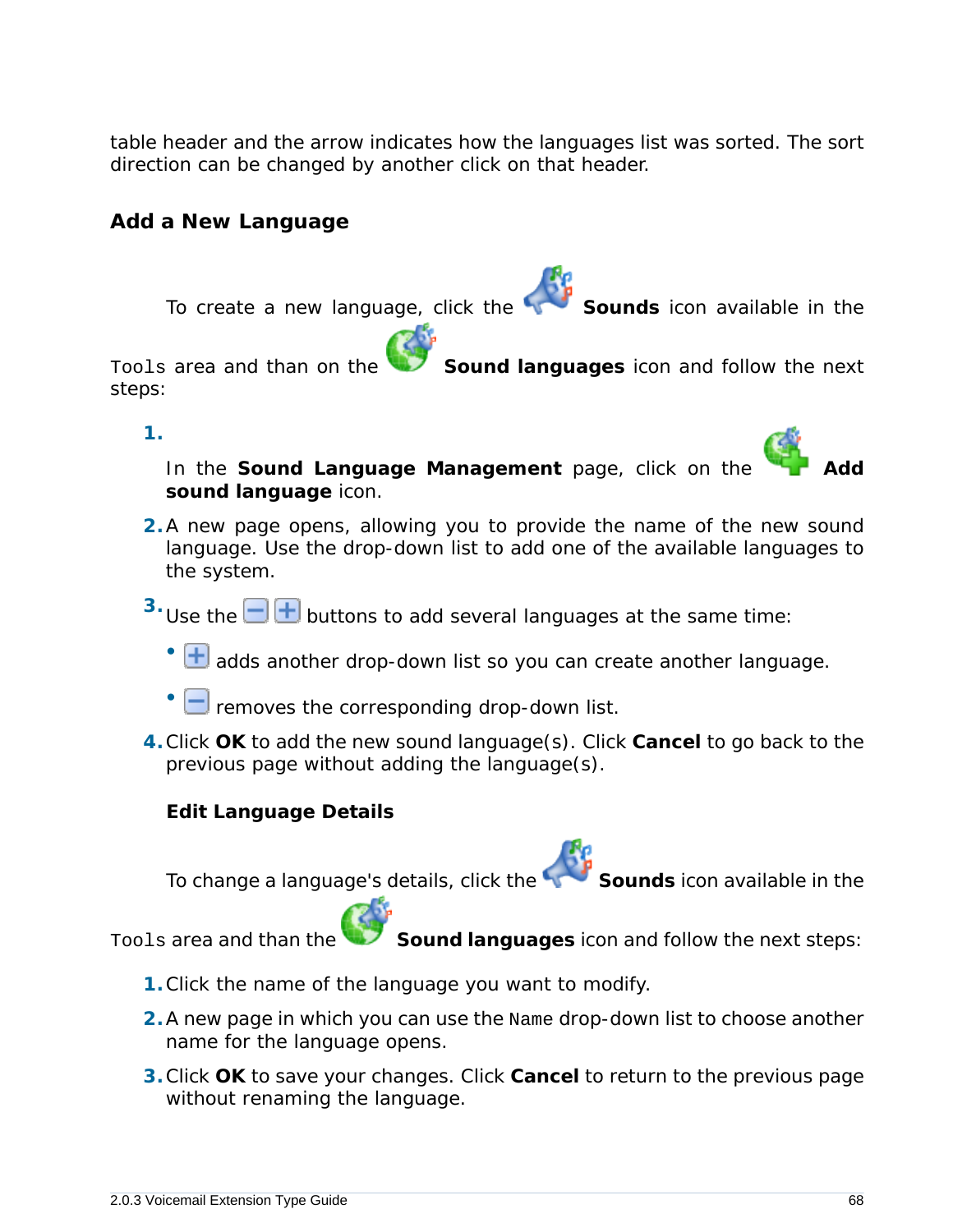### **Remove a Sound Language**

To remove sound languages, click the **Sounds** icon available in the

Tools area and than the **Sound languages** icon and follow the next steps:

- **1.**Choose the languages you want to delete by selecting their corresponding check boxes.
- <sup>2</sup> Click the **K** Remove selected link. A new page displaying the list of languages and their associated sounds that will be deleted opens.
- **3.**Review the list. If you want to proceed with the removal, select the Confirm the removal check box and click **OK**. Otherwise, click **Cancel** to return to the previous page without deleting anything.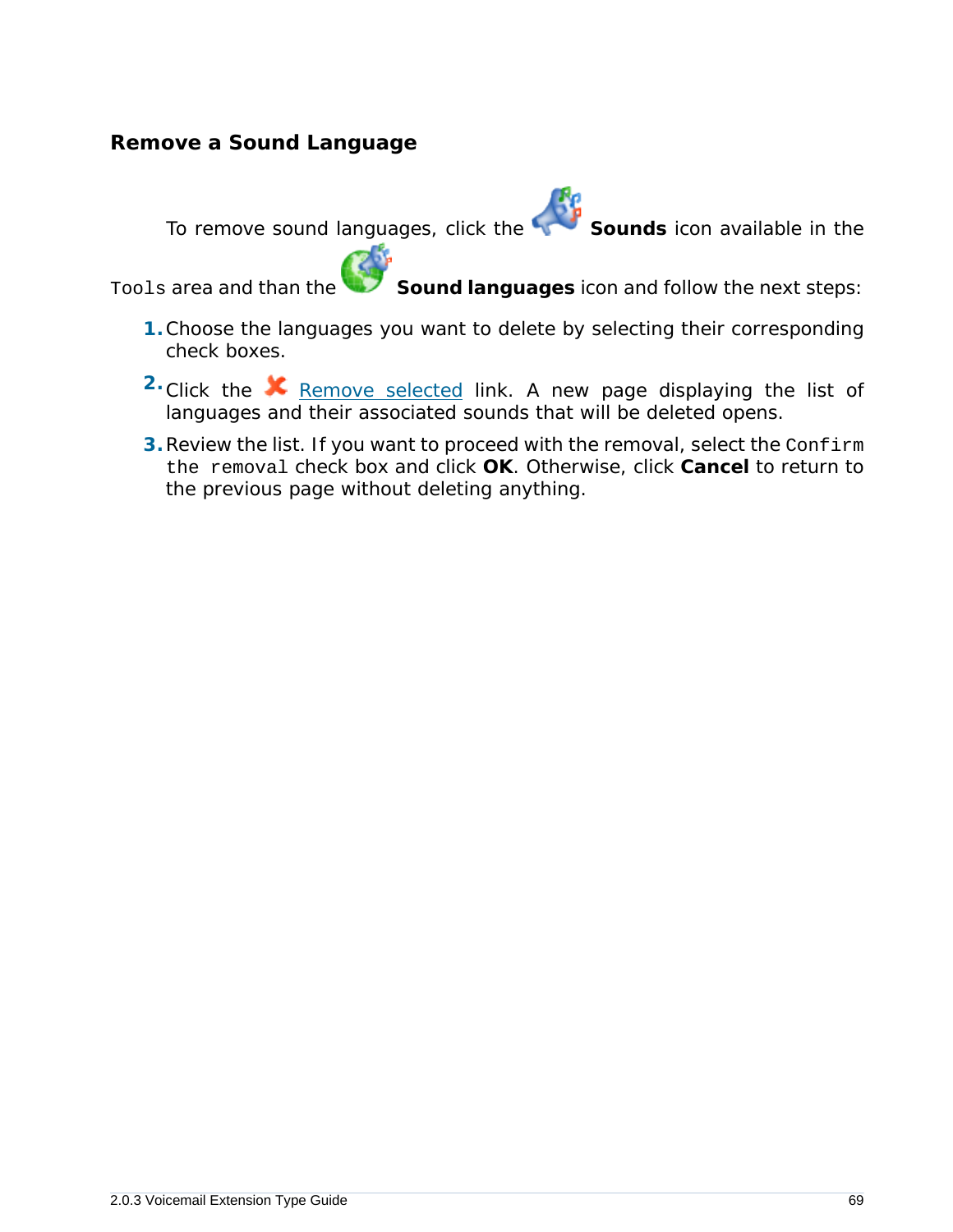# **Chapter 14 View Your Call Costs**

# **View Your Extension's Call Costs**

4PSA VoipNow offers an easy way to keep track of the calls made by all the extensions in the system.

In the **Call Report** page, you can view a monthly report of all registered calls. You can also:

- Search for specific calls.
- Export the call list to a file in one of the available formats: Microsoft Excel or CSV.

To access this page, click the **Call costs** icon available in the Tools area.

4PSA VoipNow displays a table containing the calls registered in the current month. To view the calls from a previous month, use the drop-down list available in the page.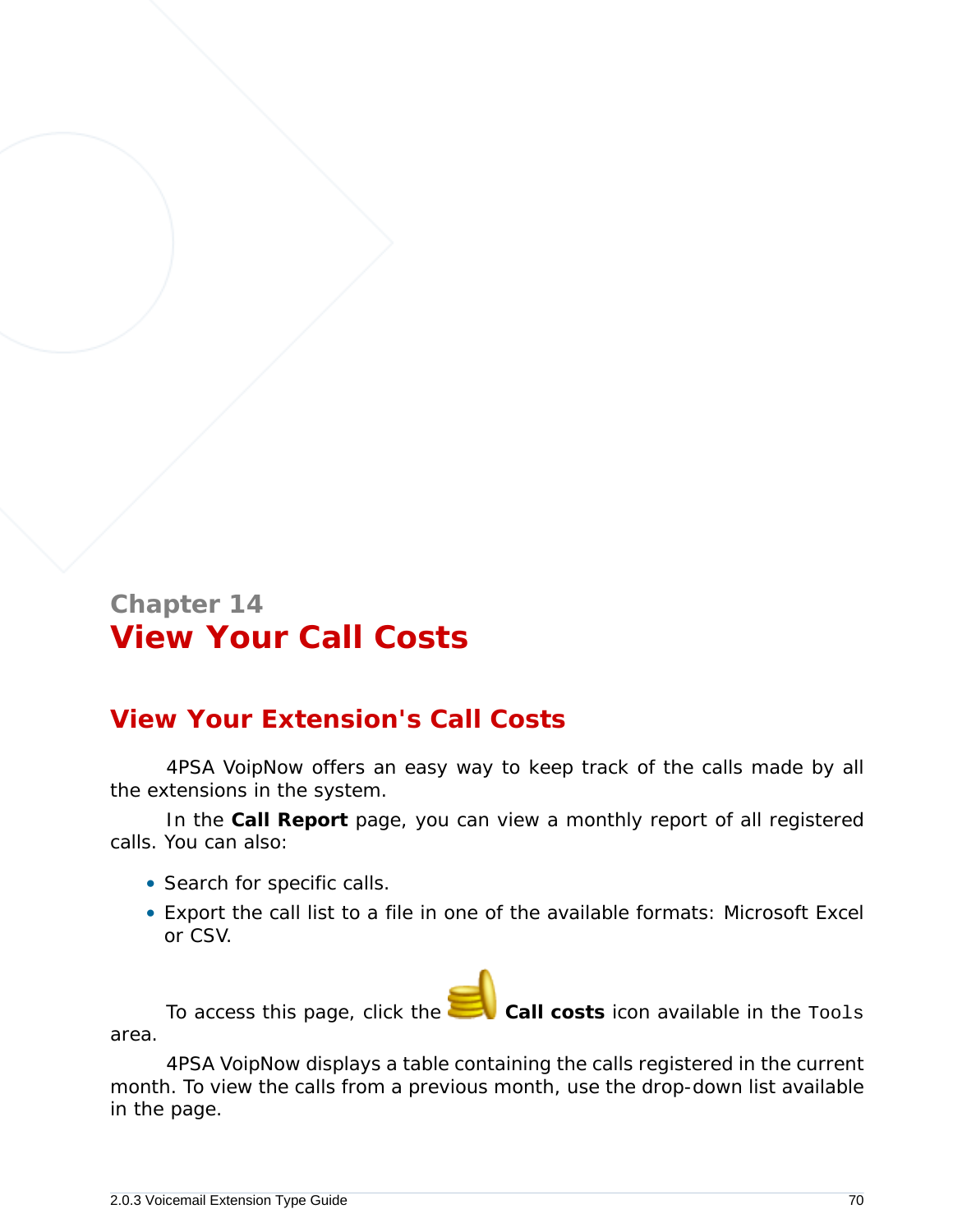The table includes the following details about each call:

- **F** The call flow is displayed using an icon:
	- Incoming call
	- Outgoing call
- **T** The call type is displayed using one of the icons:
	- **External call**
	- G Local call
	- **Cu** Extended local call
- **A** The application used by the call is displayed using an icon:
	- Dial
	- Voicemail center
	- Voicemail
	- IVR
	- Conference
	- Queue
	- Park
	- Unpark
	- Callback
	- Calling card
	- $\mathbb{F}$  Fax
	- Intercom/paging
	- **B** Supervising
- **From** The number of the extension that initiated the call.
- **To** The number of the extension that answered the call.
- **Call started** The date and time when the call was initiated.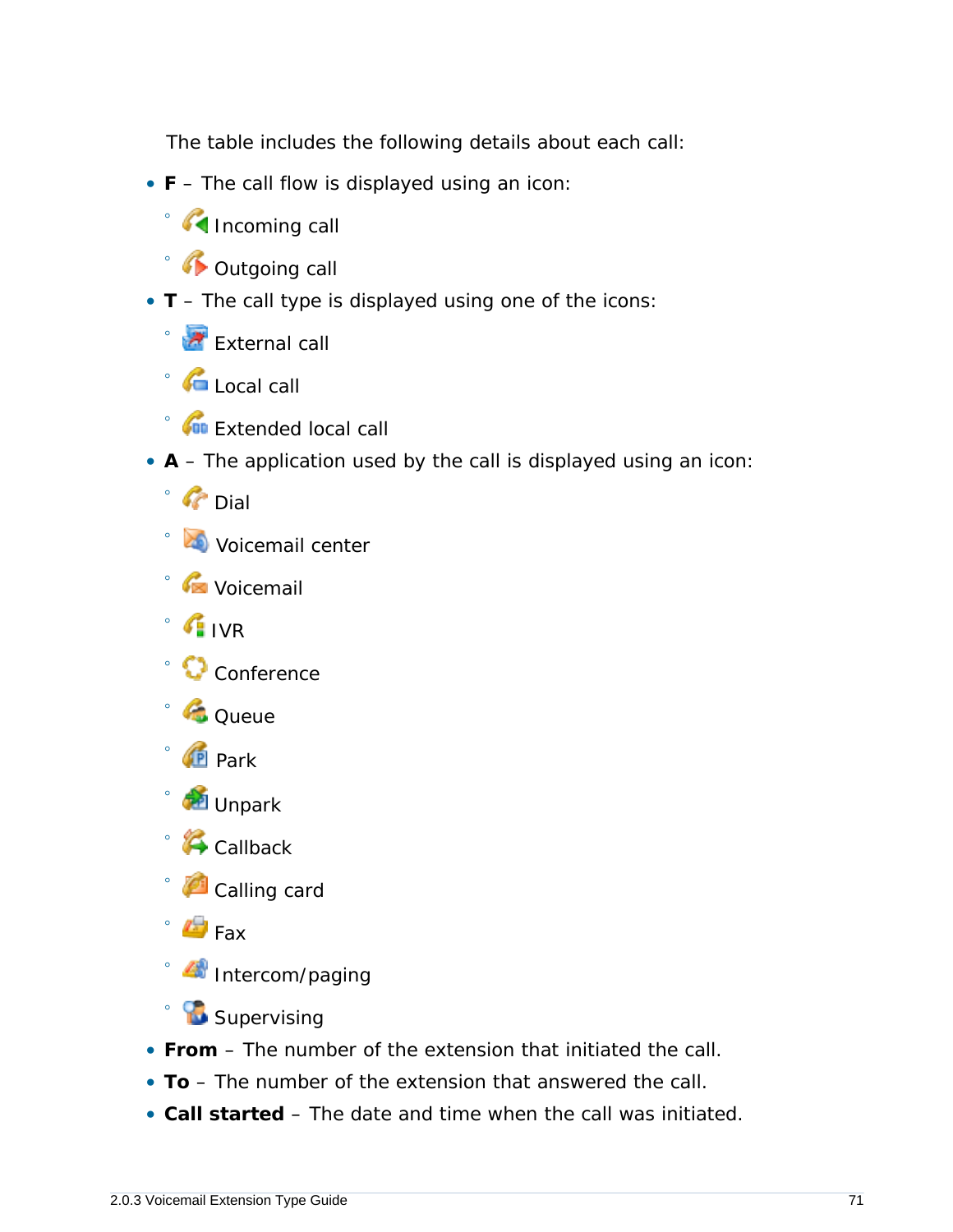- **Answered** The date and time when the call was answered.
- **Call duration** The duration of the call.
- **CallID** The unique number that Asterisk generated to identify the call.
- **Client** The name of the client who owns the extension.
- **Call cost** The cost of the call for the logged in user.
- **Profit** The profit made by the logged in user from this call.

### **A** Caution

It is highly advisable to hunt for the call costs that have a negative profit!

### **Note**

You can filter the displayed columns by clicking the **BE Show columns** button. After choosing the desired columns, click on **Apply** in order to save the changes. Likewise, if you cannot see some of the above columns, it is likely that they have been disabled using this control.

### **Searching the Calls List**

To search the calls database, follow these steps:

- **1.**4PSA VoipNow automatically displays only the calls from the current month. If you want to view the call list for previous months, use the following options:
	- **From number** Use this text box to fill in the number of the person who made the call.
	- **To number** Use this text box to fill in the number of the person who answered the call.
	- **Account name** Use this text box to fill in the account name (on reseller, client or extension levels) you are searching for.
	- **Charging plan**  Use this text box to fill in the charging plan name that generated the call cost you are searching for.
	- **CallID** Use this text box to fill in the unique number that Asterisk generated to identify the call.
	- **Through channel** Use this drop-down list to search only for the calls that were directed through a specific channel.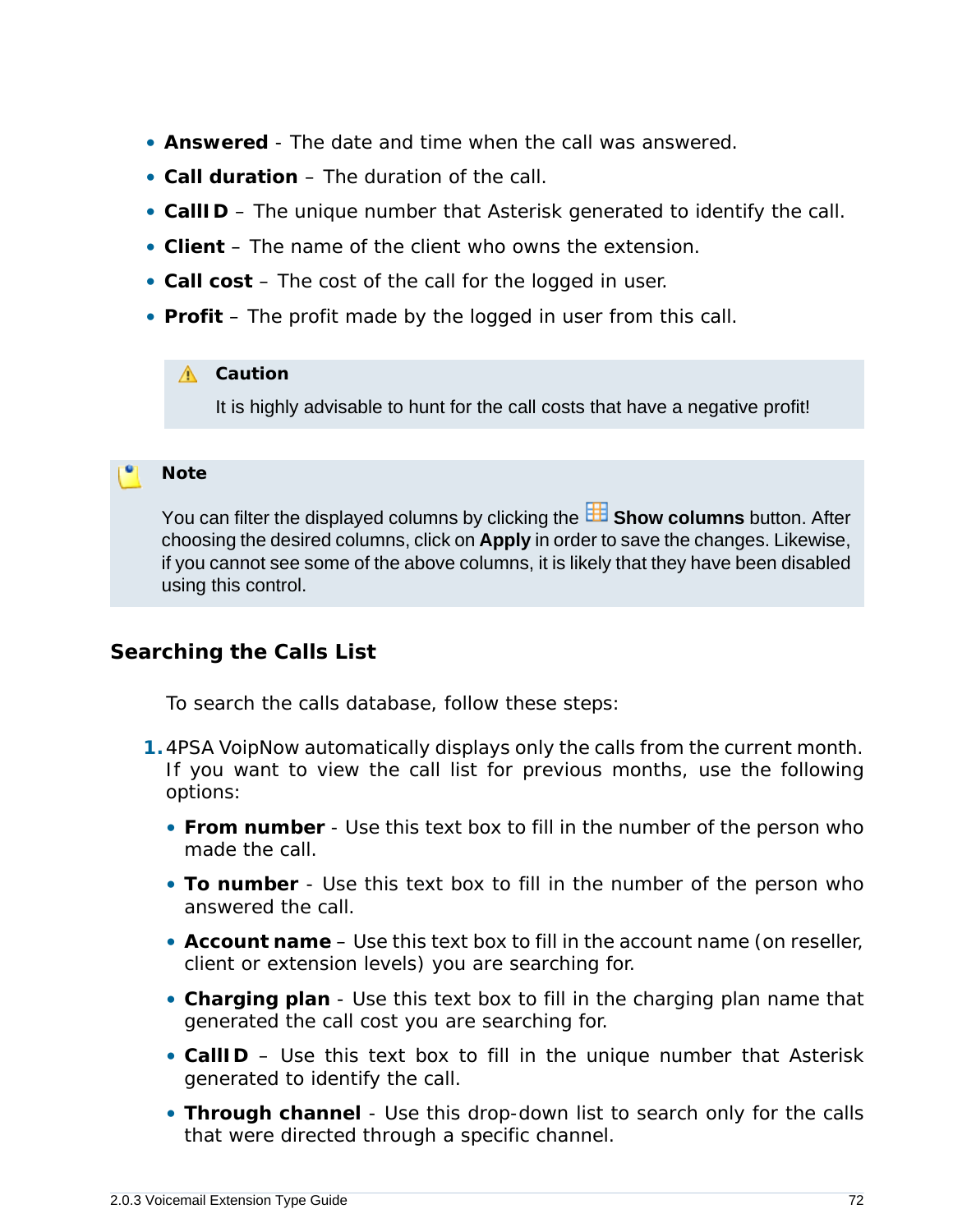- **Selected channel prefix** This value is available only for outgoing external calls. It contains the prefix of the dialed number that was matched with one of the area codes defined in the routing channel's costs.
- **Call duration** Use this section to specify the call duration limits by filling in the fields from the rule:

**Higher than {x} seconds and/or lower than {y} seconds**

• **Call cost** – Use this section to specify the call cost limits by filling in the fields from the rule:

```
Higher than {x} and/or lower than {y}
```
• **Profit** – Use this section to specify the profit limits by filling in the fields from the rule:

**Higher than {x} and/or lower than {y}**

- **Call ended with** Use the drop-down list to filter calls that ended with:
	- Answered
	- No answer
	- Busy
	- Failed
	- Unknown
	- Not allowed
- Start search on {x} and end on {y} Use these text boxes or click the  $\equiv$  calendar icon to specify the period you want to search.
- **Display -** Use these radio buttons to filter the search results:
	- **All** Select this option to display all the call types in the list.
	- **Incoming calls** Select this option to display only the calls that were received.
	- **Outgoing calls** Select this option to display only the calls that were placed.
- **Limit search by call context** Use these radio buttons to filter the search results:
	- **All** Select this option to display all the calls.
	- **Local calls** Select this option to display only the calls made to local numbers (between extensions belonging to the same client).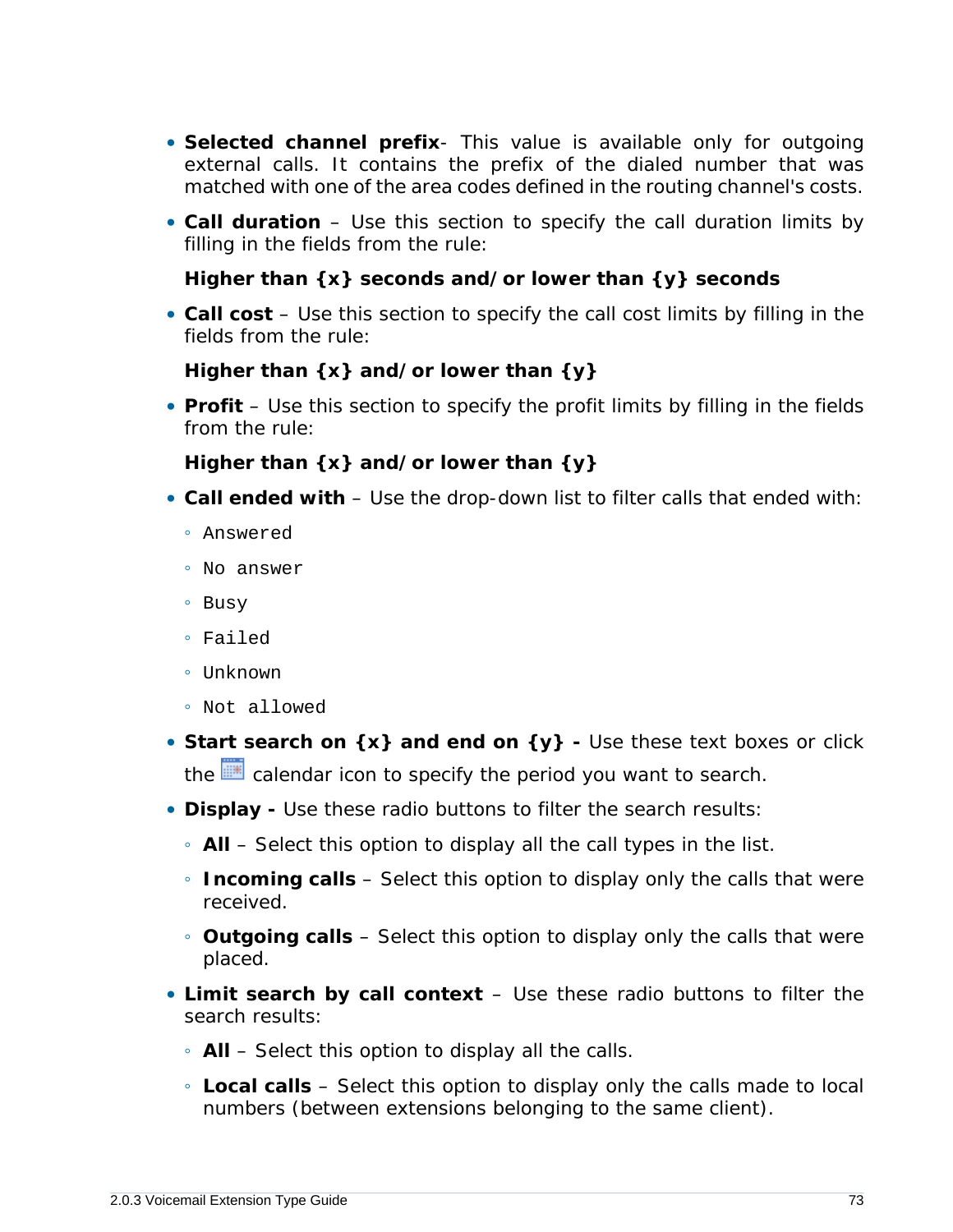- **Extended local calls** Select this option to display only the calls made to extended local numbers (between extensions belonging to different clients).
- **External calls** Select this option to display only the calls received from outside the system or sent to external destinations.
- **Limit search by application** Select these check boxes to filter the search results by the application used by Asterisk to handle the call:
	- **Dial** Select this option to display the calls between two phone terminals.
	- **Queue** Select this option to display the calls targeted at queue extensions.
	- **Conference** Select this option to display the conference calls.
	- **Voicemail** Select this option to display the calls that ended in the voicemail mailbox.
	- **Voicemail center** Select this option to display the calls to a voicemail center extension type.
	- **IVR** Select this option to display calls targeted at IVR extensions.
	- **Park** Select this option to display calls that were parked.
	- **Unpark** Select this option to display calls that were picked up form the parking lot.
	- **Calling card** Select this option to display calls that were made using an extension of type calling card.
	- **Intercom/paging** Select this option to display the calls made through an intercom/paging extension type.
	- **Callback** Select this option to display calls that were made using an callback extension type.
	- **Fax** Select this option to display incoming fax calls stored on the server.
	- **Supervising** Select this option to display the supervised calls.
- **2.**Click **OK** to display only the records that fit your search criteria.

### **Export Reports to an Easy-to-Edit Format**

• **EXPORT CONTER 15 EXPORT TO EXCEL – Click this link to export the call costs report to a** Microsoft Excel file.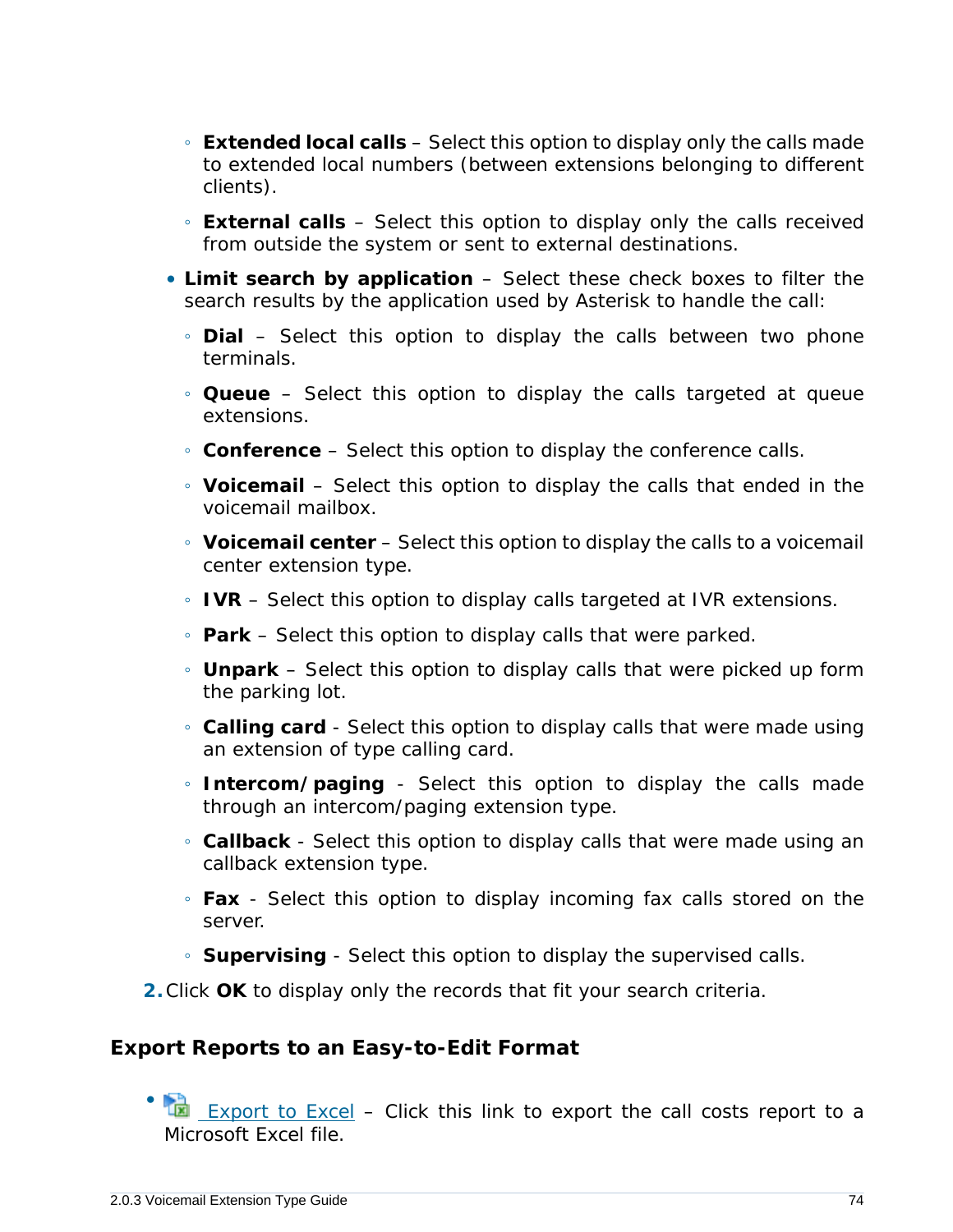• **B** Export to CSV - Click this link to export the call costs report to a .csv format file.

You have the possibility to customize the exported call cost report by choosing the columns you want to include in your report. To select the relevant columns that will appear in the exported report, click the Show export button in the upper right corner of the screen. Select the check boxes corresponding to the column names you want to export. Deselect the check boxes corresponding to the column names you want to leave out.

This is the list of all possible columns you can export in your customized report:

- **Call flow** The direction of the call: incoming or outgoing.
- **Call type** The received call's type
- **Application** The application that answered the call. Any of the applications listed under **Limit search by application** (see above) can answer the call.
- **To number** The phone number of the person who answered the call.
- **From number** The phone number of the person who made the call.
- **Call started** The date and time when the call started ringing on the destination phone.
- **Call answered** The date and time when the call was answered. If the call was not answered, 4PSA VoipNow records the value: 0000-00-00 00:00:00
- **Call duration** The total length of the received call.
- **Call disposition** The way the call was terminated: it was either answered, not answered, failed, etc
- **Charging plan** The charging plan that generated the call cost.
- **Call cost** The call's cost as charged by the channel.
- **Money unit** The currency currently used for charging.
- **Call ID** The unique ID of the call generated by 4PSA VoipNow.
- **Transfer source** If the call was transferred to another extension, this column will list the source extension.
- **Transfer destination** If the call was transferred to another extension, this column will list the destination extension.
- **Initially called extension** If the call was picked up from another extension, this column will display the extension that was originally called.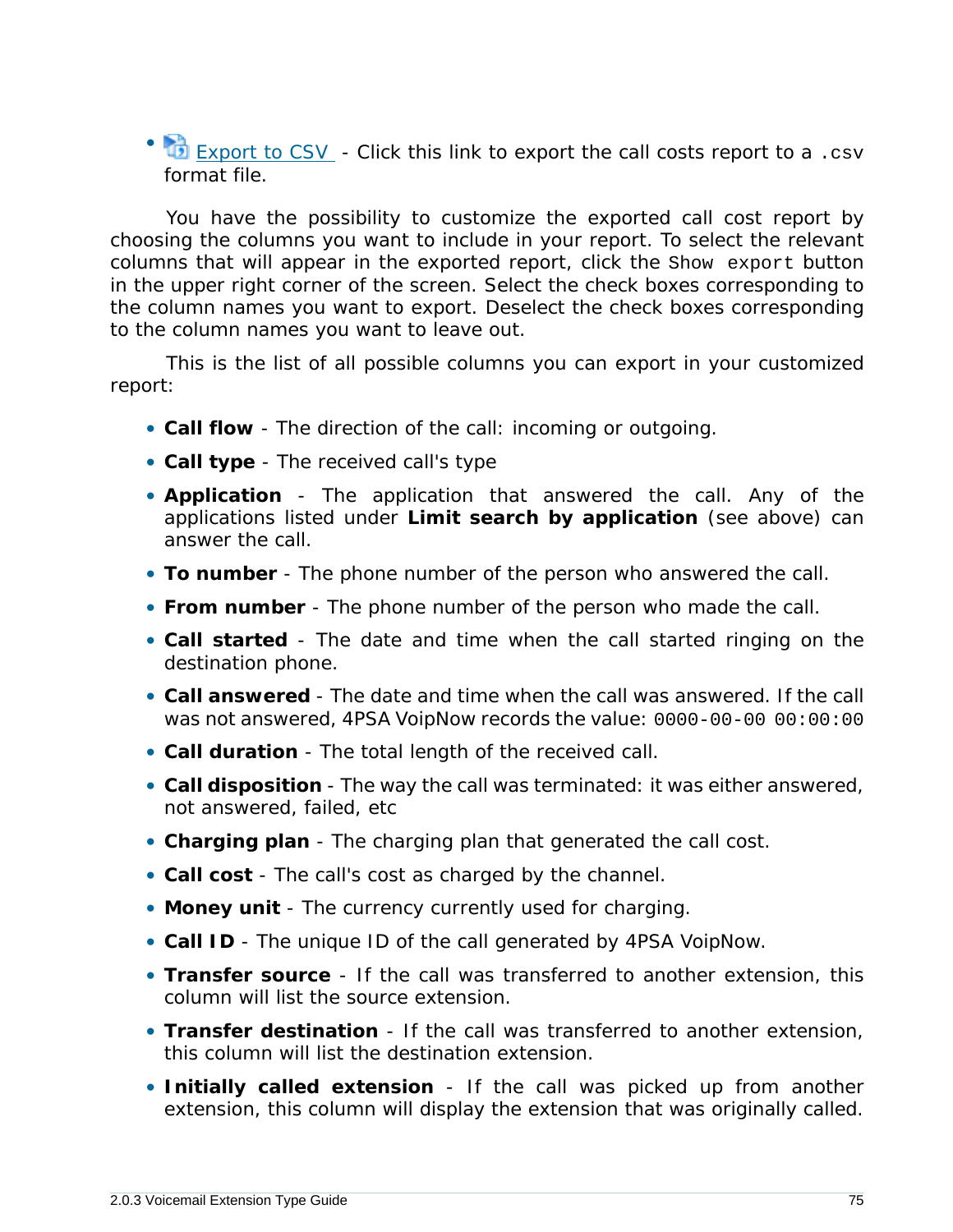- **Callback caller-ID** If the caller used a callback extension to route its call to a remote destination, this column displays the authorized caller-ID (the number from which the user dialed the system).
- **Calling card code** If the caller used a calling card to call a destination number, this column displays the code introduced to authenticate and charge the call.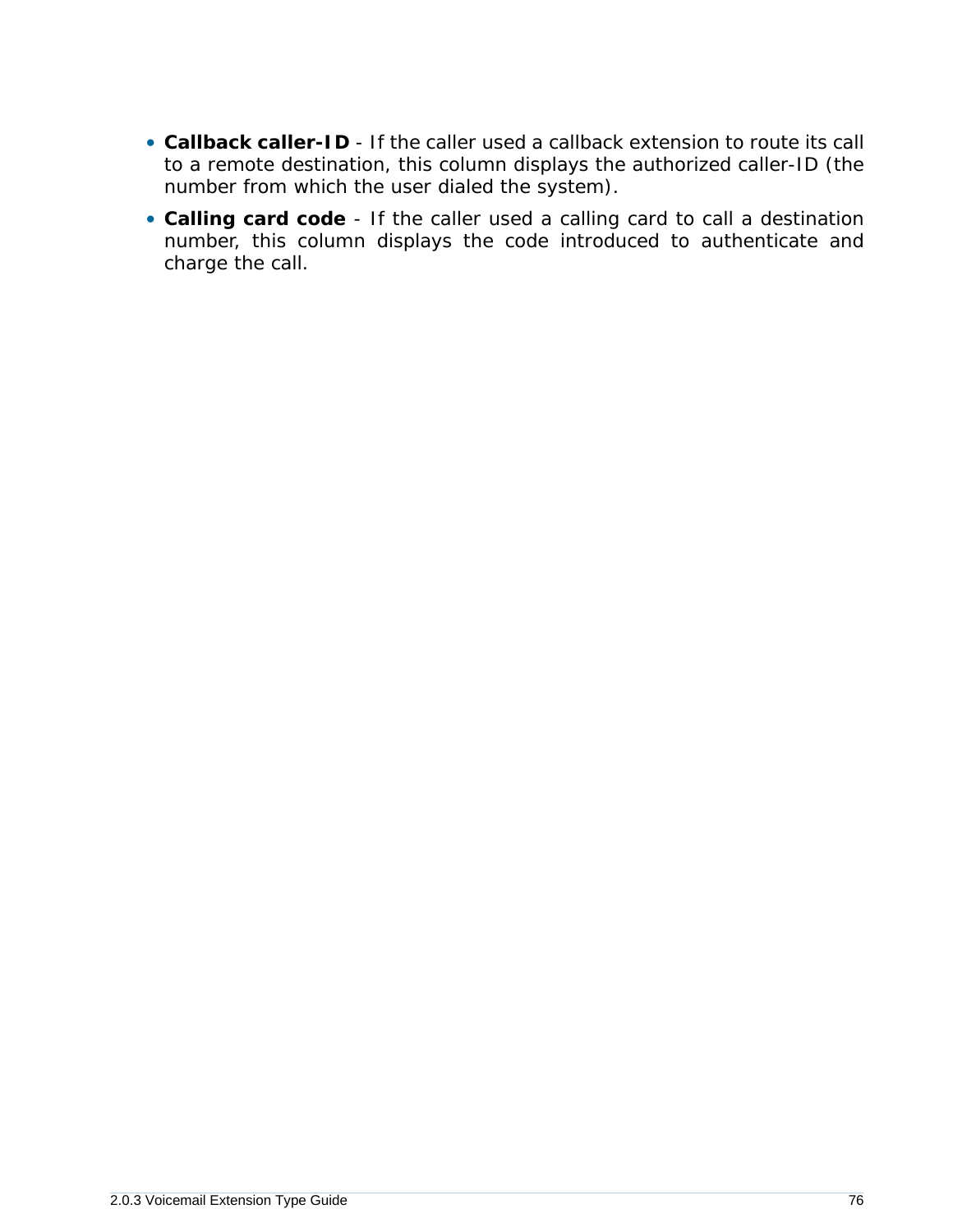# **Chapter 15 Manage Your Email Templates**

# **Manage Email Notifications**

4PSA VoipNow can send email notifications to its users when standard events occur. The text of the notifications can be customized. The system can be also setup to send only some notifications and only to certain users.

To access this page, click the **Email templates** icon located in the Tools area.

You can set the notification preferences for a series of events displayed on the first column.



If you want all the email notifications from a specific category to be sent to a certain user, select the check box from the user's column header.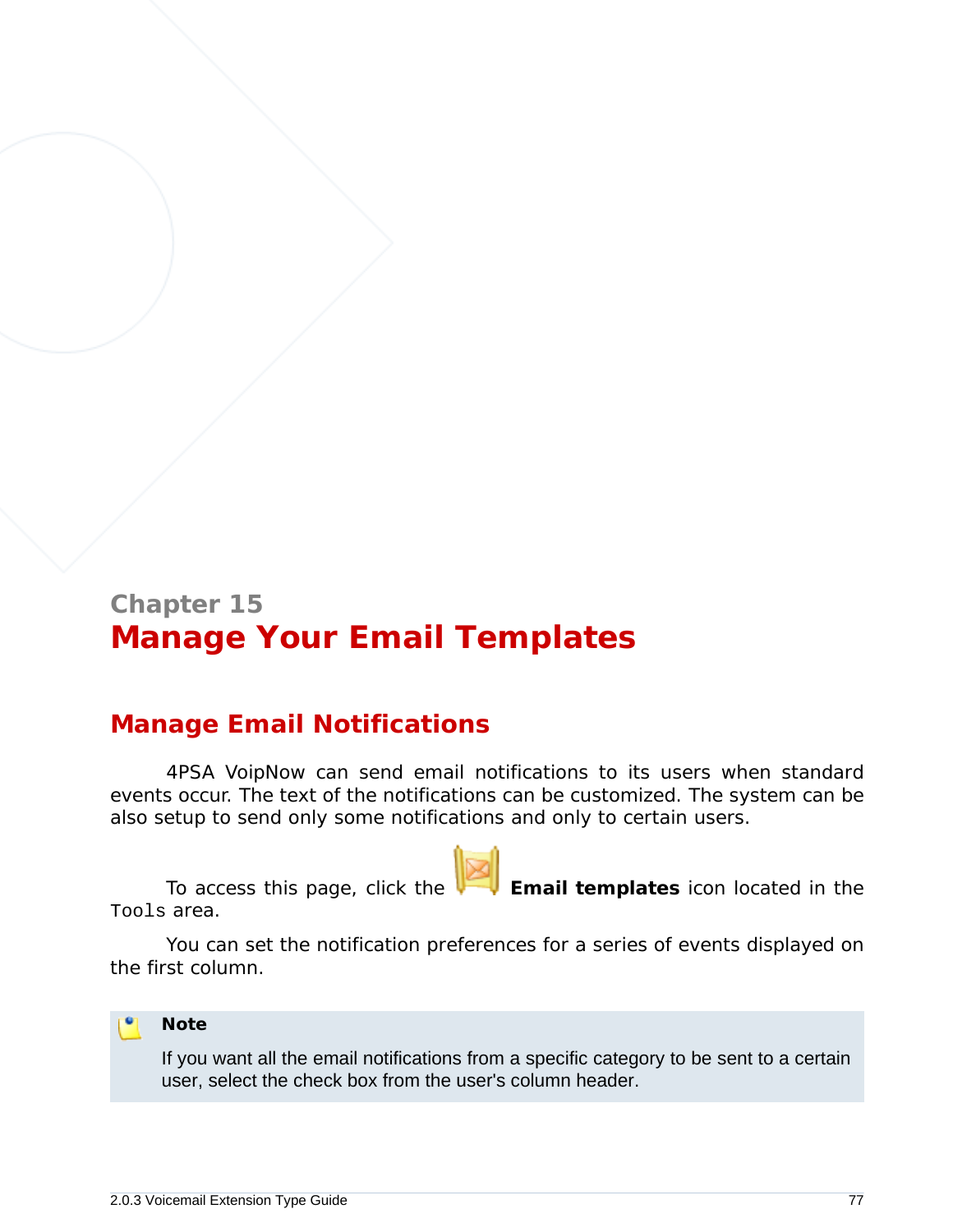Therefore, you can enable email notifications for your own account. When a new account is created, it inherits the upper level account email notification options. Afterwards, the account owner can change these options in the same way in the **Email Template Management** page.

When an account is created, the new owner can receive a mail notifying him that the account was registered. This notification is made only if the upper level account owner has the notification enabled.

#### r. **Note**

The email notification will be sent to the email address specified in the account information.

Notification emails can also be sent to an email address specified in the E-mail address column. This email address can be different for each selected event.

The events that can trigger an email notification are displayed in the **Email Template Management** page:

- **Extension email templates**
	- **Extension creation** This email notification is triggered by the creation of an extension account.
	- **Extension expiration warning** The email notification triggered by this event is sent **{x}** in advance, as specified in the **Send expiration notices**field.
	- **Extension expired** The email notification triggered by this event is sent after the extension account has expired.
	- **Reseller charging limit warning** The email notification triggered by this event is sent when the available number of minutes is below **{y}** minutes or when the credit is below the **{credit\_limit}**, as specified in the **Send charging limit warnings when the account is below** field.
	- **Extension charging limit exceeded** The email notification triggered by this event is sent after the charging limit was exceeded.

For the events in this field set, 4PSA VoipNow can deliver email alerts to the following users:

- The client that owns the extension account
- The extension account owner
- A custom email address
- **Unified Communications email templates**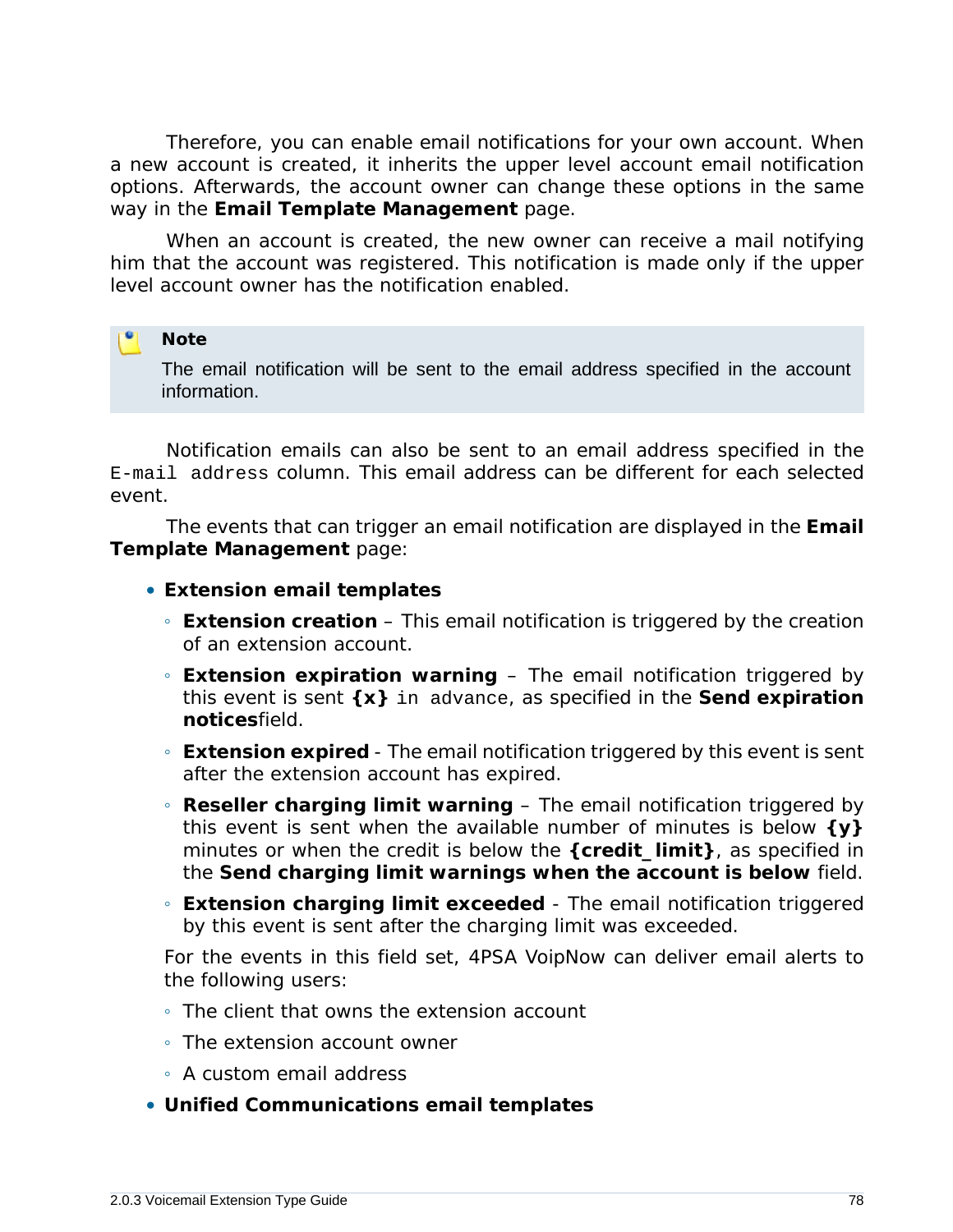- **Voicemail message notification** The email notification triggered by this event is sent after a voicemail message has been received.
- **Fax message received** The email notification triggered by this event is sent after a fax message has been received.
- **Sent fax accepted** The email notification triggered by this event is sent after a fax message has been accepted by the receiver.
- **Sent fax not accepted** The email notification triggered by this event is sent if the receiver has not accepted the fax message.
- **Fax delivery report** 4PSA VoipNow can send a delivery report for all the sent fax messages.

For the events in this field set, 4PSA VoipNow can deliver email alerts to the following users:

- The extension account owner
- A custom email address
- **Security email templates**
	- **Customer password forgotten notification** For this event, 4PSA VoipNow will send an email message containing a temporary password to the user who has forgotten his password and requested a new one. This password is valid only for the time period specified in the **Login Preferences** page, in the **Expiration time for new password** field.
	- **Plugin failure** For this event, 4PSA VoipNow can deliver email alerts to the following users:
		- The extension account owner
		- A custom email address

In the Preferences section you can specify the conditions in which the warning emails will be sent:

- **Send expiration notices {x} days in advance** Use this text box to specify how many days before the account expiration a notifications is dispatched to the users.
- **Send charging limit warnings when the account is below {y} minutes or {credit\_limit} {currency}** – A charging limit warning is generated in one of the following cases:
	- The minutes remaining in the **Available external outgoing minutes** plus the minutes remaining in the **External outgoing over usage** go below a certain limit.

Use the first text box to specify this minutes limit.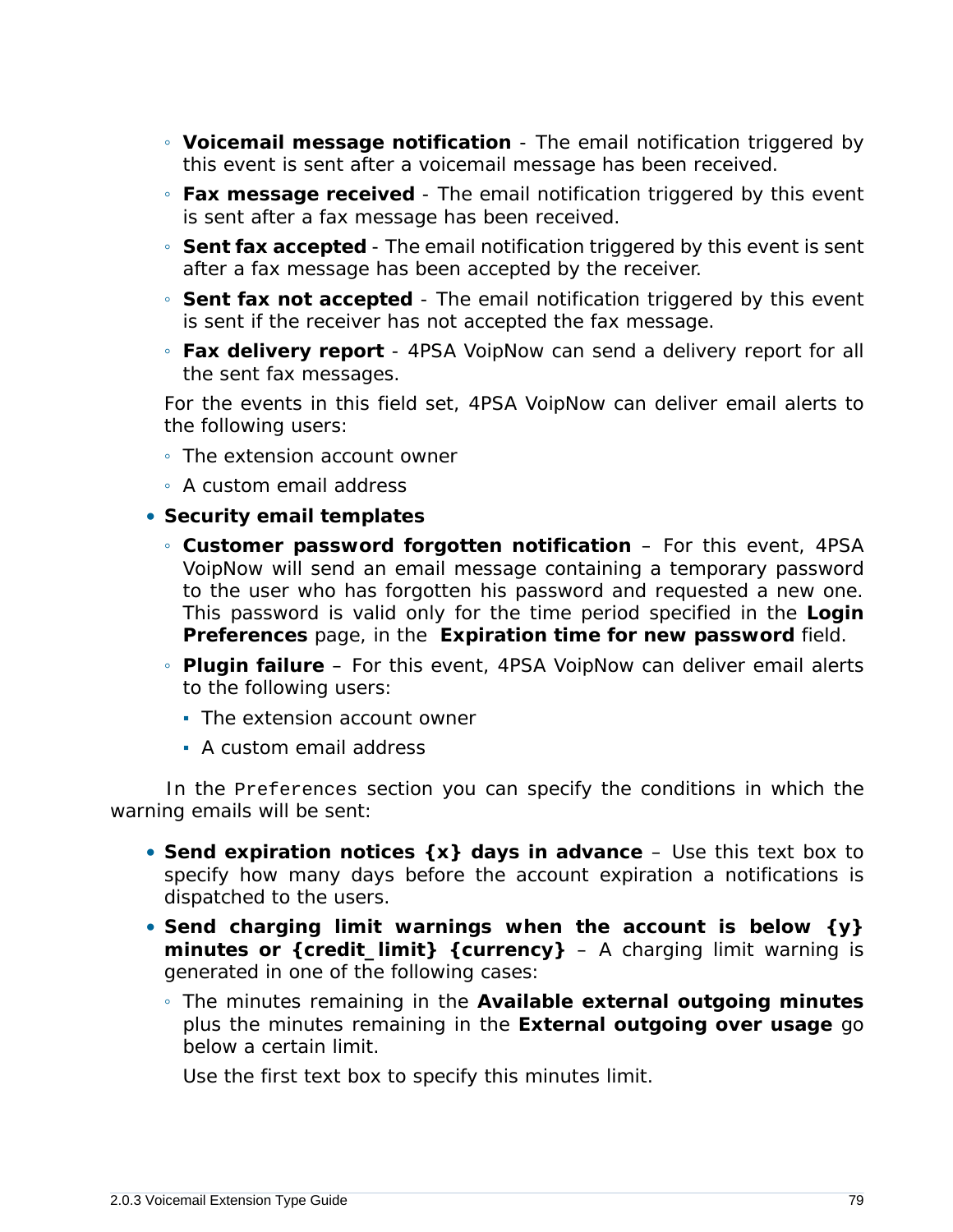◦ The credit remaining in **Limit for external outgoing calls** goes below a certain limit.

Use the second text box to specify this money limit.

◦ The credit remaining in **Limit for external incoming calls** goes below a certain limit.

The money limit you specified for external outgoing calls in the above text box, includes the external incoming calls money limit.

To enable notifications for users, follow the steps:

- **1.**From the available check boxes, select the ones corresponding to the users you want to notify for that event.
- **2.**Click **OK** to save your options. Click **Cancel** to return to the previous page without saving the changes you have made.

# **Customize the Email Content**

To customize the subject and content of an email notification, follow these steps:

- <sup>1.</sup> Click the **i**con corresponding to the chosen event.
- **2.**A new page allowing you to edit the email subject and email body opens. Modify the text, keeping in mind the following rules:
	- You may use only plain text when writing the email subject and content. The email is also sent in plain text format.
	- You can include tags that will be automatically replaced by the system with the appropriate content. Examples:

[recipient\_name] is replaced with the name of the person receiving the notification.

**3.**Click **OK** to save the changes to the email. Click **Cancel** to return to the previous page without saving the changes.

# **Restore the Default Settings**

To restore the default notification settings and email contents, click the **Default** button.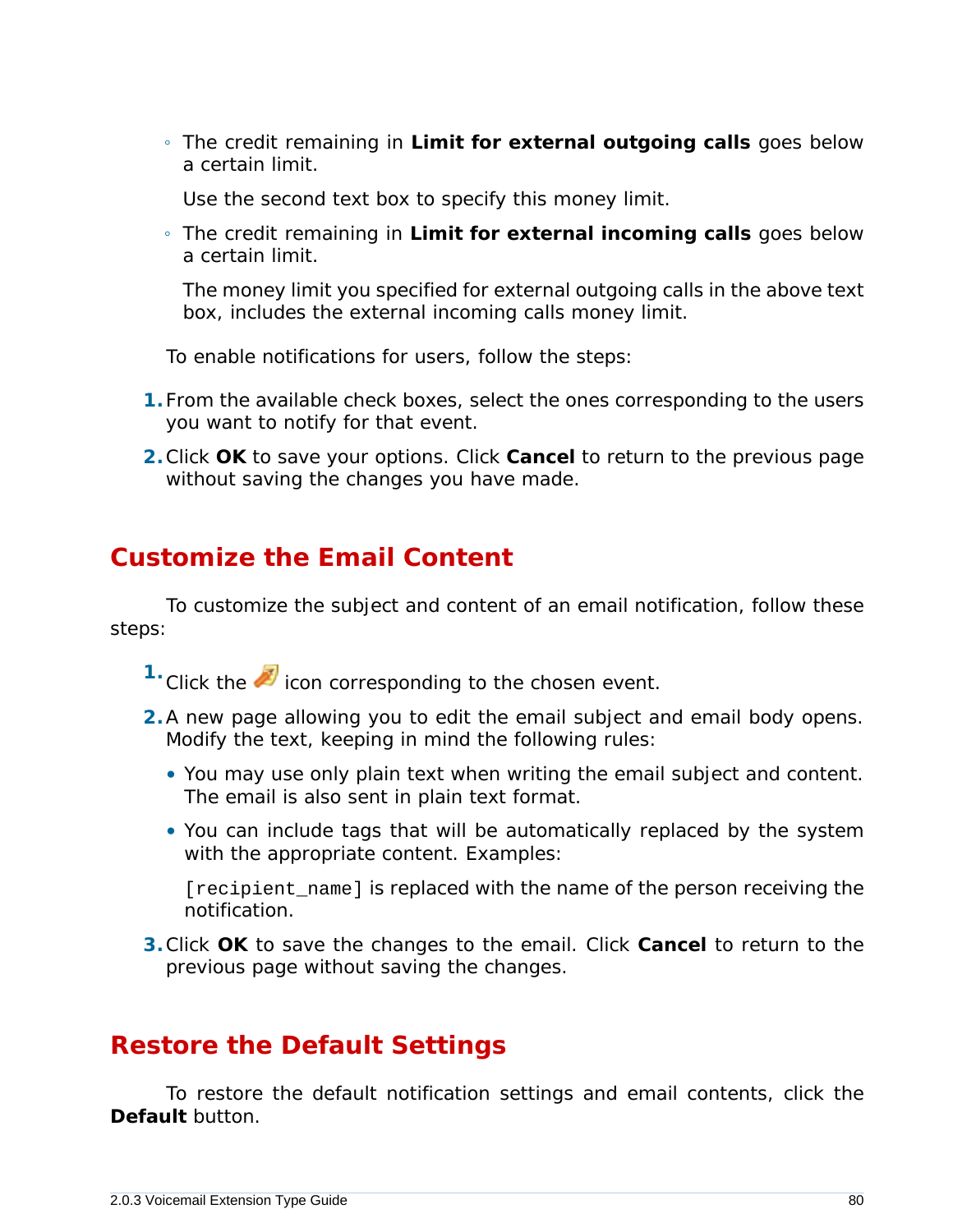

## **Note**

When you click the **Default** button, 4PSA VoipNow will not overwrite the other email address destination.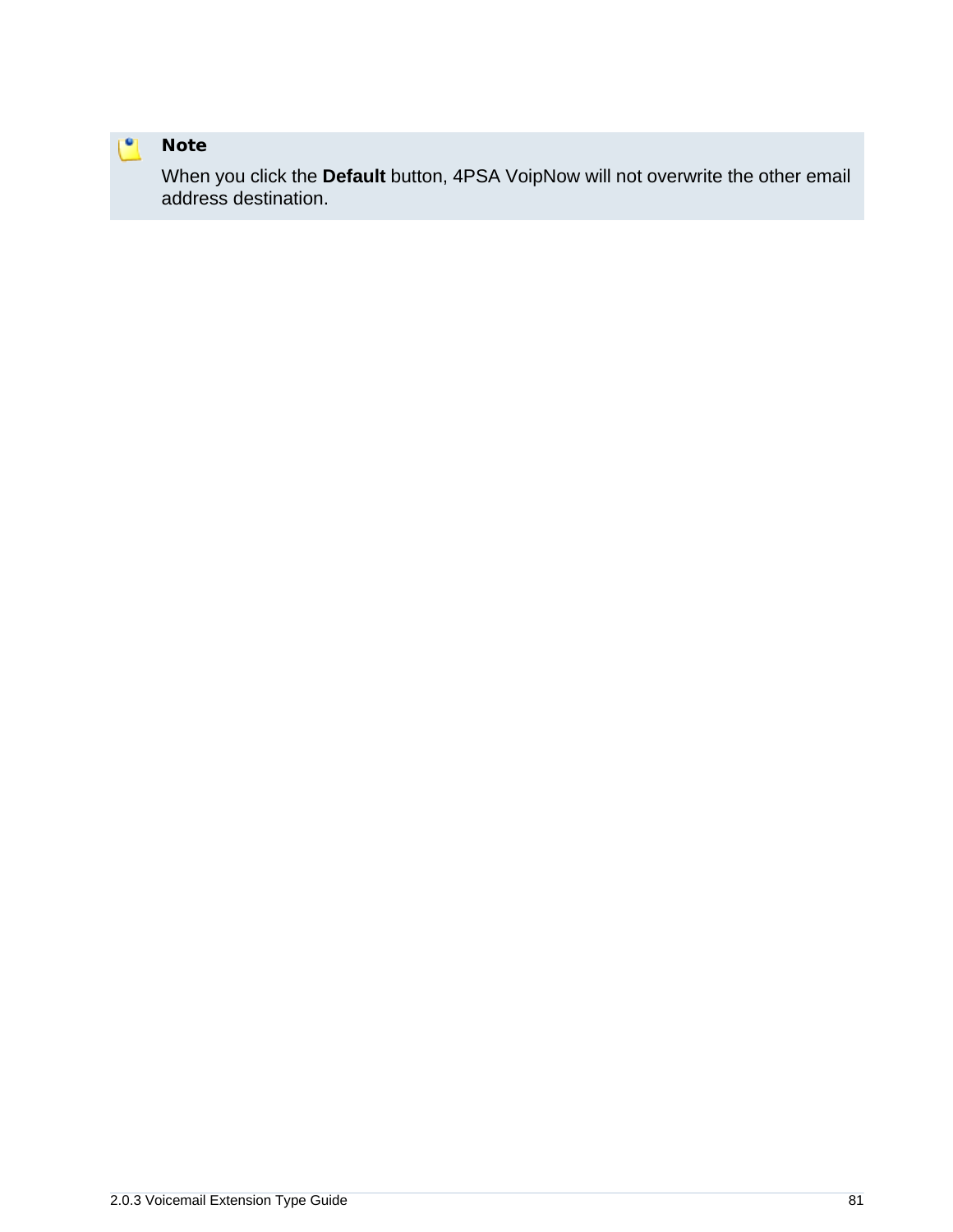# **Appendix A. Using the Text To Speech Feature**

The text to speech feature allows you to convert written text into speech. 4PSA VoipNow uses the text to speech engine developed by [Cepstral.](http://www.cepstral.com)

# **Controlling How the Text is Read**

The Cepstral engine allows you to control the voice reading the text by specifying attributes such as rate, pitch and volume or by inserting pauses. This can be achieved by using a set of HTML-like tags; the tags make up the Speech Synthesis Markup Language (SSML).

This section offers a set of SSML examples that can be used with the Cepstral engine. For more detailed descriptions of the elements and attributes of the markup language, see the official W3C SSML Specifications: [http://](http://www.w3.org/TR/speech-synthesis/) [www.w3.org/TR/speech-synthesis/](http://www.w3.org/TR/speech-synthesis/)

### **Inserting silence/ pauses**

You can insert pauses between words, sentences or paragraphs by using the <break> empty tag. To control the length of the break, you can use two attributes: strength and time.

"There is no <break strength='none' /> pause here."

"This is a <br eak  $strength='x-weak'$  /> pause between words."

"This is a <break strength='weak' /> longer pause between words."

"This is a <break strength='medium' /> pause between sentences."

"This is a <break strength='strong' /> pause between paragraphs."

"This is a <break strength='x-strong' /> longer pause between paragraphs."

"This is a <break time='2s' /> two second pause."

"This is a <br eak time='4500ms'  $/$  > 4.5 second pause."

"This is a <break /> pause between sentences."

### **Controlling the Speech Rate**

You can control the rate of the speech by using the prosody element and specifying a value for its rate attribute.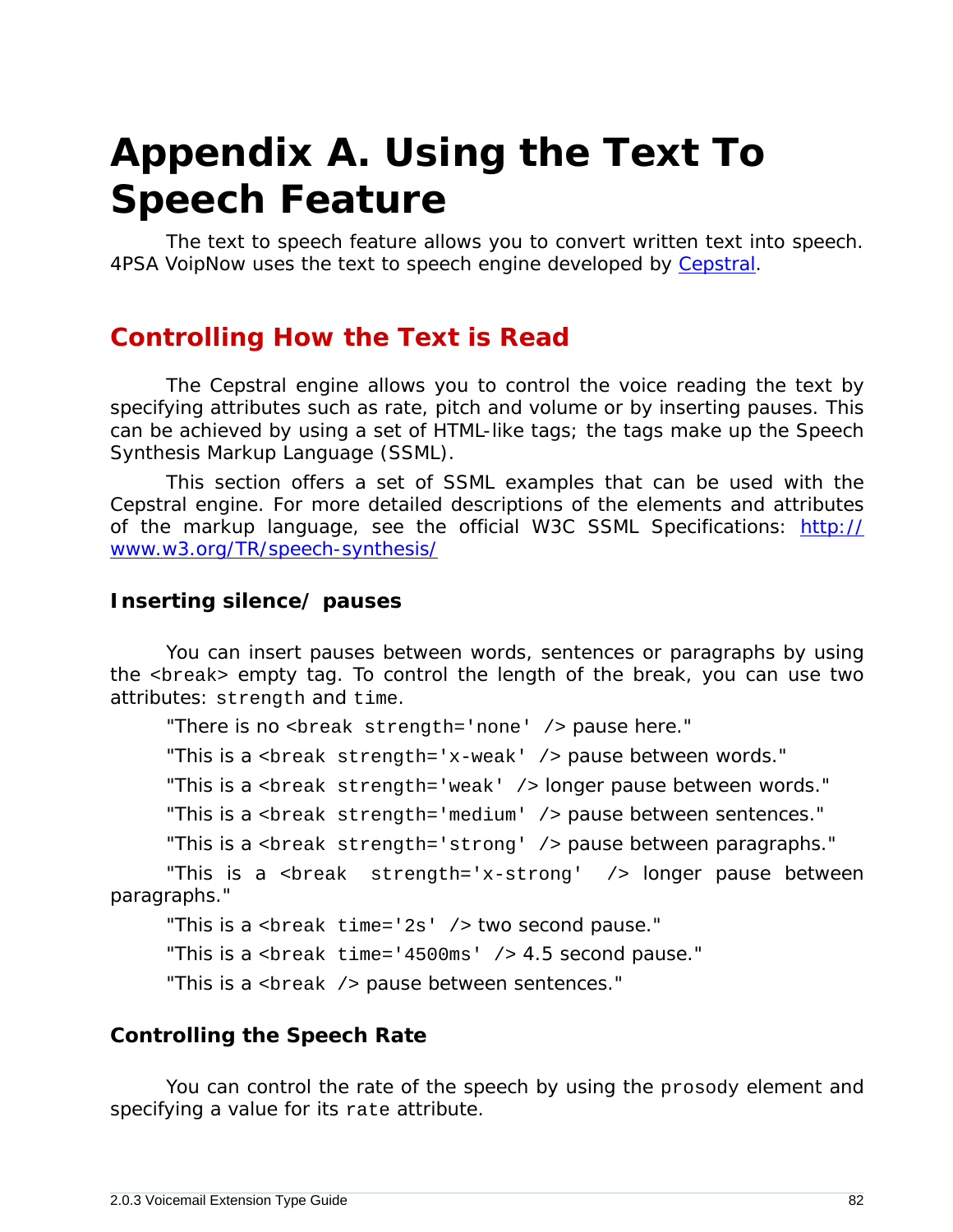"I am now <prosody rate='x-slow'>speaking at half speed.</prosody>"

"I am now <prosody rate='slow'>speaking at 2/3 speed.</prosody>"

"I am now <prosody rate='medium'>speaking at normal speed.</ prosody>"

"I am now <prosody rate='fast'>speaking 33% faster.</prosody>"

"I am now <prosody rate='x-fast'>speaking twice as fast</prosody>"

"I am now <prosody rate='default'>speaking at normal speed.</ prosody>"

"I am now <prosody rate='.42'>speaking at 42% of normal speed.</ prosody>"

"I am now <prosody rate='2.8'>speaking 2.8 times faster than normal</ prosody>"

"I am now <prosody rate='-0.3'>speaking 30% more slowly than normal.</prosody>"

"I am now <prosody rate='+0.3'>speaking 30% faster than normal.</ prosody>"

**Controlling the Voice Pitch**

You can control the pitch of the speech by using the prosody element and specifying a value for its pitch attribute.

"<prosody pitch='x-low'>This is half-pitch</prosody>"

"<prosody pitch='low'>This is 3/4 pitch.</prosody>"

"<prosody pitch='medium'>This is normal pitch.</prosody>"

"<prosody pitch='high'>This is twice as high.</prosody>"

"<prosody pitch='x-high'>This is three times as high.</prosody>"

"<prosody pitch='default'>This is normal pitch.</prosody>"

"<prosody pitch='-50%'>This is 50% lower.</prosody>"

"<prosody pitch='+50%'>This is 50% higher.</prosody>"

"<prosody pitch='-6st'>This is six semitones lower.</prosody>"

"<prosody pitch='+6st'>This is six semitones higher.</prosody>"

"<prosody pitch='-25Hz'>This has a pitch mean 25 Hertz lower.</ prosody>"

"<prosody pitch='+25Hz'>This has a pitch mean 25 Hertz higher.</ prosody>"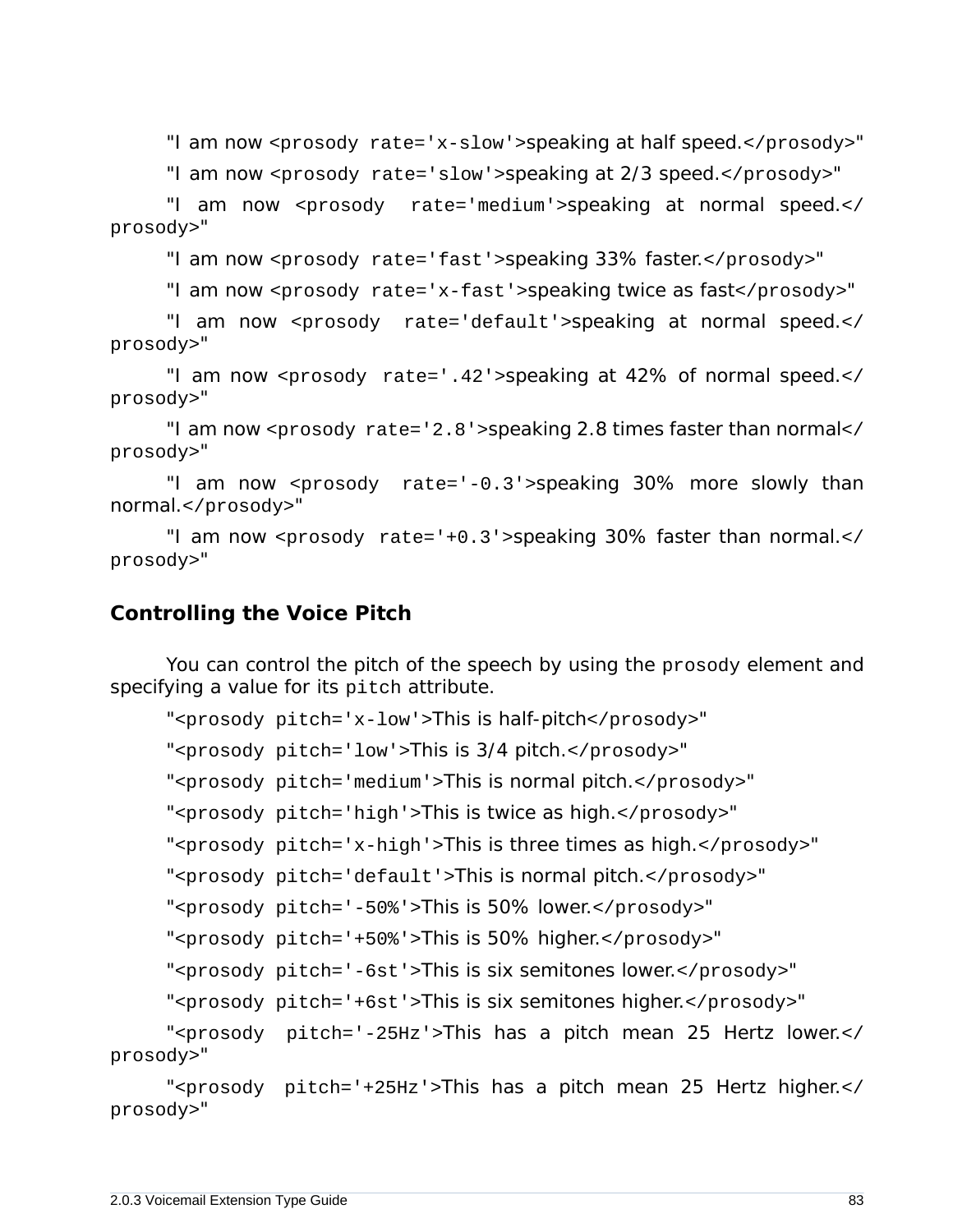"<prosody pitch='75Hz'>This has a pitch mean of 75 Hertz.</prosody>"

# **Controlling the Output Volume**

You can control the volume of the speech by using the prosody element and specifying a value for its volume attribute.

"<prosody volume='silent'>This is silent.</prosody>"

"<prosody volume='x-soft'>This is 25% as loud.</prosody>"

"<prosody volume='soft'>This is 50% as loud.</prosody>"

"<prosody volume='medium'>This is the default volume.</prosody>"

"<prosody volume='loud'>This is 50% louder than normal.</prosody>"

"<prosody volume='x-loud'>This is 100% louder than normal.</ prosody>"

"<prosody volume='default'>This is the default volume.</prosody>"

"<prosody volume='-33%'>This is 33% softer than normal.</prosody>"

"<prosody volume='+33%'>This is 33% louder than normal.</prosody>"

"<prosody volume='33%'>This is 33% louder than normal.</prosody>"

"<prosody volume='33'>This is 33% of normal volume than normal.</ prosody>"

### **Adding Emphasis to the Speech**

You can control the stress placed on certain pieces of text by using the emphasis element and specifying a value for its level attribute.

#### **Note**

The nature of emphasis differs between languages, dialects or even voices. Languages indicate emphasis using a possible combination of pitch change, timing changes, loudness and other acoustic differences

"This is <emphasis level='moderate'>stronger</emphasis> than the rest."

"This is <emphasis level='strong'> even stronger</emphasis> than the previous."

"This is <emphasis level='none'>the same as</emphasis> than the rest."

"This is <emphasis level='none'>the opposite of</emphasis> emphasis."